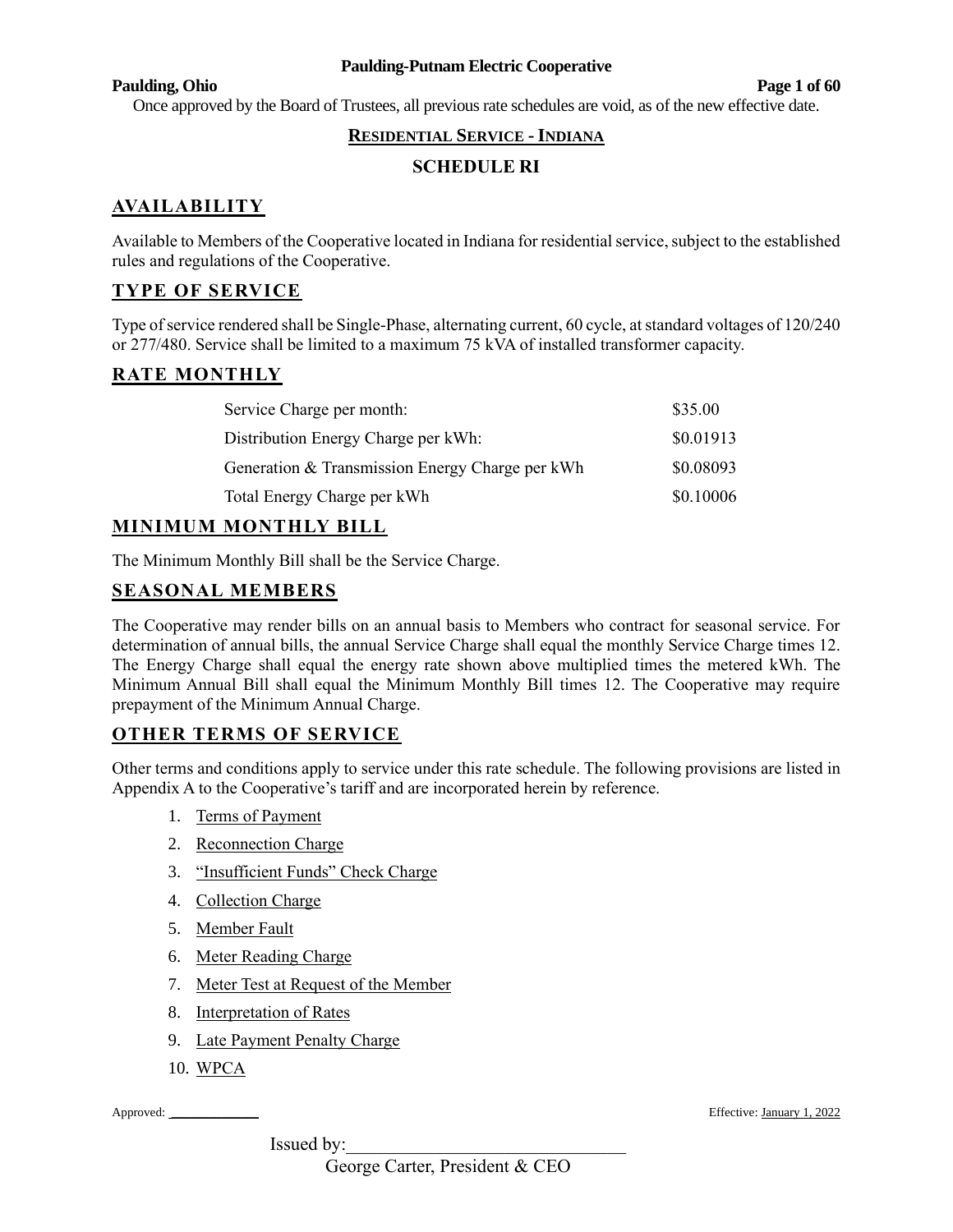#### **Paulding, Ohio Page 2 of 60**

Once approved by the Board of Trustees, all previous rate schedules are void, as of the new effective date.

# **RESIDENTIAL TIME OF DAY SERVICE - INDIANA SCHEDULE RI-TOD**

# **AVAILABILITY**

Available to Members of the Cooperative located in Indiana for residential service, subject to the established rules and regulations of the Cooperative.

# **TYPE OF SERVICE**

Type of service rendered shall be Single-Phase, alternating current, 60 cycle, at standard voltages of 120/240 or 277/480. Service shall be limited to a maximum 75 kVA of installed transformer capacity.

# **RATE MONTHLY**

| Service Charge per month:               | \$35.00   |
|-----------------------------------------|-----------|
| Total Energy Charge per kWh:            |           |
| All kWh used during the On-Peak period  | \$0.20382 |
| All kWh used during the Off-Peak period | \$0.05757 |

The On-Peak period each day from 2 p.m. through the hour ending 8 p.m. Monday – Friday. The Off-Peak period is all hours not contained in the On-Peak period and all holidays.

## **MINIMUM MONTHLY BILL**

The Minimum Monthly Bill shall be the Service Charge.

### **SEASONAL MEMBERS**

Not eligible for this rate.

# **OTHER TERMS OF SERVICE**

Other terms and conditions apply to service under this rate schedule. The following provisions are listed in Appendix A to the Cooperative's tariff and are incorporated herein by reference.

- 1. Terms of Payment
- 2. Reconnection Charge
- 3. "Insufficient Funds" Check Charge
- 4. Collection Charge
- 5. Member Fault
- 6. Meter Reading Charge
- 7. Meter Test at Request of the Member
- 8. Interpretation of Rates
- 9. Late Payment Penalty Charge
- 10. WPCA

Issued by:

Approved: \_\_\_\_\_\_\_\_\_\_\_\_\_\_\_ Effective: January 1, 2022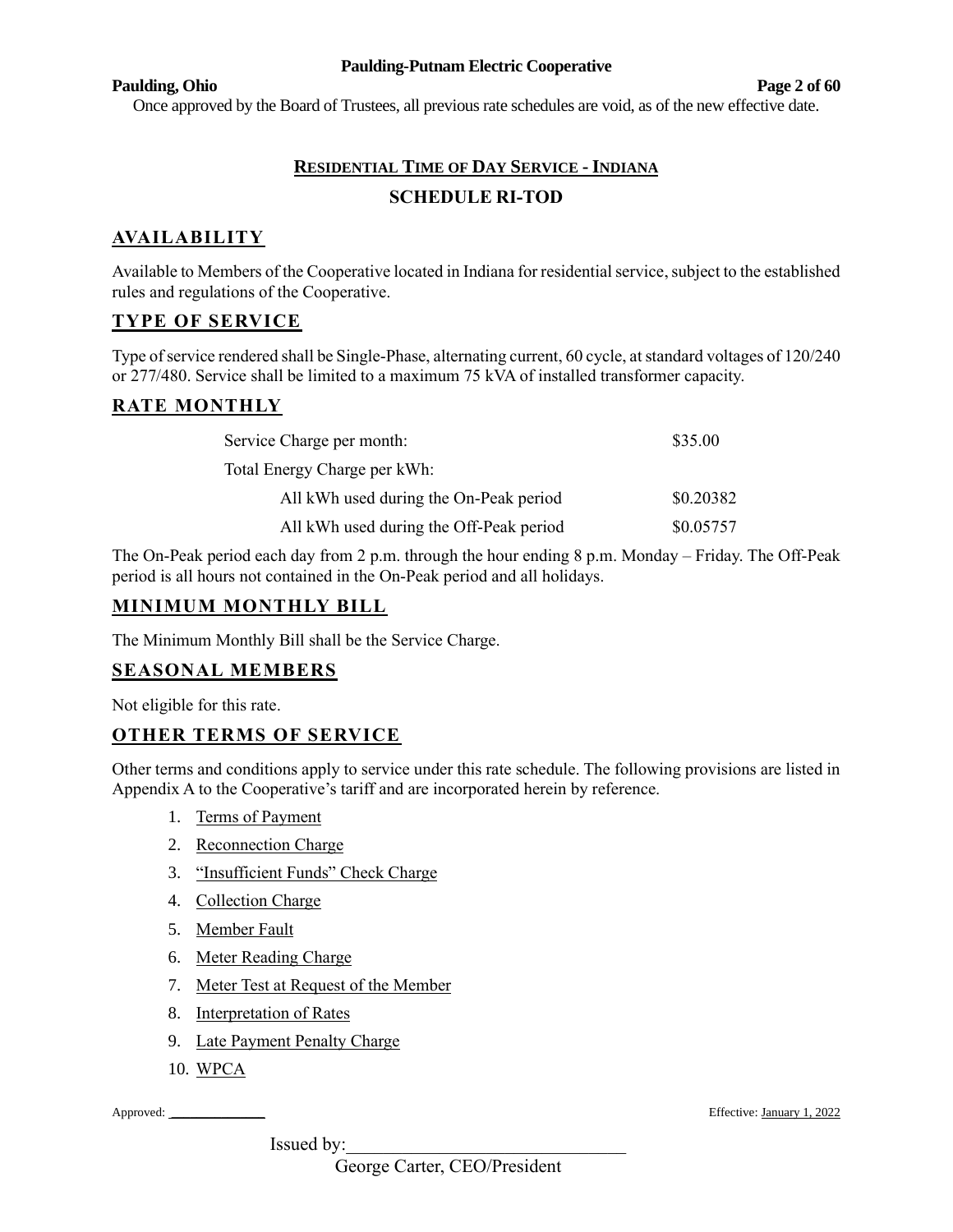#### **Paulding, Ohio Page 3 of 60**

Once approved by the Board of Trustees, all previous rate schedules are void, as of the new effective date.

# **RESIDENTIAL NET BILLING SERVICE - INDIANA SCHEDULE RI-NB**

# **AVAILABILITY**

Available to Members of the Cooperative located in Indiana for residential service, subject to the established rules and regulations of the Cooperative and have installed distributed generation facilities capable of generating less than 25KW of energy at peak output not to exceed the annual consumption. All distributed generation facilities must meet all standards established by the Cooperative, prior to use under this rate schedule.

### **TYPE OF SERVICE**

Type of service rendered shall be Single-Phase, alternating current, 60 cycle, at standard voltages of 120/240 or 277/480. Service shall be limited to a maximum 75 kVA of installed transformer capacity.

### **RATE MONTHLY**

| Service Charge per month:    | \$55.00   |
|------------------------------|-----------|
| Total Energy Charge per kWh: | \$0.08340 |

### **MINIMUM MONTHLY BILL**

The Minimum Monthly Bill shall be equal to the monthly Service Charge listed above.

# **DISTRIBUTED GENERATION CREDIT**

All generation supplied to the Cooperative by member owned facilities shall be metered separately from cooperative's service supplied to the member. The Cooperative will provide a billing credit monthly for all kWh generated. The credit shall not apply to the monthly WPCA calculation nor to the Indiana Sales Tax (if applicable).

(See Appendix A)

### **OTHER TERMS OF SERVICE**

Other terms and conditions apply to service under this rate schedule. The following provisions are listed in Appendix A to the Cooperative's tariff and are incorporated herein by reference.

- 1. Terms of Payment
- 2. Reconnection Charge
- 3. "Insufficient Funds" Check Charge
- 4. Collection Charge
- 5. Member Fault
- 6. Meter Reading Charge
- 7. Meter Test at Request of the Member
- 8. Interpretation of Rates
- 9. Late Payment Penalty Charge

Issued by:

Approved: \_\_\_\_\_\_\_\_\_\_\_\_\_\_\_ Effective: January 1, 2022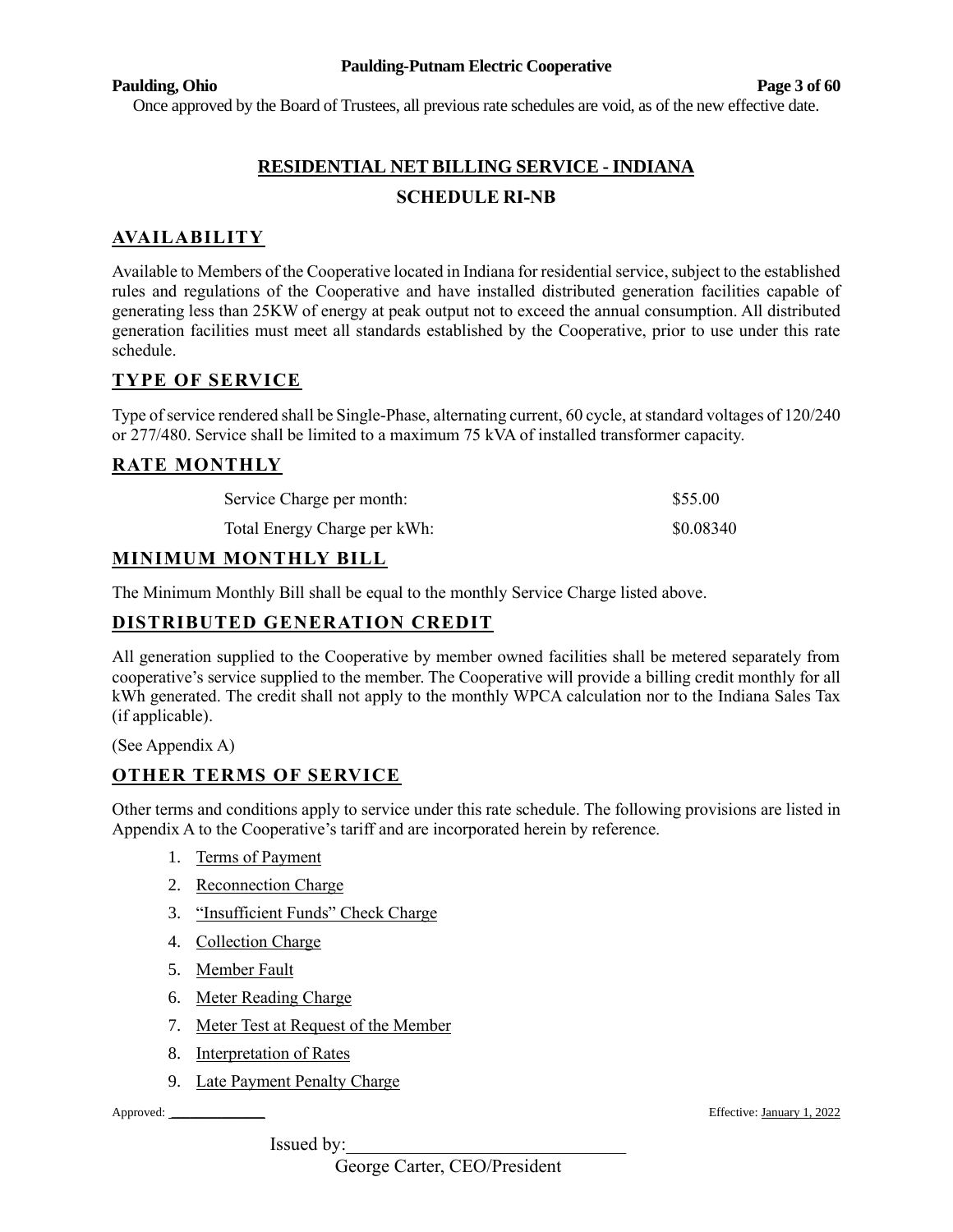# **Paulding, Ohio Page 4** of 60

Once approved by the Board of Trustees, all previous rate schedules are void, as of the new effective date.

- 10. Distributed Generation Credit
- 11. WPCA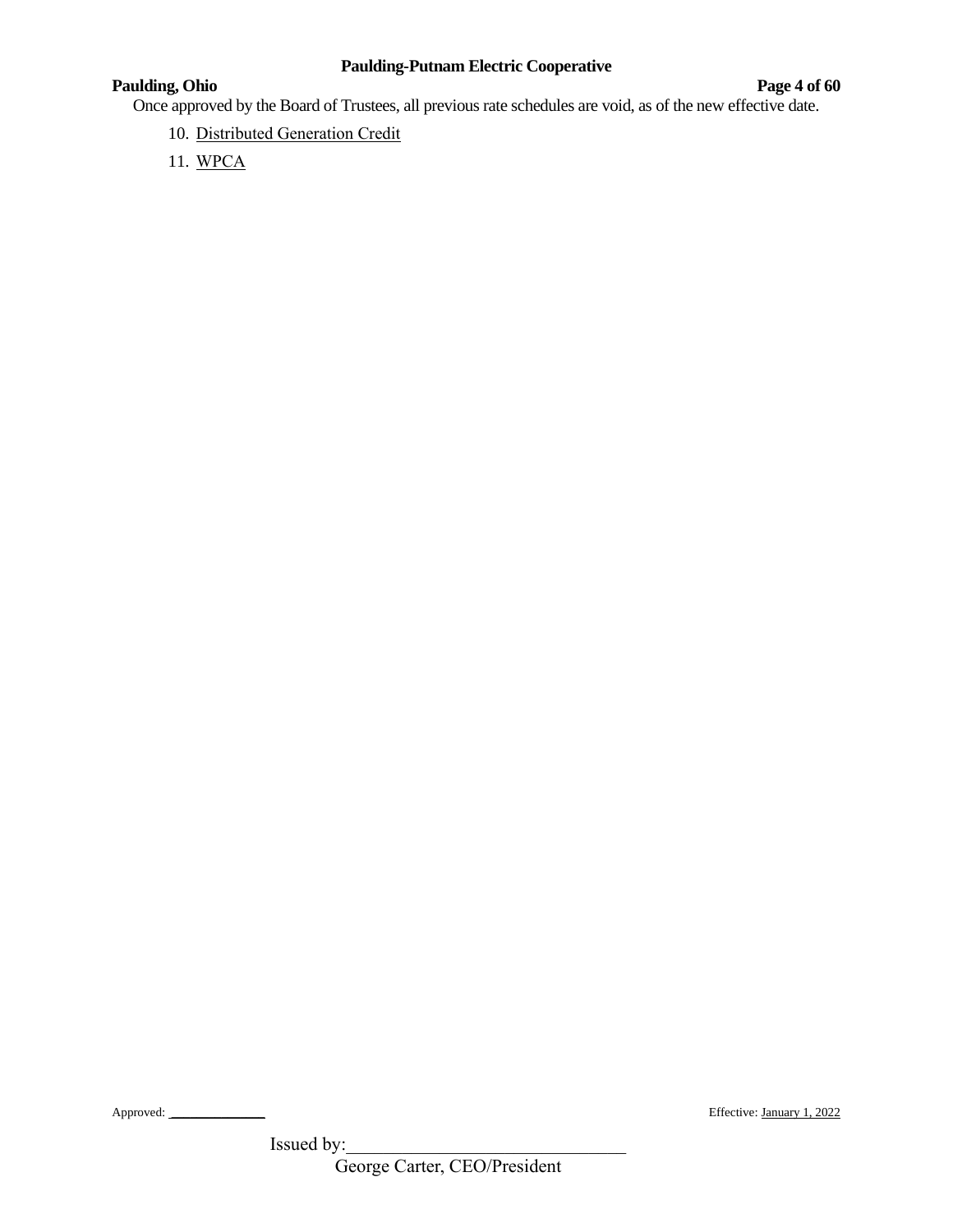#### **Paulding, Ohio Page 5 of 60**

Once approved by the Board of Trustees, all previous rate schedules are void, as of the new effective date.

# **RESIDENTIAL NET BILLING SERVICE - OHIO SCHEDULE RO-NB**

# **AVAILABILITY**

Available to Members of the Cooperative located in Ohio for residential service, subject to the established rules and regulations of the Cooperative and have installed distributed generation facilities capable of generating less than 25KW of energy at peak output not to exceed the annual consumption. All distributed generation facilities must meet all standards established by the Cooperative, prior to use under this rate schedule.

# **TYPE OF SERVICE**

Type of service rendered shall be Single-Phase, alternating current, 60 cycle, at standard voltages of 120/240 or 277/480. Service shall be limited to a maximum 75 kVA of installed transformer capacity.

### **RATE MONTHLY**

| Service Charge per month:    | \$55.00   |
|------------------------------|-----------|
| Total Energy Charge per kWh: | \$0.08340 |

# **MINIMUM MONTHLY BILL**

The Minimum Monthly Bill shall be the monthly Service Charge shown above.

# **DISTRIBUTED GENERATION CREDIT**

All generation supplied to the Cooperative by member owned facilities shall be metered separately from cooperative's service supplied to the member. The Cooperative will provide a billing credit monthly for all kWh generated. The credit shall not apply to the monthly WPCA calculation nor to the Ohio excise tax. (See Appendix A)

### **OTHER TERMS OF SERVICE**

Other terms and conditions apply to service under this rate schedule. The following provisions are listed in Appendix A to the Cooperative's tariff and are incorporated herein by reference.

- 1. Terms of Payment
- 2. Reconnection Charge
- 3. "Insufficient Funds" Check Charge
- 4. Collection Charge
- 5. Member Fault
- 6. Meter Reading Charge
- 7. Meter Test at Request of the Member
- 8. Interpretation of Rates
- 9. Late Payment Penalty Charge
- 10. WPCA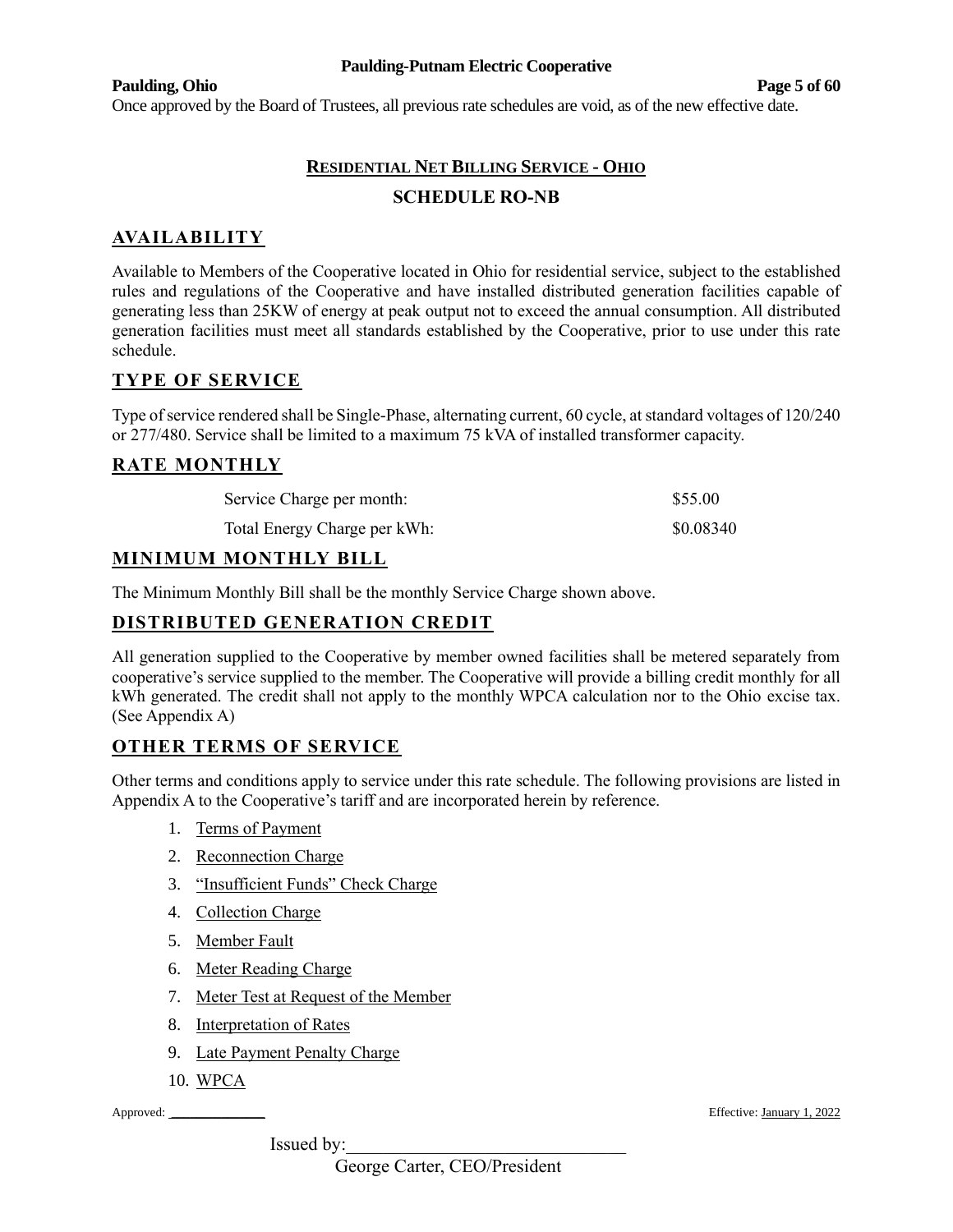# **Paulding, Ohio Page 6 of 60**

Once approved by the Board of Trustees, all previous rate schedules are void, as of the new effective date.

11. Distributed Generation Credit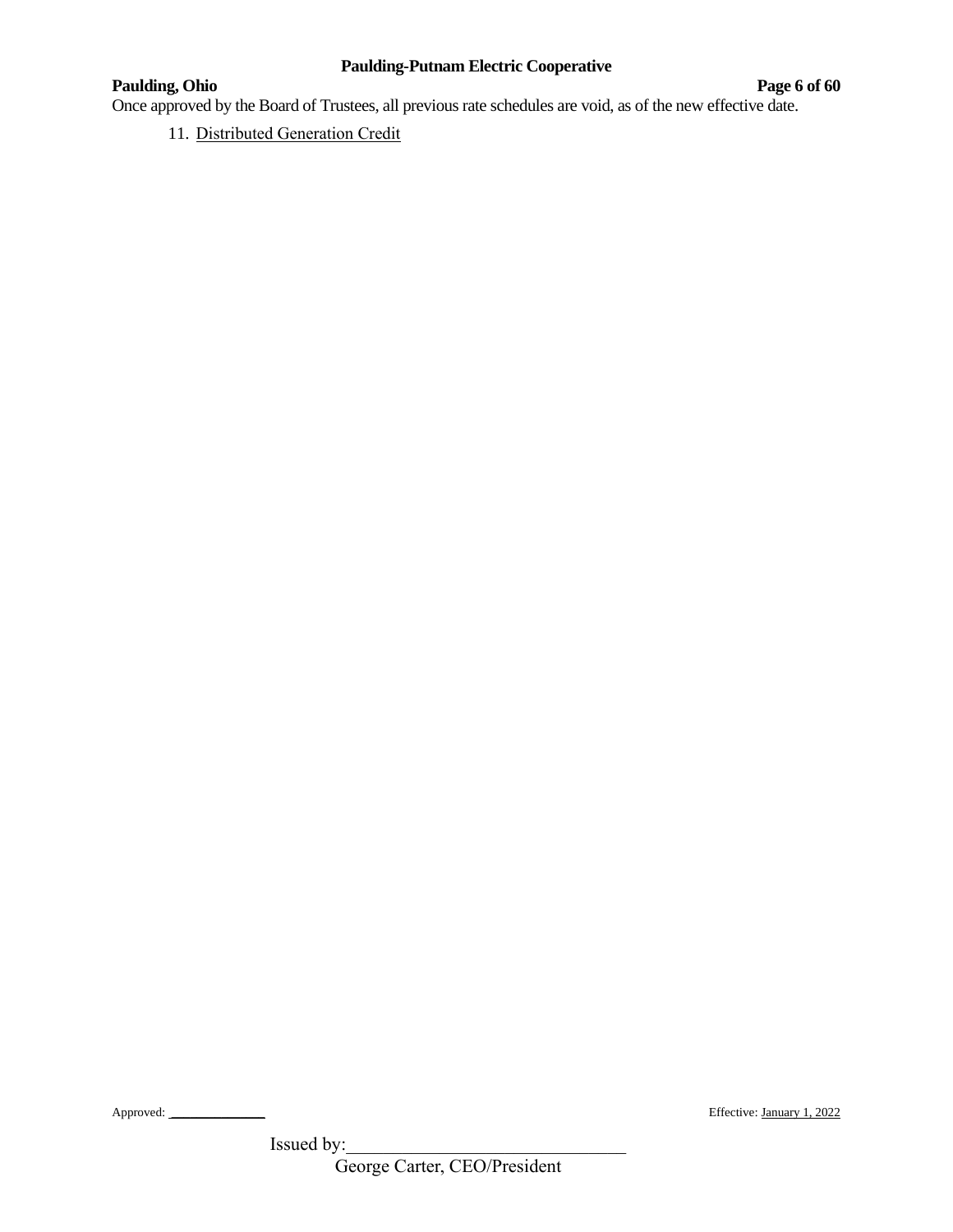#### **Paulding, Ohio Page 7 of 60**

Once approved by the Board of Trustees, all previous rate schedules are void, as of the new effective date.

# **RESIDENTIAL SERVICE - OHIO SCHEDULE RO**

# **AVAILABILITY**

Available to Members of the Cooperative located in Ohio for residential service, subject to the established rules and regulations of the Cooperative.

### **TYPE OF SERVICE**

Type of service rendered shall be Single-Phase, alternating current, 60 cycle, at standard voltages of 120/240 or 277/480. Service shall be limited to a maximum 75 kVA of installed transformer capacity.

# **RATE MONTHLY**

| Service Charge per month:                                                              | \$35.00                |
|----------------------------------------------------------------------------------------|------------------------|
| Distribution Energy Charge per kWh:<br>Generation & Transmission Energy Charge per kWh | \$0.01913<br>\$0.08093 |
| Total Energy Charge per kWh                                                            | \$0.10006              |

# **MINIMUM MONTHLY BILL**

The Minimum Monthly Bill shall be the Service Charge.

# **SEASONAL MEMBERS**

The Cooperative may render bills on an annual basis to Members who contract for seasonal service. For determination of annual bills, the annual Service Charge shall equal the monthly Service Charge times 12. The Energy Charge shall equal the energy rate shown above times the metered kWh. The Minimum Annual Bill shall equal the Minimum Monthly Bill times 12. The Cooperative may require prepayment of the Minimum Annual Charge.

# **OTHER TERMS OF SERVICE**

Other terms and conditions apply to service under this rate schedule. The following provisions are listed in Appendix A to the Cooperative's tariff and are incorporated herein by reference.

- 1. Terms of Payment
- 2. Reconnection Charge
- 3. "Insufficient Funds" Check Charge
- 4. Collection Charge
- 5. Member Fault
- 6. Meter Reading Charge
- 7. Meter Test at Request of the Member
- 8. Interpretation of Rates
- 9. Late Payment Penalty Charge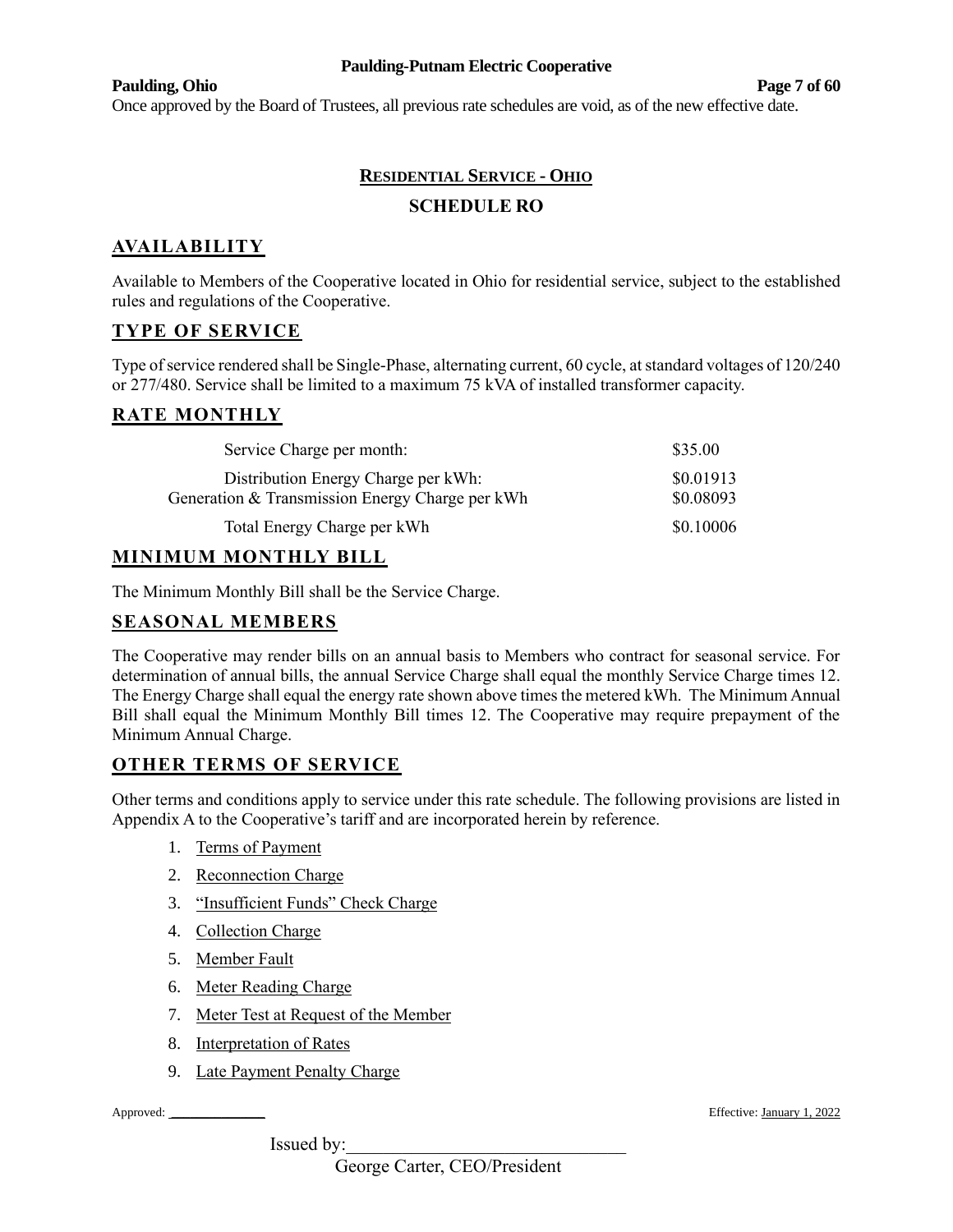# **Paulding, Ohio Page 8 of 60**

Once approved by the Board of Trustees, all previous rate schedules are void, as of the new effective date.

- 10. WPCA
- 11. kWh Tax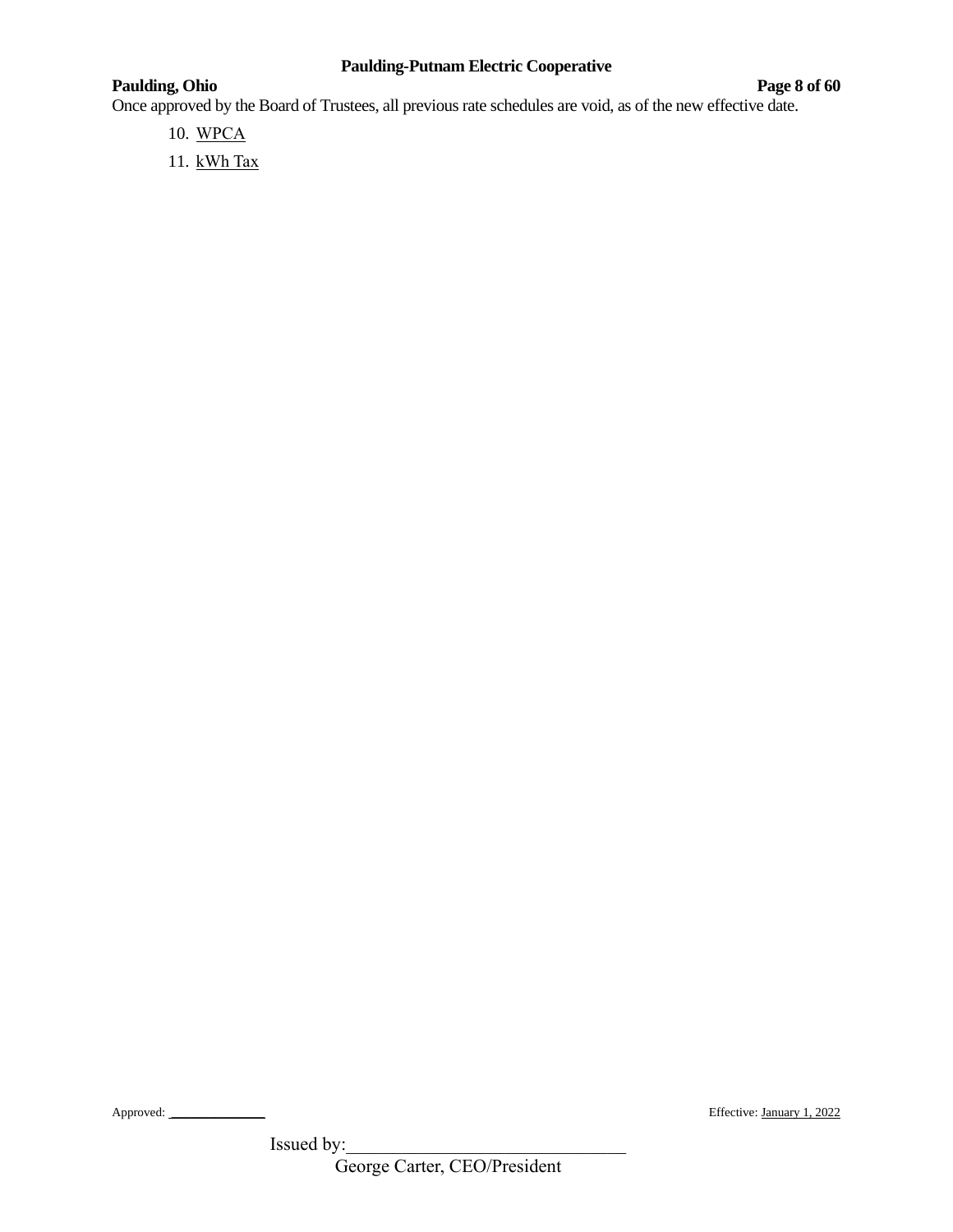#### **Paulding, Ohio Page 9 of 60**

Once approved by the Board of Trustees, all previous rate schedules are void, as of the new effective date.

# **RESIDENTIAL TIME OF DAY SERVICE - OHIO SCHEDULE RO-TOD**

# **AVAILABILITY**

Available to Members of the Cooperative located in Ohio for residential service, subject to the established rules and regulations of the Cooperative.

# **TYPE OF SERVICE**

Type of service rendered shall be Single-Phase, alternating current, 60 cycle, at standard voltages of 120/240 or 277/480. Service shall be limited to a maximum 75 kVA of installed transformer capacity.

# **RATE MONTHLY**

| Service Charge per month:               | \$35.00   |
|-----------------------------------------|-----------|
| Total Energy Charge per kWh:            |           |
| All kWh used during the On-Peak period  | \$0.20382 |
| All kWh used during the Off-Peak period | \$0.05757 |

The On-Peak period each day from 2 p.m. through the hour ending 8 p.m. Monday – Friday. The Off-Peak period shall be all hours not contained in the On-Peak period and all holidays.

### **MINIMUM MONTHLY BILL**

The Minimum Monthly Bill shall be the Service Charge.

### **SEASONAL MEMBERS**

Not eligible for this rate.

# **OTHER TERMS OF SERVICE**

Other terms and conditions apply to service under this rate schedule. The following provisions are listed in Appendix A to the Cooperative's tariff and are incorporated herein by reference.

- 1. Terms of Payment
- 2. Reconnection Charge
- 3. "Insufficient Funds" Check Charge
- 4. Collection Charge
- 5. Member Fault
- 6. Meter Reading Charge
- 7. Meter Test at Request of the Member
- 8. Interpretation of Rates
- 9. Late Payment Penalty Charge
- 10. WPCA

Issued by:

Approved: \_\_\_\_\_\_\_\_\_\_\_\_\_\_\_ Effective: January 1, 2022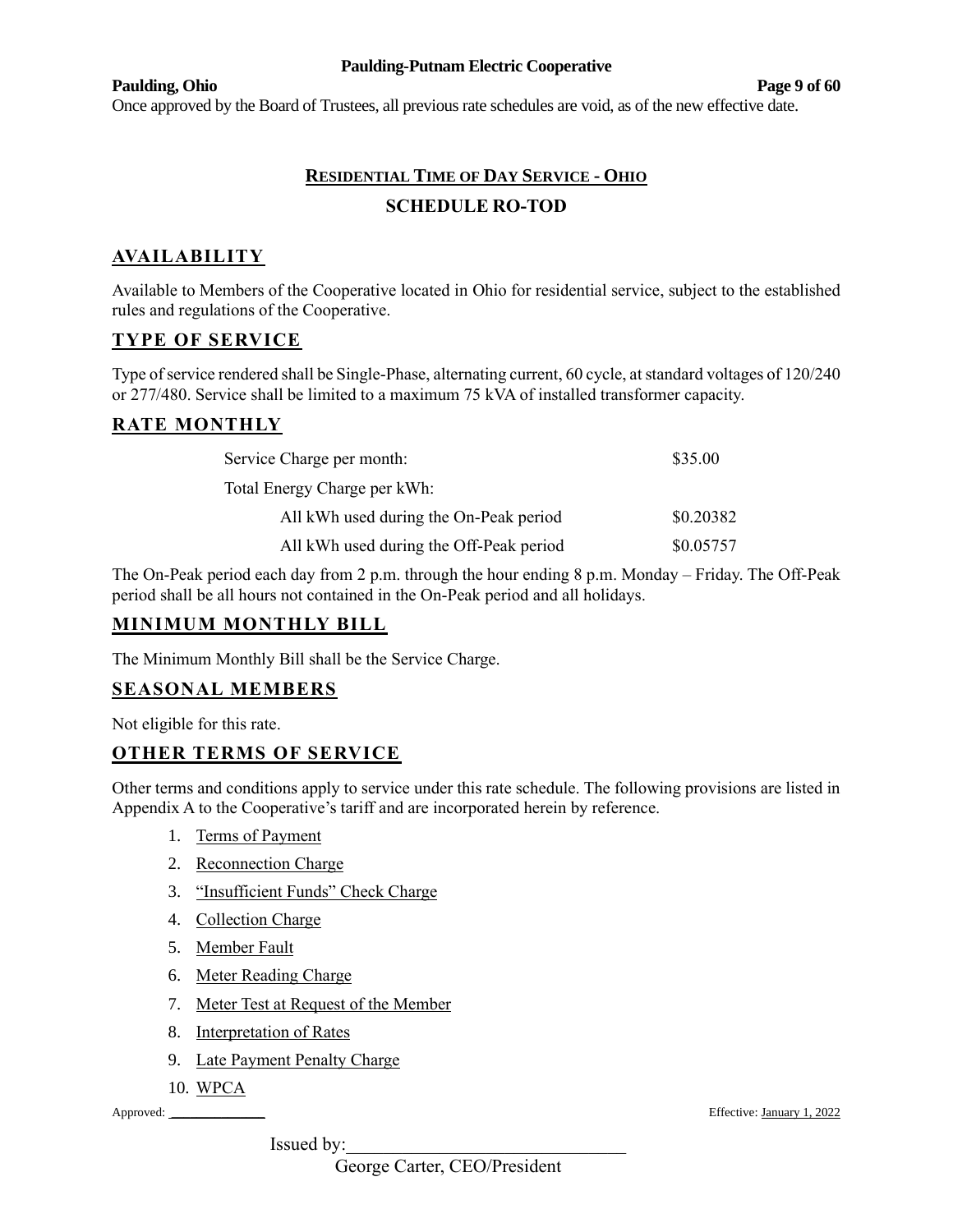#### **Paulding, Ohio Page 10 of 60**

Once approved by the Board of Trustees, all previous rate schedules are void, as of the new effective date.

# **SINGLE PHASE GENERAL SERVICE – INDIANA SCHEDULE GSI**

# **AVAILABILITY**

Available to Members of the Cooperative located in Indiana for General Service (Non-residential or Non-Commercial service), subject to the established rules and regulations of the Cooperative.

# **TYPE OF SERVICE**

Type of service rendered shall be Single-Phase, alternating current, 60 cycle, at standard voltages of 120/240 or 277/480. Service shall be limited to a maximum 75 kVA of installed transformer capacity.

### **RATE MONTHLY**

| Service Charge per month:                       | \$35.00   |
|-------------------------------------------------|-----------|
| Distribution Energy Charge per kWh:             | \$0.02425 |
| Generation & Transmission Energy Charge per kWh | \$0.07999 |
| Total Energy Charge per kWh                     | \$0.10424 |

### **MINIMUM MONTHLY BILL**

The Minimum Monthly Bill shall be the Service Charge.

### **SEASONAL MEMBERS**

The Cooperative may render bills on an annual basis to Members who contract for seasonal service. For determination of annual bills, the annual Service Charge shall equal the monthly Service Charge times 12. The Energy Charge shall equal the energy rate shown above times the metered kWh. The Minimum Annual Bill shall equal the Minimum Monthly Bill times 12. The Cooperative may require prepayment of the Minimum Annual Charge.

### **OTHER TERMS OF SERVICE**

Other terms and conditions apply to service under this rate schedule. The following provisions are listed in Appendix A to the Cooperative's tariff and are incorporated herein by reference.

- 1. Terms of Payment
- 2. Reconnection Charge
- 3. "Insufficient Funds" Check Charge
- 4. Collection Charge
- 5. Member Fault
- 6. Meter Reading Charge
- 7. Meter Test at Request of the Member
- 8. Interpretation of Rates
- 9. Late Payment Penalty Charge

Issued by:

Approved: \_\_\_\_\_\_\_\_\_\_\_\_\_\_\_ Effective: January 1, 2022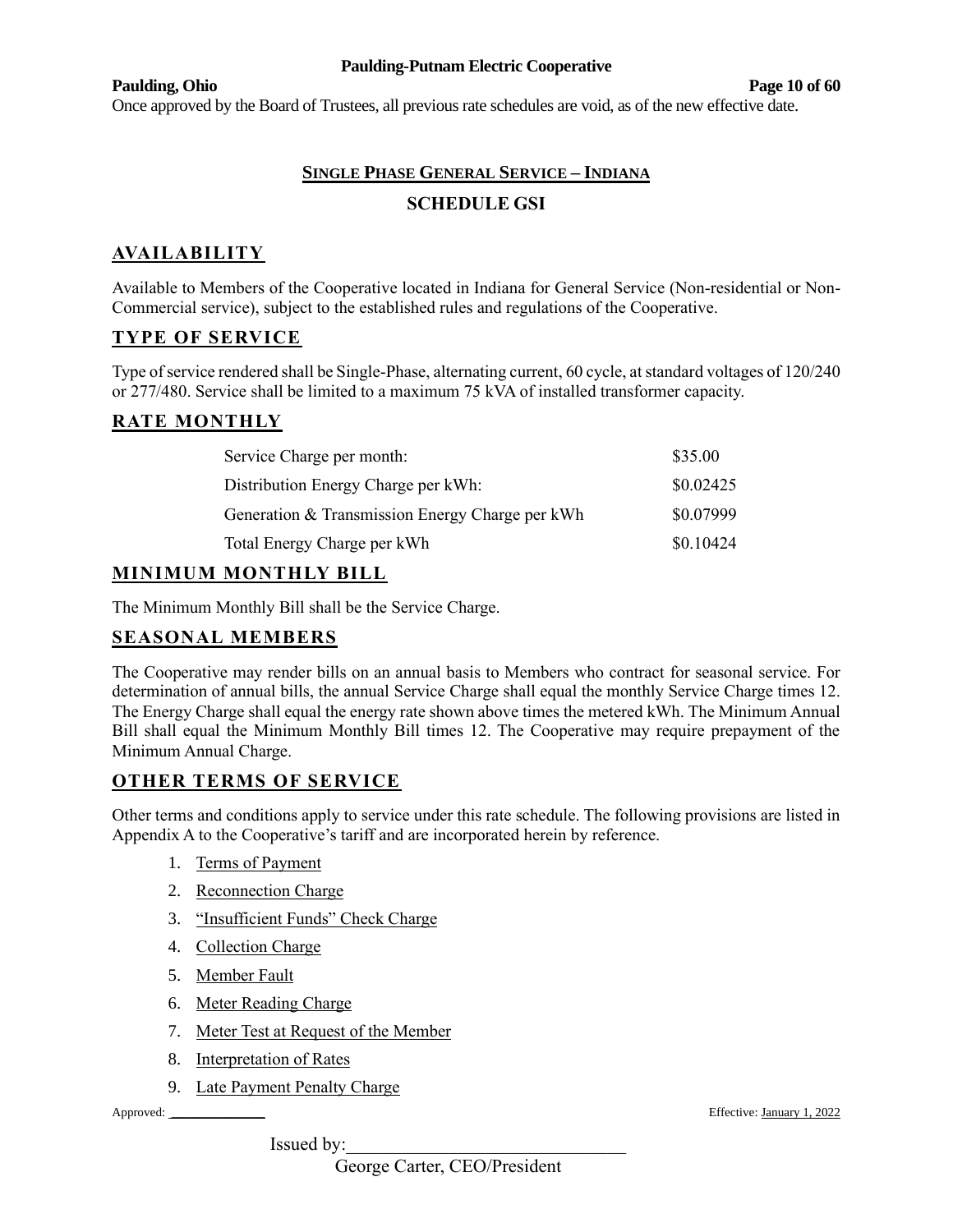# **Paulding, Ohio Page 11** of 60

Once approved by the Board of Trustees, all previous rate schedules are void, as of the new effective date.

- 10. WPCA
- 11. kWh Tax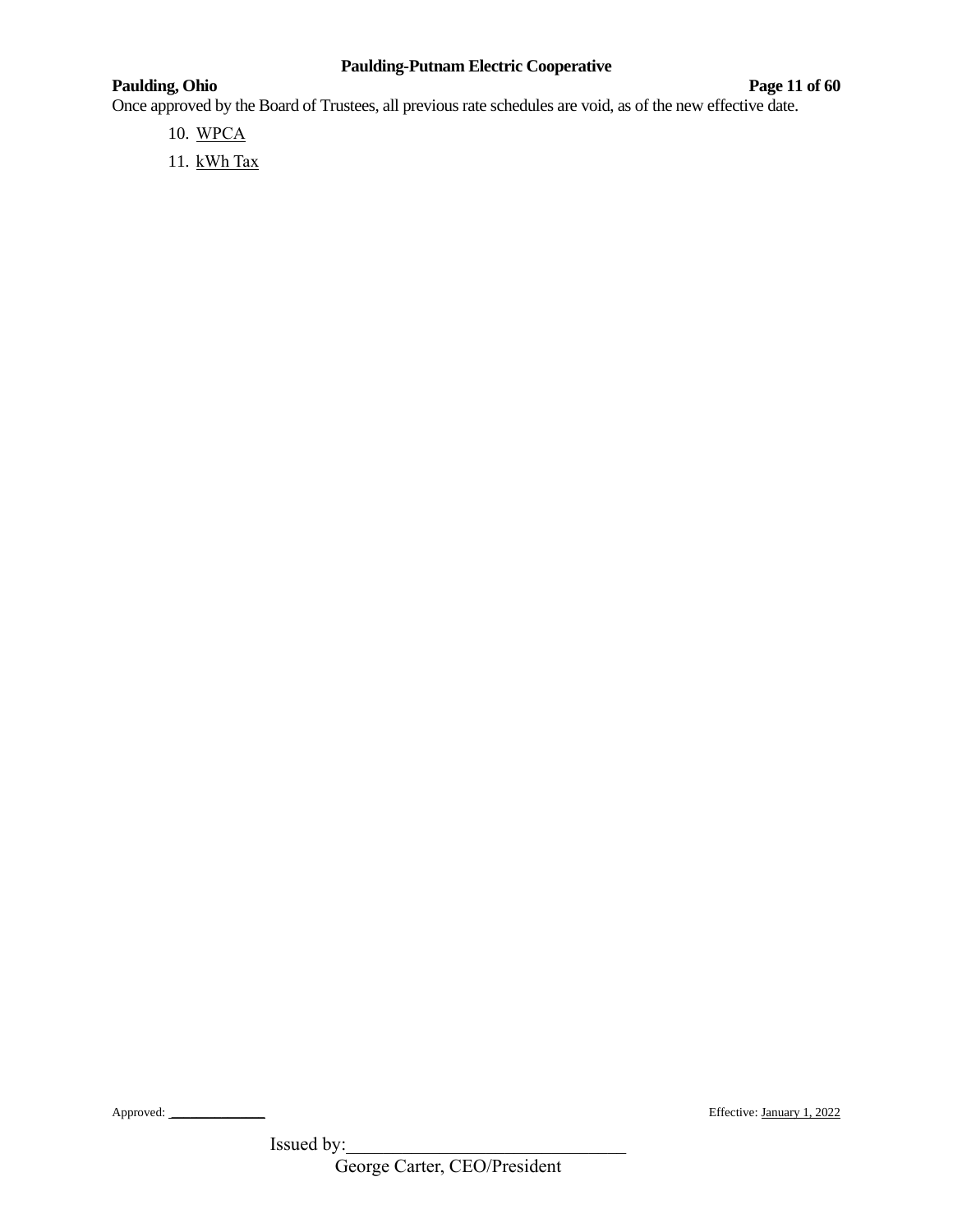#### **Paulding, Ohio Page 12 of 60**

Once approved by the Board of Trustees, all previous rate schedules are void, as of the new effective date.

# **SINGLE PHASE GENERAL SERVICE TIME OF DAY - INDIANA SCHEDULE GSI-TOD**

# **AVAILABILITY**

Available to Members of the Cooperative located in Indiana for General Service (Non-residential or Non-Commercial service), subject to the established rules and regulations of the Cooperative.

# **TYPE OF SERVICE**

Type of service rendered shall be Single-Phase, alternating current, 60 cycle, at standard voltages of 120/240 or 277/480. Service shall be limited to a maximum 75 kVA of installed transformer capacity.

# **RATE MONTHLY**

| Service Charge per month:               | \$35.00   |
|-----------------------------------------|-----------|
| Total Energy Charge per kWh:            |           |
| All kWh used during the On-Peak period  | \$0.20801 |
| All kWh used during the Off-Peak period | \$0.06176 |

The On-Peak period each day is from 2 p.m. through the hour ending 8 p.m. Monday – Friday. The Off-Peak period is all hours not contained in the On-Peak period and all holidays.

### **MINIMUM MONTHLY BILL**

The Minimum Monthly Bill shall be the Service Charge.

### **SEASONAL MEMBERS**

Not eligible for this rate.

# **OTHER TERMS OF SERVICE**

Other terms and conditions apply to service under this rate schedule. The following provisions are listed in Appendix A to the Cooperative's tariff and are incorporated herein by reference.

- 1. Terms of Payment
- 2. Reconnection Charge
- 3. "Insufficient Funds" Check Charge
- 4. Collection Charge
- 5. Member Fault
- 6. Meter Reading Charge
- 7. Meter Test at Request of the Member
- 8. Interpretation of Rates
- 9. Late Payment Penalty Charge
- 10. WPCA

Issued by:

Approved: \_\_\_\_\_\_\_\_\_\_\_\_\_\_\_ Effective: January 1, 2022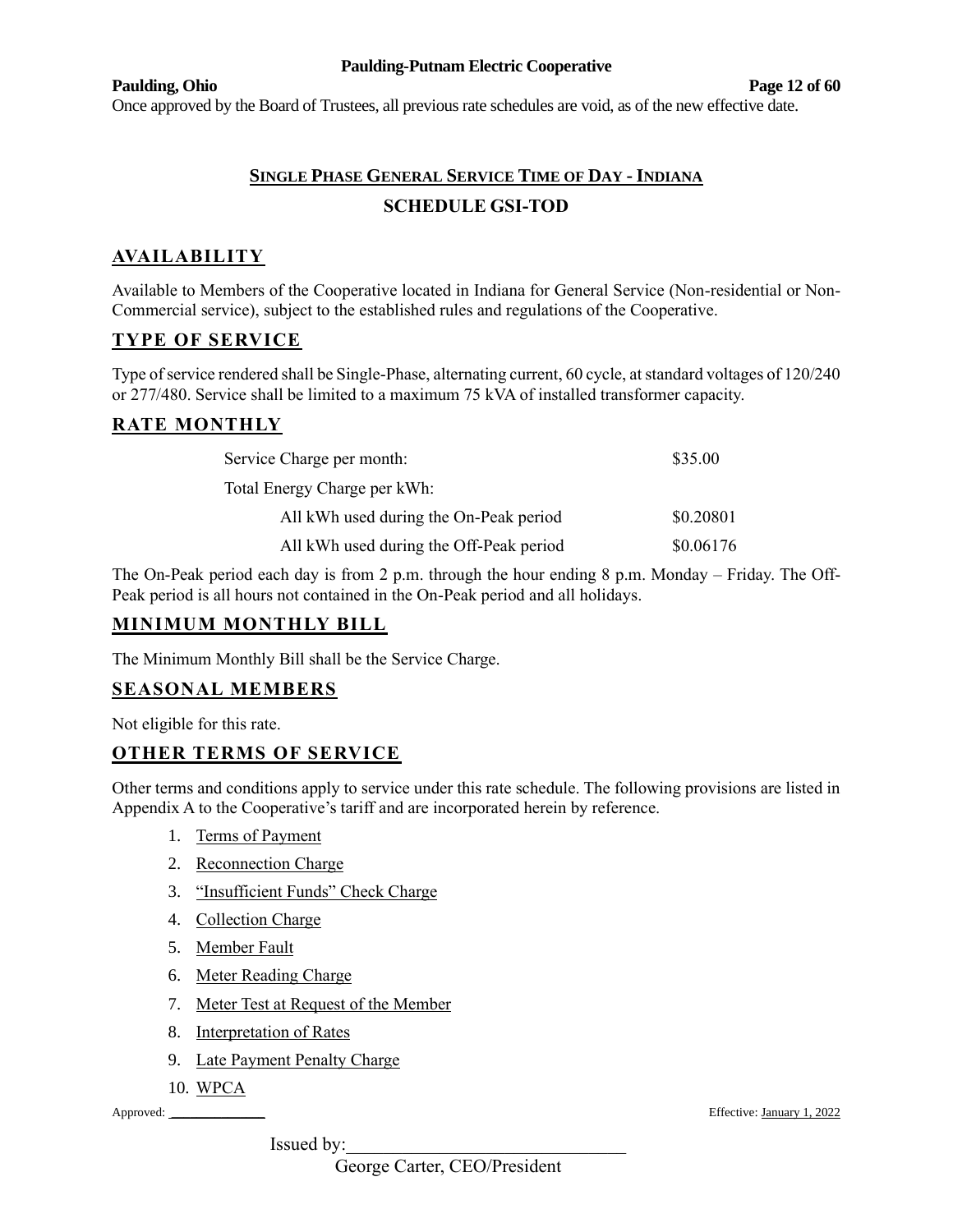# **Paulding, Ohio Page 13** of 60

Once approved by the Board of Trustees, all previous rate schedules are void, as of the new effective date.

11. kWh Tax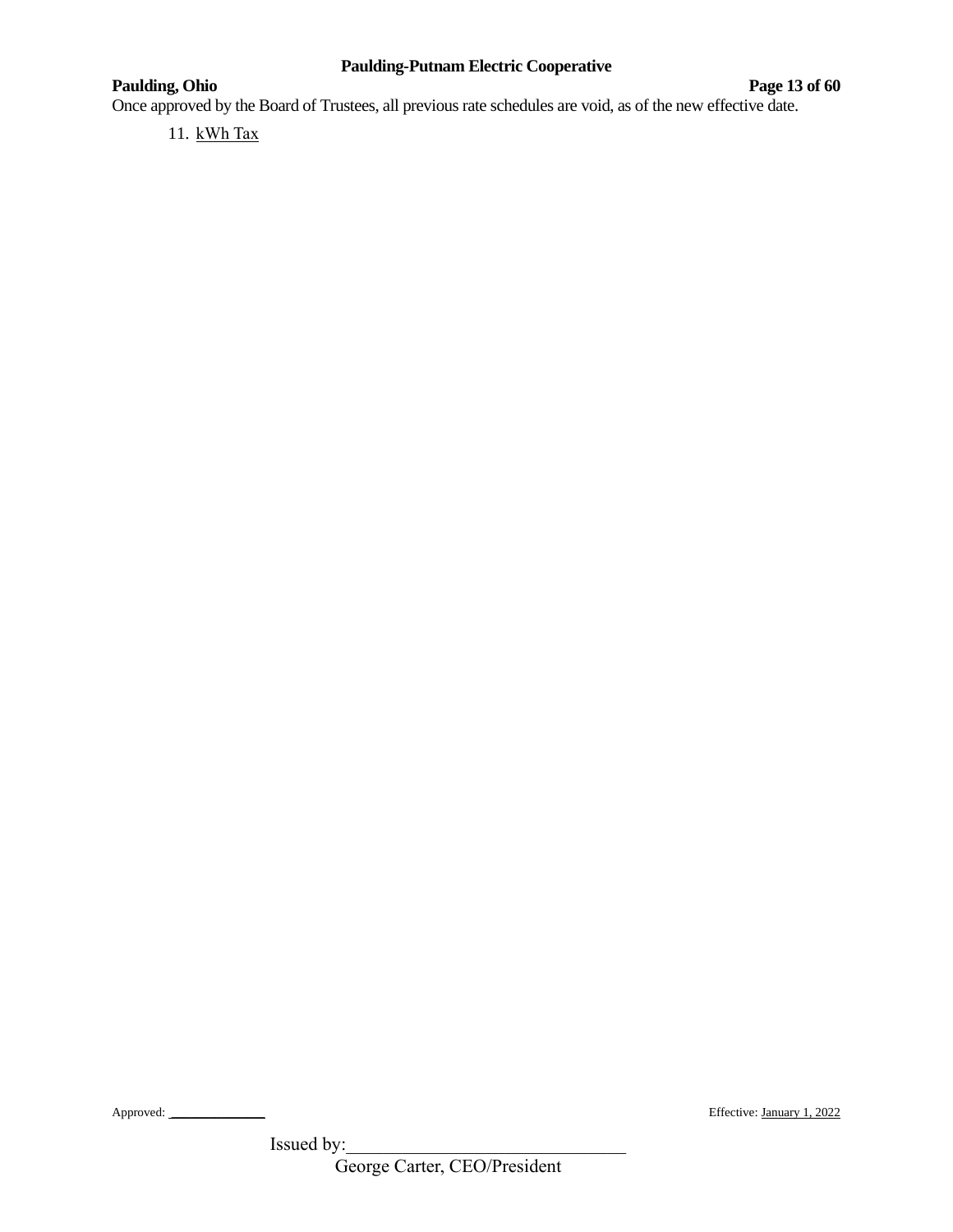#### **Paulding, Ohio Page 14 of 60**

Once approved by the Board of Trustees, all previous rate schedules are void, as of the new effective date.

# **SINGLE PHASE GENERAL SERVICE - OHIO SCHEDULE GSO**

# **AVAILABILITY**

Available to Members of the Cooperative located in Ohio for General Service (Non-residential or Non-Commercial service), subject to the established rules and regulations of the Cooperative.

# **TYPE OF SERVICE**

Type of service rendered shall be Single-Phase, alternating current, 60 cycle, at standard voltages of 120/240 or 277/480. Service shall be limited to a maximum 75 kVA of installed transformer capacity.

# **RATE MONTHLY**

| Service Charge per month:                       | \$35.00   |
|-------------------------------------------------|-----------|
| Distribution Energy Charge per kWh:             | \$0.02425 |
| Generation & Transmission Energy Charge per kWh | \$0.07999 |
| Total Energy Charge per kWh                     | \$0.10424 |

### **MINIMUM MONTHLY BILL**

The Minimum Monthly Bill shall be the Service Charge.

# **SEASONAL MEMBERS**

The Cooperative may render bills on an annual basis to Members who contract for seasonal service. For determination of annual bills, the annual Service Charge shall equal the monthly Service Charge times 12. The Energy Charge shall equal the energy rate shown above times the metered kWh. The Minimum Annual Bill shall equal the Minimum Monthly Bill times 12. The Cooperative may require prepayment of the Minimum Annual Charge.

# **OTHER TERMS OF SERVICE**

Other terms and conditions apply to service under this rate schedule. The following provisions are listed in Appendix A to the Cooperative's tariff and are incorporated herein by reference.

- 1. Terms of Payment
- 2. Reconnection Charge
- 3. "Insufficient Funds" Check Charge
- 4. Collection Charge
- 5. Member Fault
- 6. Meter Reading Charge
- 7. Meter Test At Request of the Member
- 8. Interpretation of Rates
- 9. Late Payment Penalty Charge

Issued by:

Approved: \_\_\_\_\_\_\_\_\_\_\_\_\_\_\_ Effective: January 1, 2022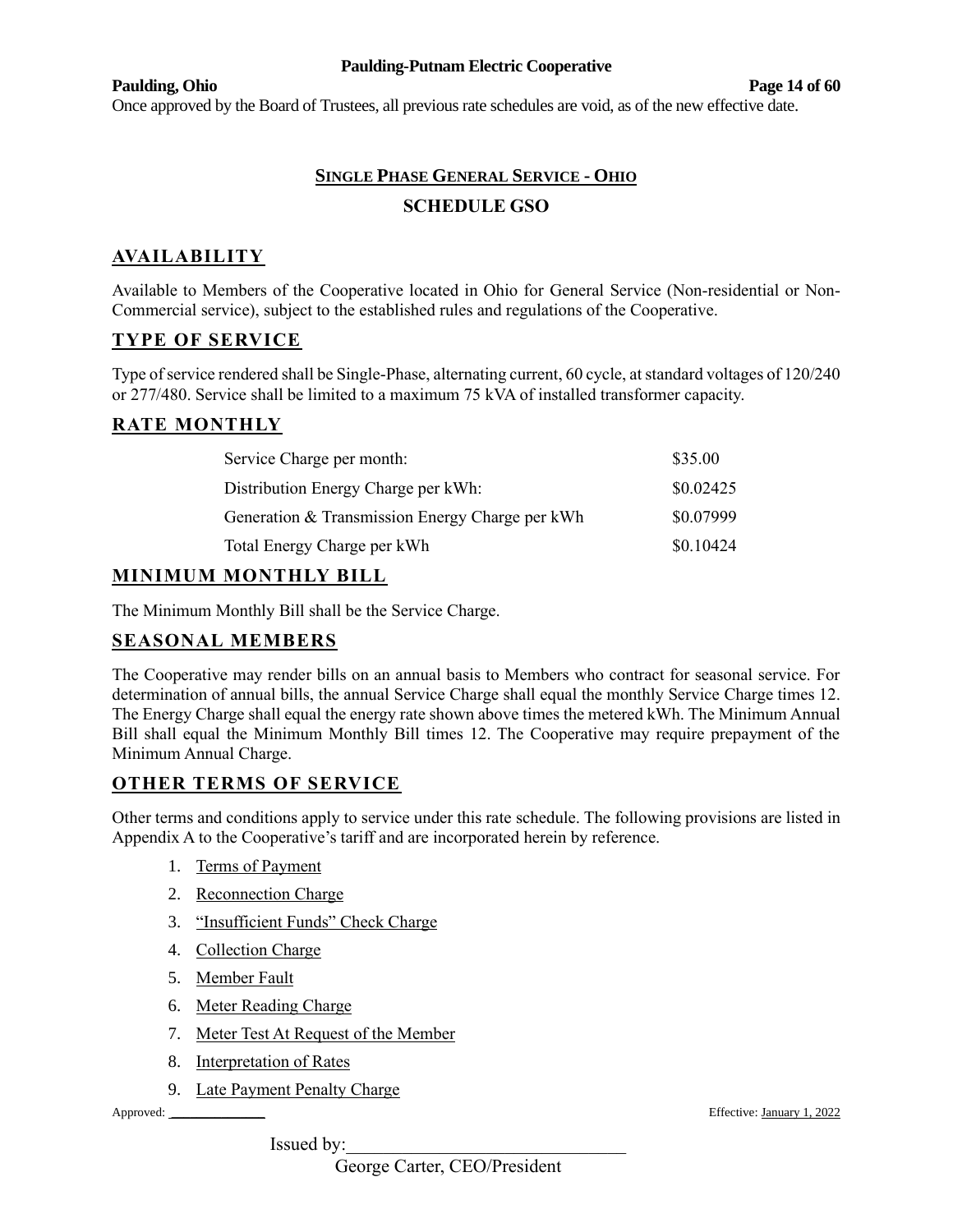# **Paulding, Ohio Page 15** of 60

Once approved by the Board of Trustees, all previous rate schedules are void, as of the new effective date.

10. WPCA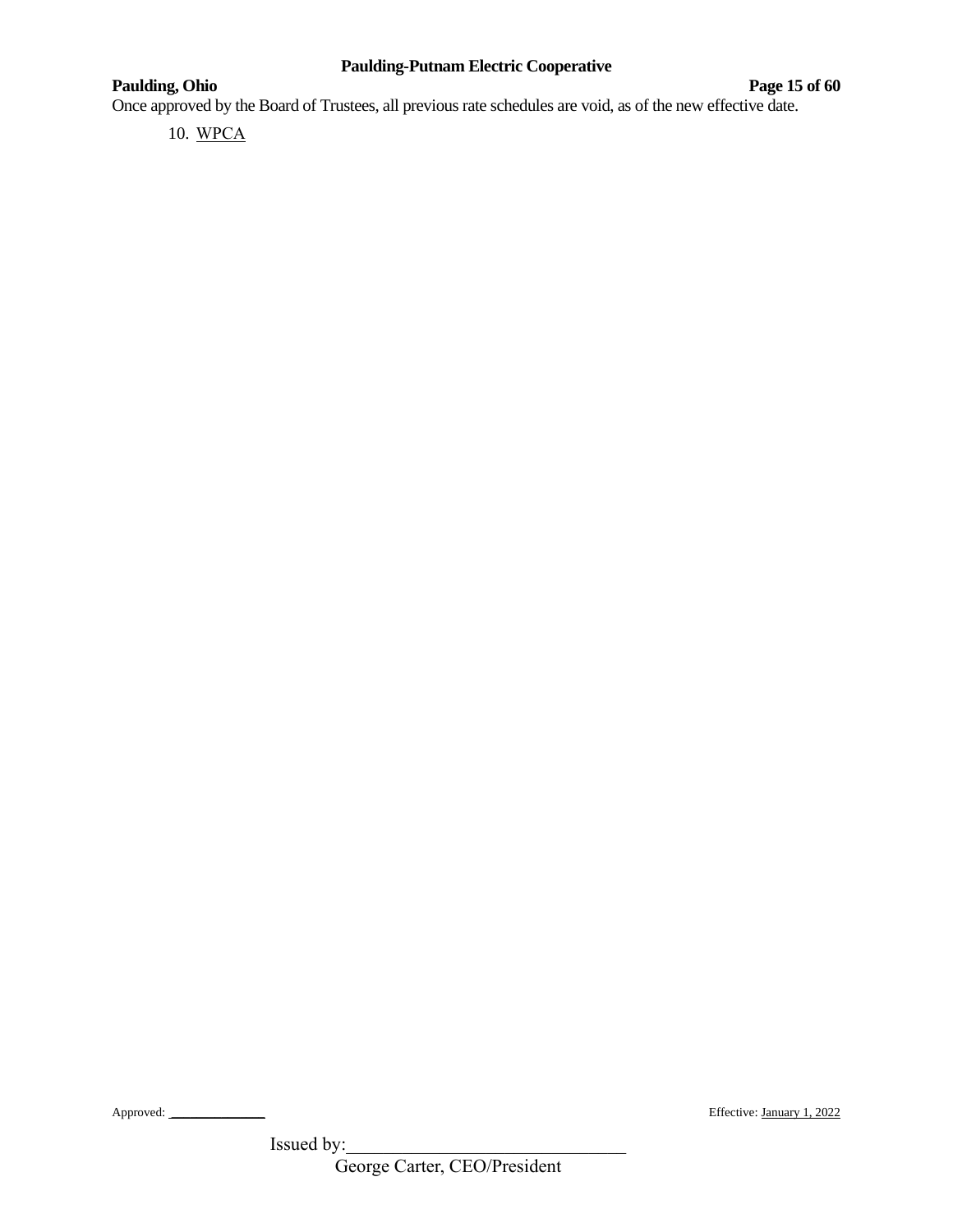#### **Paulding, Ohio Page 16 of 60**

Once approved by the Board of Trustees, all previous rate schedules are void, as of the new effective date.

# **SINGLE PHASE GENERAL SERVICE TIME OF DAY - OHIO SCHEDULE GSO-TOD**

# **AVAILABILITY**

Available to Members of the Cooperative located in Ohio for General Service (Non-residential or Non-Commercial service), subject to the established rules and regulations of the Cooperative.

# **TYPE OF SERVICE**

Type of service rendered shall be Single-Phase, alternating current, 60 cycle, at standard voltages of 120/240 or 277/480. Service shall be limited to a maximum 75 kVA of installed transformer capacity.

# **RATE MONTHLY**

| Service Charge per month:               | \$35.00   |
|-----------------------------------------|-----------|
| Total Energy Charge per kWh:            |           |
| All kWh used during the On-Peak period  | \$0.20801 |
| All kWh used during the Off-Peak period | \$0.06176 |

The On-Peak period each day is from 2 p.m. through the hour ending 8 p.m. Monday – Friday. The Off-Peak period is all hours not contained in the On-Peak period and all holidays.

### **MINIMUM MONTHLY BILL**

The Minimum Monthly Bill shall be the Service Charge.

### **SEASONAL MEMBERS**

Not eligible for this rate.

# **OTHER TERMS OF SERVICE**

Other terms and conditions apply to service under this rate schedule. The following provisions are listed in Appendix A to the Cooperative's tariff and are incorporated herein by reference.

- 1. Terms of Payment
- 2. Reconnection Charge
- 3. "Insufficient Funds" Check Charge
- 4. Collection Charge
- 5. Member Fault
- 6. Meter Reading Charge
- 7. Meter Test at Request of the Member
- 8. Interpretation of Rates
- 9. Late Payment Penalty Charge
- 10. WPCA

Issued by:

Approved: \_\_\_\_\_\_\_\_\_\_\_\_\_\_\_ Effective: January 1, 2022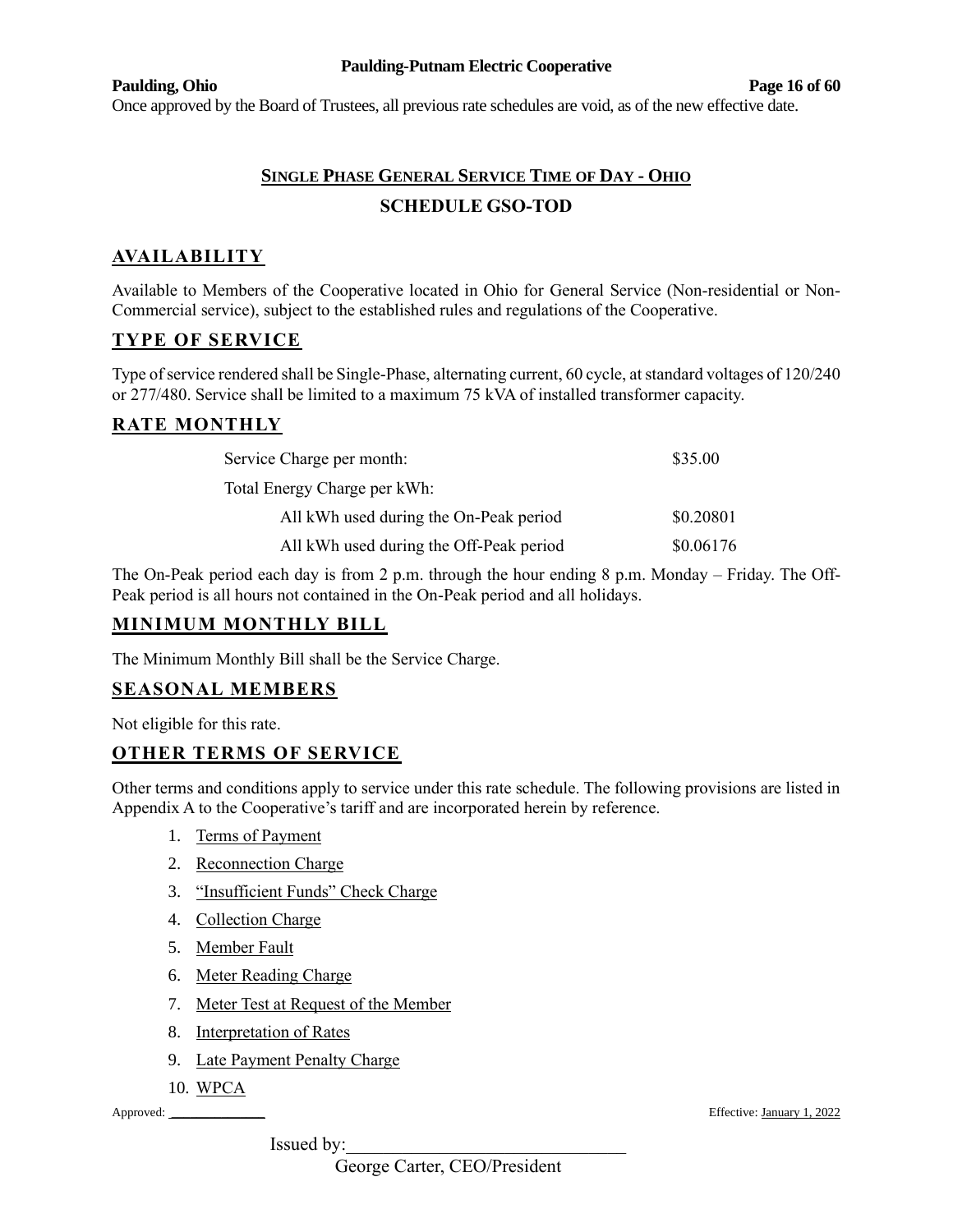# **Paulding, Ohio Page 17** of 60

Once approved by the Board of Trustees, all previous rate schedules are void, as of the new effective date.

11. kWh Tax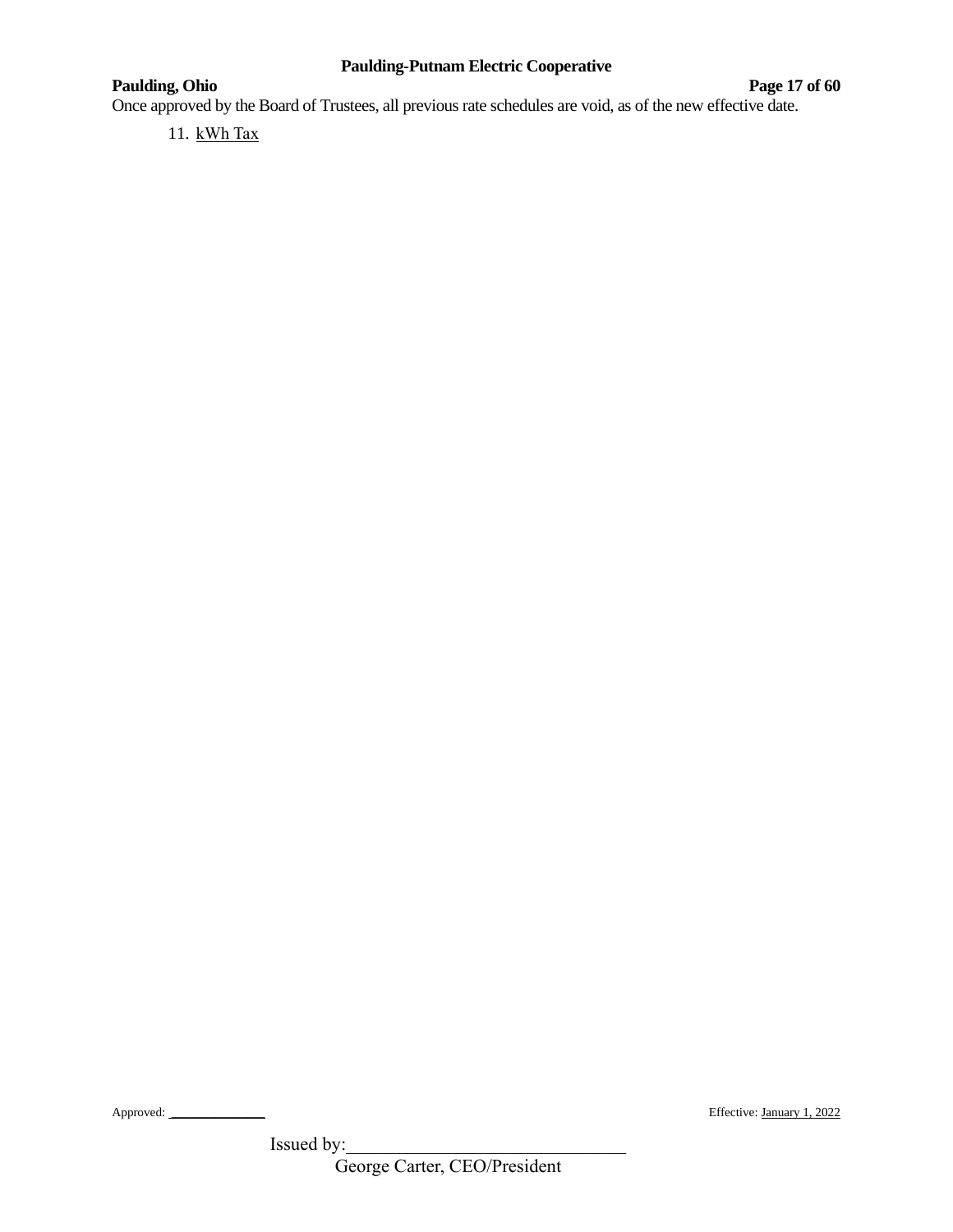#### **Paulding, Ohio Page 18 of 60**

Once approved by the Board of Trustees, all previous rate schedules are void, as of the new effective date.

# **SINGLE PHASE COMMERCIAL GENERAL SERVICE - INDIANA SCHEDULE CI**

# **AVAILABILITY**

Available to Members of the Cooperative located in Indiana for commercial general service, subject to the established rules and regulations of the Cooperative.

# **TYPE OF SERVICE**

Type of service rendered shall be Single-Phase, alternating current, 60 cycle, at standard voltages of 120/240 or 277/480.

### **RATE** MONTHLY

| Service Charge per month:                       | $$45.00$ plus   |
|-------------------------------------------------|-----------------|
| Capacity Service Charge per month:              | $$0.50$ per kVA |
| Applied to all required kVA in excess of 25 kVA |                 |
|                                                 |                 |
| Distribution Energy Charge per kWh:             | \$0.03045       |
| Generation & Transmission Energy Charge per kWh | \$0.07599       |

# **MINIMUM MONTHLY BILL**

The Minimum Monthly Bill shall be the sum of the Service Charge and the Capacity Service Charge.

Total Energy Charge per kWh  $\$0.10644$ 

# **SEASONAL MEMBERS**

The Cooperative may render bills on an annual basis to Members who contract for seasonal service. For determination of annual bills, the annual Service Charge shall equal the monthly Service Charge times 12 plus the monthly Capacity Service Charge times 12. The Energy Charge shall equal the energy rate shown above times the metered kWh. The Minimum Annual Bill shall equal the Minimum Monthly Bill times 12. The Cooperative may require prepayment of the Minimum Annual Charge.

### **OTHER TERMS OF SERVICE**

Other terms and conditions apply to service under this rate schedule. The following provisions are listed in Appendix A to the Cooperative's tariff and are incorporated herein by reference.

- 1. Terms of Payment
- 2. Reconnection Charge
- 3. "Insufficient Funds" Check Charge
- 4. Collection Charge
- 5. Member Fault
- 6. Meter Reading Charge

Issued by:

Approved: \_\_\_\_\_\_\_\_\_\_\_\_\_\_\_ Effective: January 1, 2022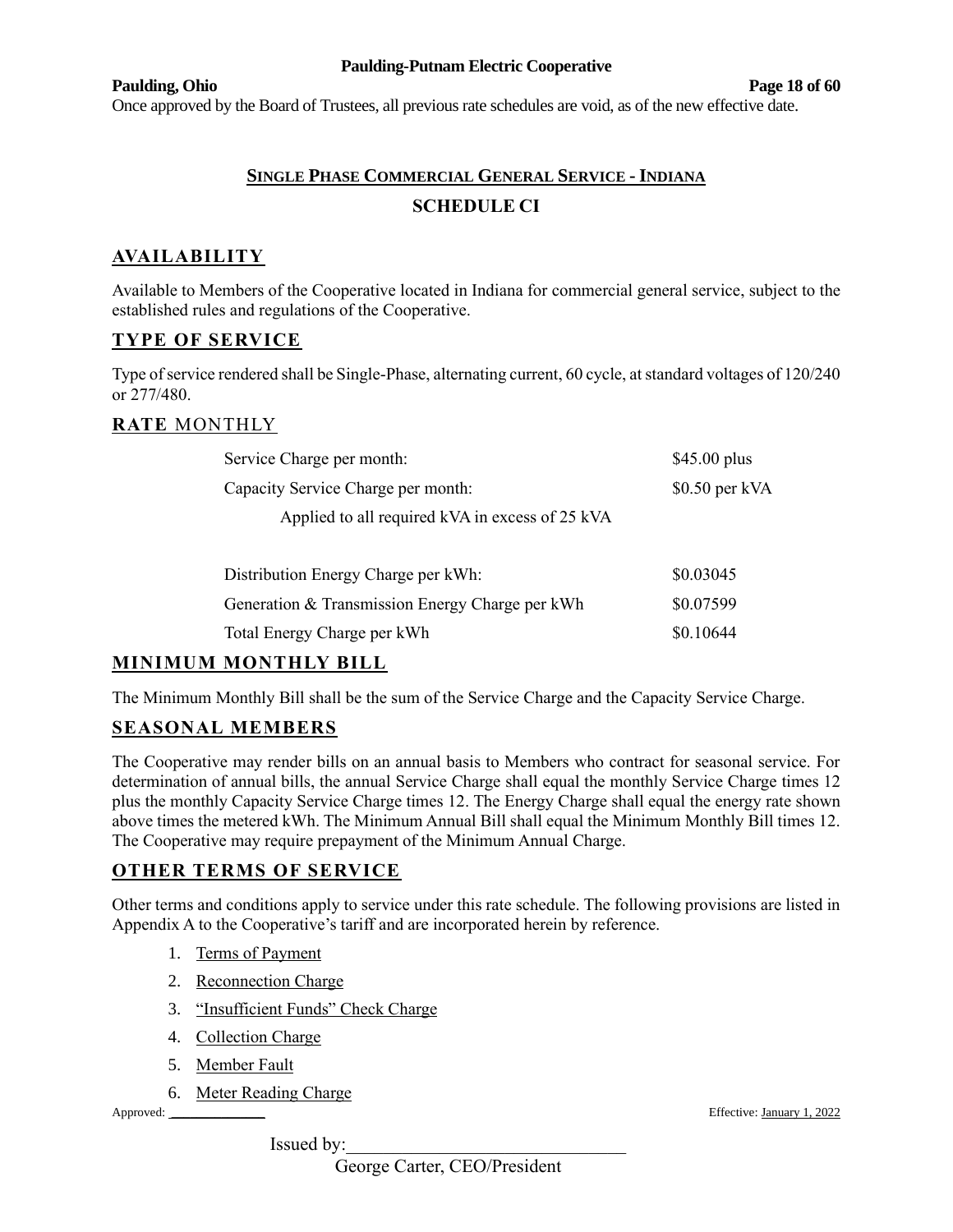## **Paulding, Ohio Page 19 of 60**

Once approved by the Board of Trustees, all previous rate schedules are void, as of the new effective date.

- 7. Meter Test at Request of the Member
- 8. Interpretation of Rates
- 9. Late Payment Penalty Charge
- 10. WPCA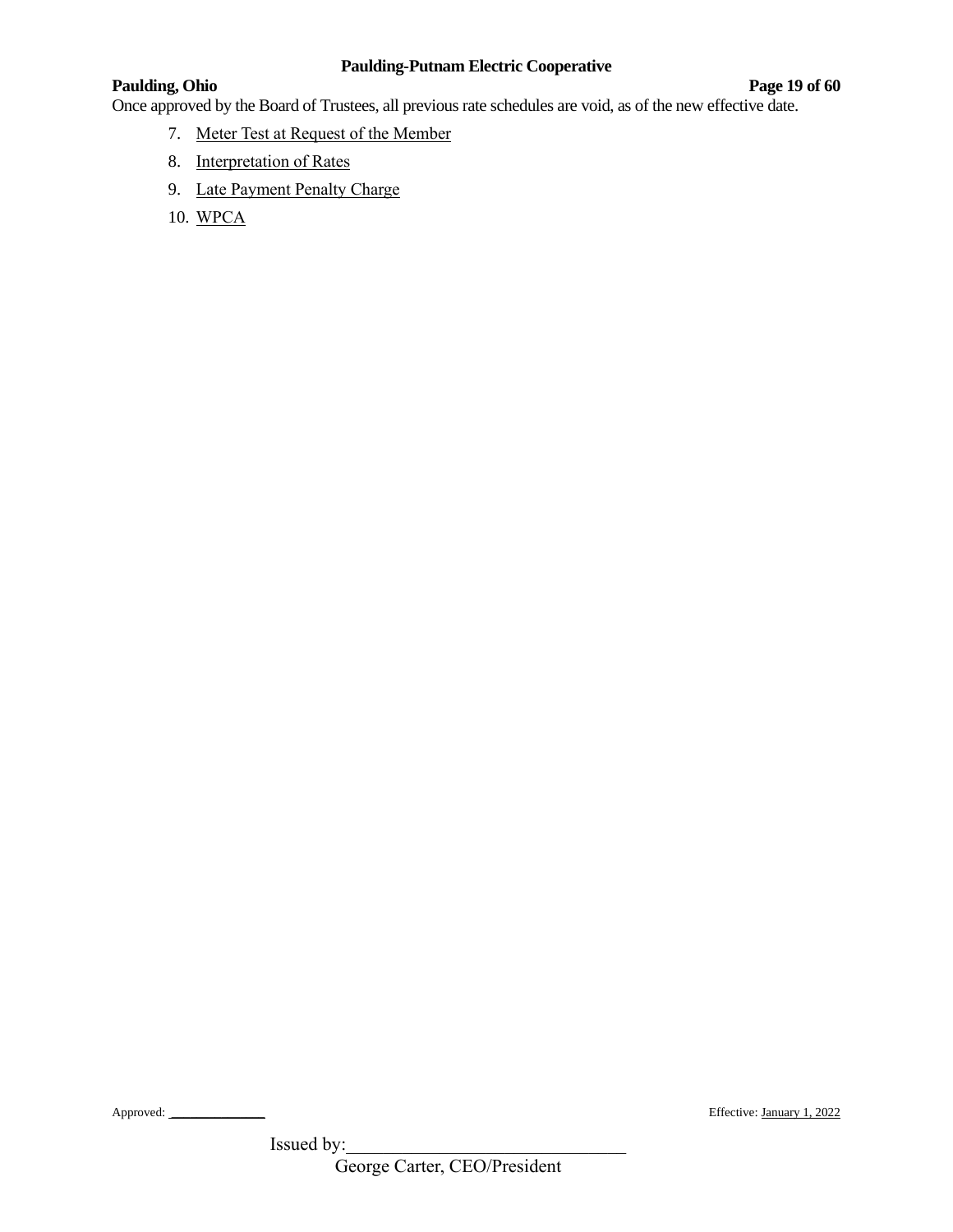#### **Paulding, Ohio Page 20 of 60**

Once approved by the Board of Trustees, all previous rate schedules are void, as of the new effective date.

# **SINGLE PHASE COMMERCIAL GENERAL SERVICE TIME OF DAY - INDIANA SCHEDULE CI-TOD**

# **AVAILABILITY**

Available to Members of the Cooperative located in Indiana for commercial general service, subject to the established rules and regulations of the Cooperative.

### **TYPE OF SERVICE**

Type of service rendered shall be Single-Phase, alternating current, 60 cycle, at standard voltages of 120/240 or 277/480.

# **RATE MONTHLY**

| Service Charge per month:                       | $$45.00$ plus   |
|-------------------------------------------------|-----------------|
| Capacity Service Charge per month:              | $$0.50$ per kVA |
| Applied to all required kVA in excess of 25 kVA |                 |

Total Energy Charge per kWh:

| All kWh used during the On-Peak period  | \$0.21021 |
|-----------------------------------------|-----------|
| All kWh used during the Off-Peak period | \$0.06396 |

The On-Peak period each day shall be from 2 p.m. through the hour ending 8 p.m. Monday – Friday. The Off-Peak period shall be all hours not contained in the On-Peak period and all holidays.

### **MINIMUM MONTHLY BILL**

The Minimum Monthly Bill shall be the sum of the Service Charge and the Capacity Service Charge.

### **SEASONAL MEMBERS**

Not eligible for this rate.

### **OTHER TERMS OF SERVICE**

Other terms and conditions apply to service under this rate schedule. The following provisions are listed in Appendix A to the Cooperative's tariff and are incorporated herein by reference.

- 1. Terms of Payment
- 2. Reconnection Charge
- 3. "Insufficient Funds" Check Charge
- 4. Collection Charge
- 5. Member Fault
- 6. Meter Reading Charge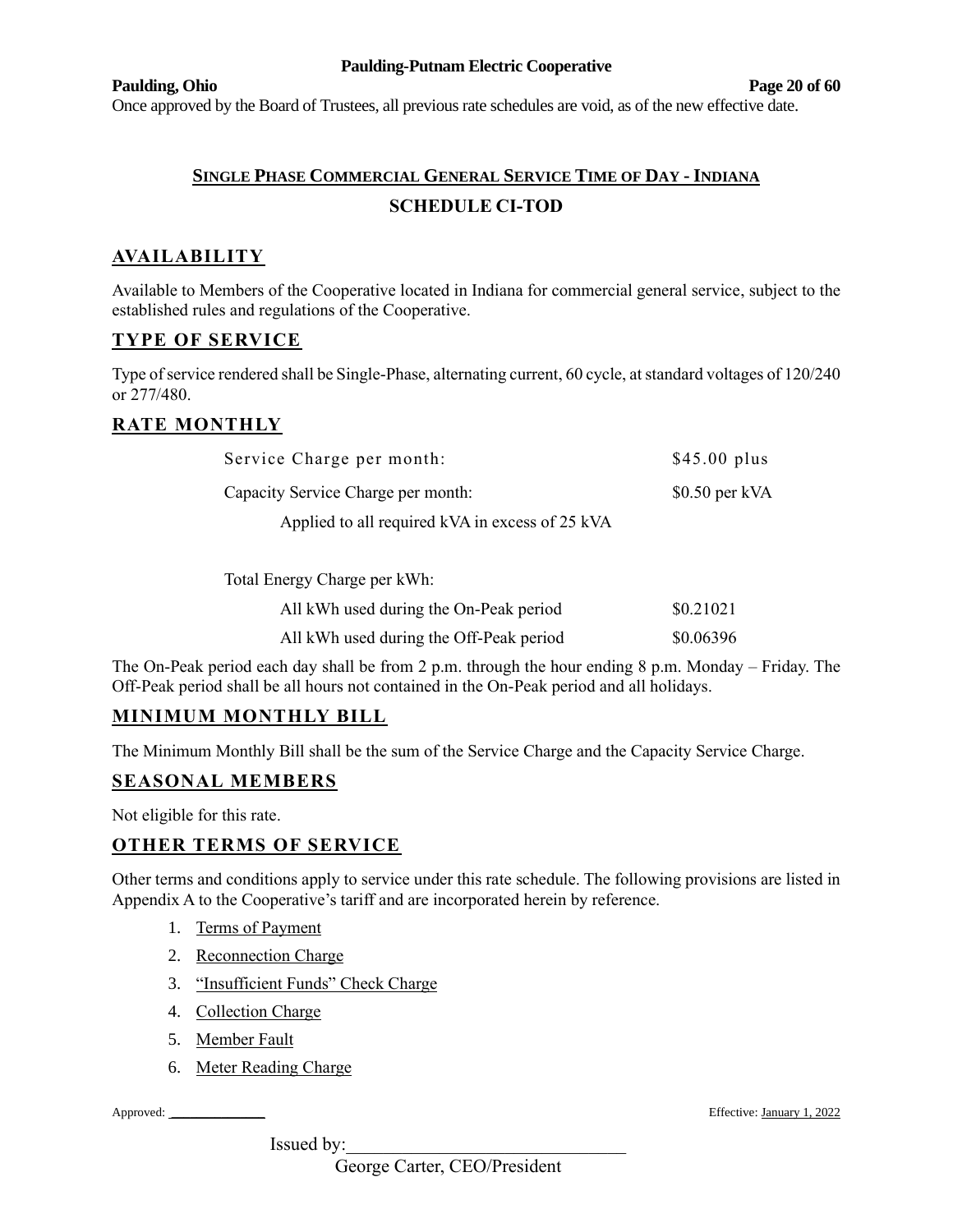## **Paulding, Ohio Page 21 of 60**

Once approved by the Board of Trustees, all previous rate schedules are void, as of the new effective date.

- 7. Meter Test at Request of the Member
- 8. Interpretation of Rates
- 9. Late Payment Penalty Charge
- 10. WPCA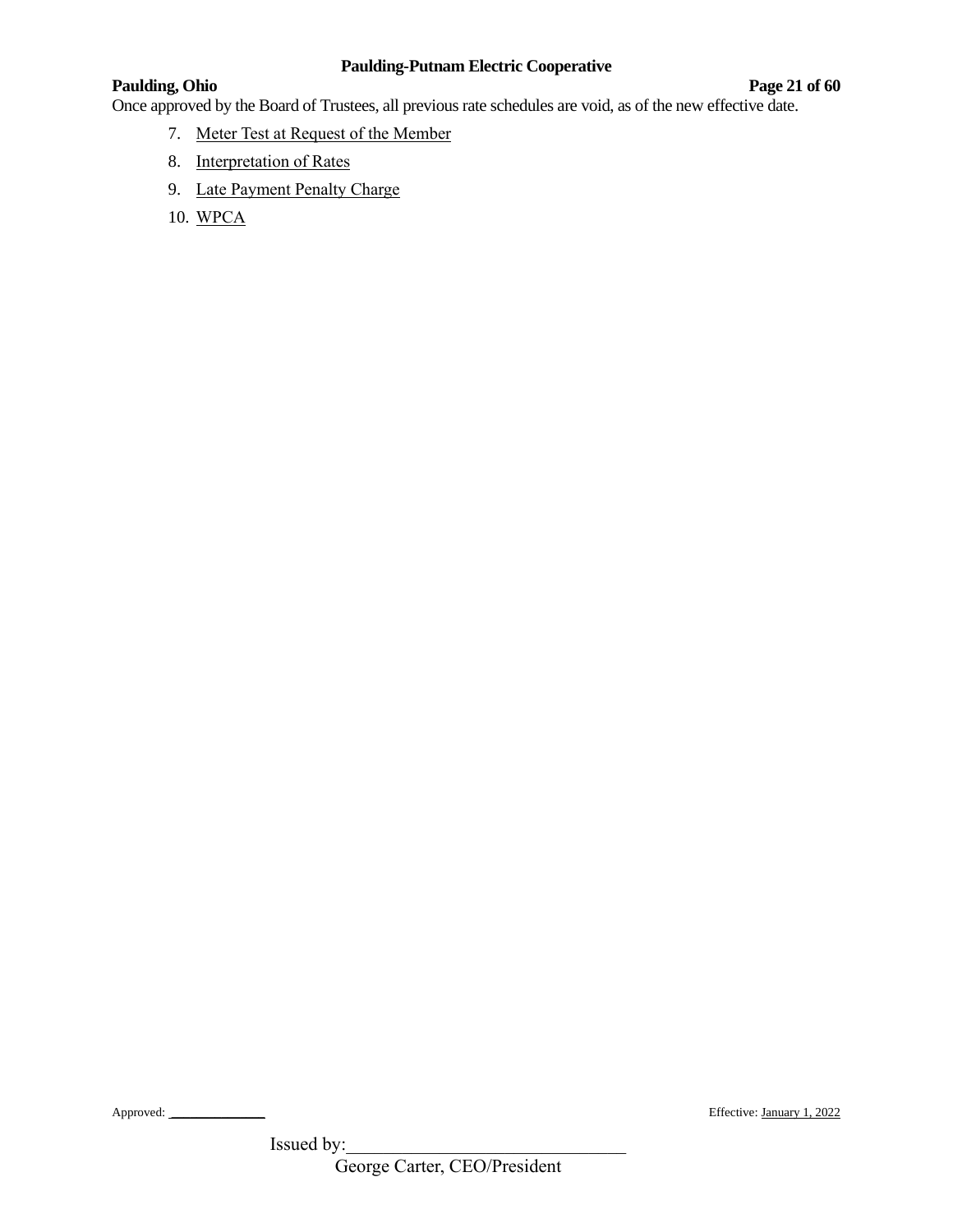#### **Paulding, Ohio Page 22 of 60**

Once approved by the Board of Trustees, all previous rate schedules are void, as of the new effective date.

# **SINGLE PHASE COMMERCIAL GENERAL SERVICE - OHIO SCHEDULE CO**

# **AVAILABILITY**

Available to Members of the Cooperative located in Ohio for commercial general service, subject to the established rules and regulations of the Cooperative.

# **TYPE OF SERVICE**

Type of service rendered shall be Single-Phase, alternating current, 60 cycle, at standard voltages of 120/240 or 277/480.

# **RATE MONTHLY**

| Service Charge per month:                       | $$45.00$ plus   |
|-------------------------------------------------|-----------------|
| Capacity Service Charge per month:              | $$0.50$ per kVA |
| Applied to all required kVA in excess of 25 kVA |                 |
|                                                 |                 |

| Distribution Energy Charge per kWh:                       | \$0.03045 |
|-----------------------------------------------------------|-----------|
| Generation & Transmission Energy Charge per kWh \$0.07599 |           |
| Total Energy Charge per kWh                               | \$0.10644 |

# **MINIMUM MONTHLY BILL**

The Minimum Monthly Bill shall be the sum of the Service Charge and the Capacity Service Charge.

# **SEASONAL MEMBERS**

The Cooperative may render bills on an annual basis to Members who contract for seasonal service. For determination of annual bills, the annual Service Charge shall equal the monthly Service Charge times 12 plus the monthly Capacity Service Charge times 12. The Energy Charge shall equal the energy rate shown above times the metered kWh. The Minimum Annual Bill shall equal the Minimum Monthly Bill times 12. The Cooperative may require prepayment of the Minimum Annual Charge.

# **OTHER TERMS OF SERVICE**

Other terms and conditions apply to service under this rate schedule. The following provisions are listed in Appendix A to the Cooperative's tariff and are incorporated herein by reference.

- 1. Terms of Payment
- 2. Reconnection Charge
- 3. "Insufficient Funds" Check Charge
- 4. Collection Charge
- 5. Member Fault
- 6. Meter Reading Charge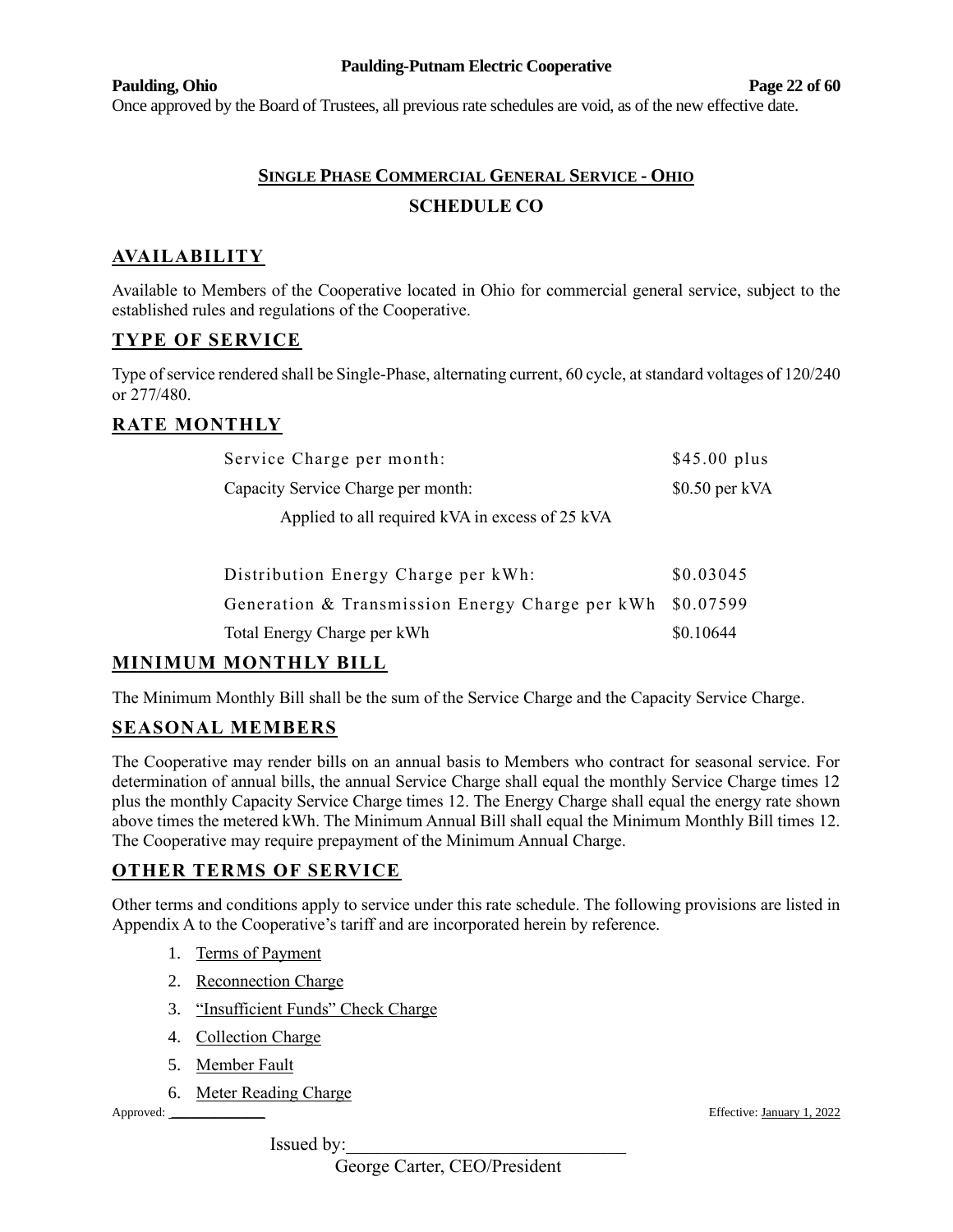## **Paulding, Ohio Page 23 of 60**

Once approved by the Board of Trustees, all previous rate schedules are void, as of the new effective date.

- 7. Meter Test at Request of the Member
- 8. Interpretation of Rates
- 9. Late Payment Penalty Charge
- 10. WPCA
- 11. kWh Tax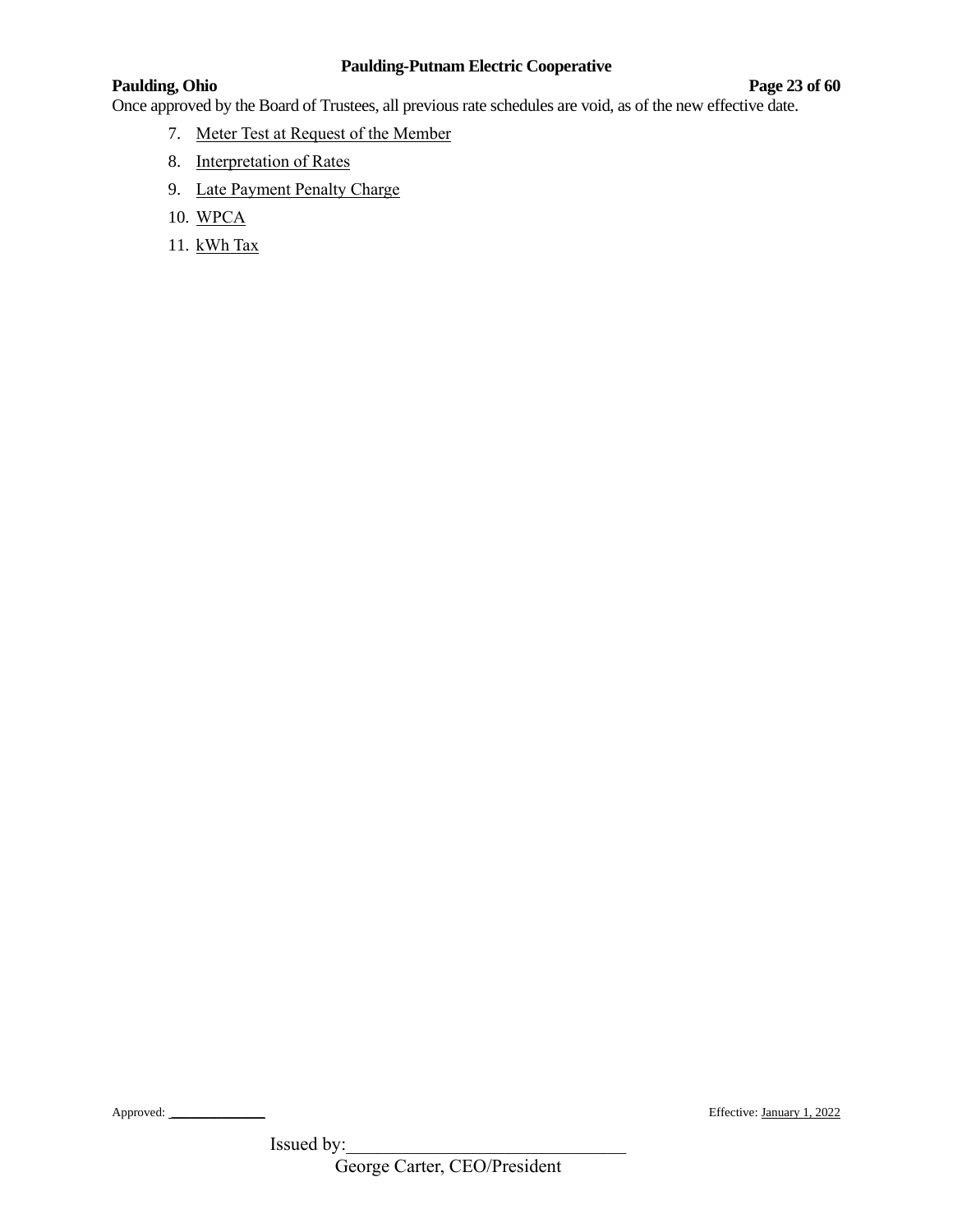#### **Paulding, Ohio Page 24 of 60**

Once approved by the Board of Trustees, all previous rate schedules are void, as of the new effective date.

# **SINGLE PHASE COMMERCIAL GENERAL SERVICE TIME OF DAY - OHIO SCHEDULE CO-TOD**

# **AVAILABILITY**

Available to Members of the Cooperative located in Ohio for commercial general service, subject to the established rules and regulations of the Cooperative.

### **TYPE OF SERVICE**

Type of service rendered shall be Single-Phase, alternating current, 60 cycle, at standard voltages of 120/240 or 277/480.

# **RATE MONTHLY**

| Service Charge per month:                       | $$45.00$ plus   |
|-------------------------------------------------|-----------------|
| Capacity Service Charge per month:              | $$0.50$ per kVA |
| Applied to all required kVA in excess of 25 kVA |                 |

Total Energy Charge per kWh:

| All kWh used during the On-Peak period  | \$0.21021 |
|-----------------------------------------|-----------|
| All kWh used during the Off-Peak period | \$0.06396 |

The On-Peak period each day is from 2 p.m. through the hour ending 8 p.m. Monday – Friday. The Off-Peak period is all hours not contained in the On-Peak period and all holidays.

### **MINIMUM MONTHLY BILL**

The Minimum Monthly Bill shall be the sum of the Service Charge and the Capacity Service Charge.

### **SEASONAL MEMBERS**

Not eligible for this rate.

### **OTHER TERMS OF SERVICE**

Other terms and conditions apply to service under this rate schedule. The following provisions are listed in Appendix A to the Cooperative's tariff and are incorporated herein by reference.

- 1. Terms of Payment
- 2. Reconnection Charge
- 3. "Insufficient Funds" Check Charge
- 4. Collection Charge
- 5. Member Fault
- 6. Meter Reading Charge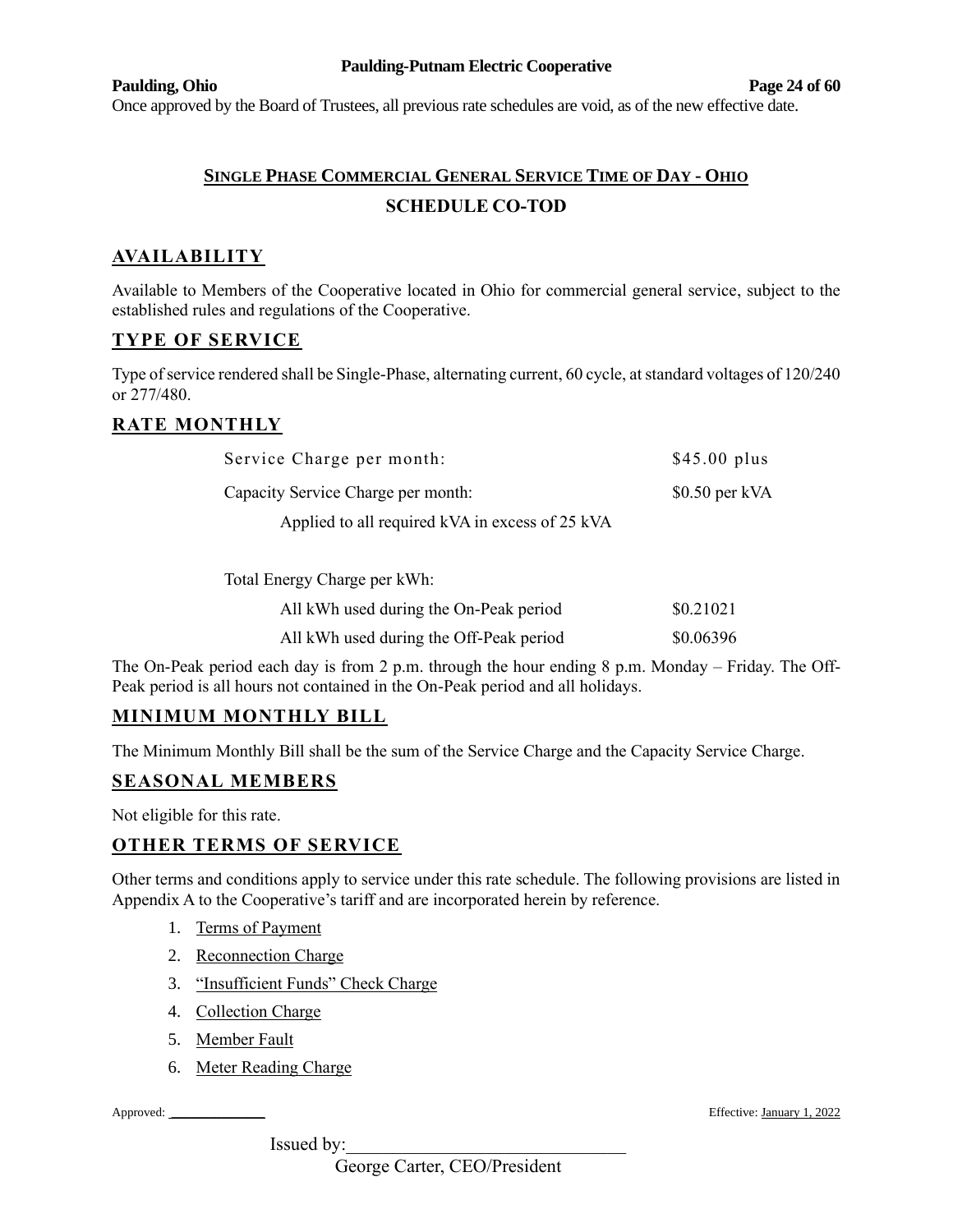## **Paulding, Ohio Page 25 of 60**

Once approved by the Board of Trustees, all previous rate schedules are void, as of the new effective date.

- 7. Meter Test at Request of the Member
- 8. Interpretation of Rates
- 9. Late Payment Penalty Charge
- 10. WPCA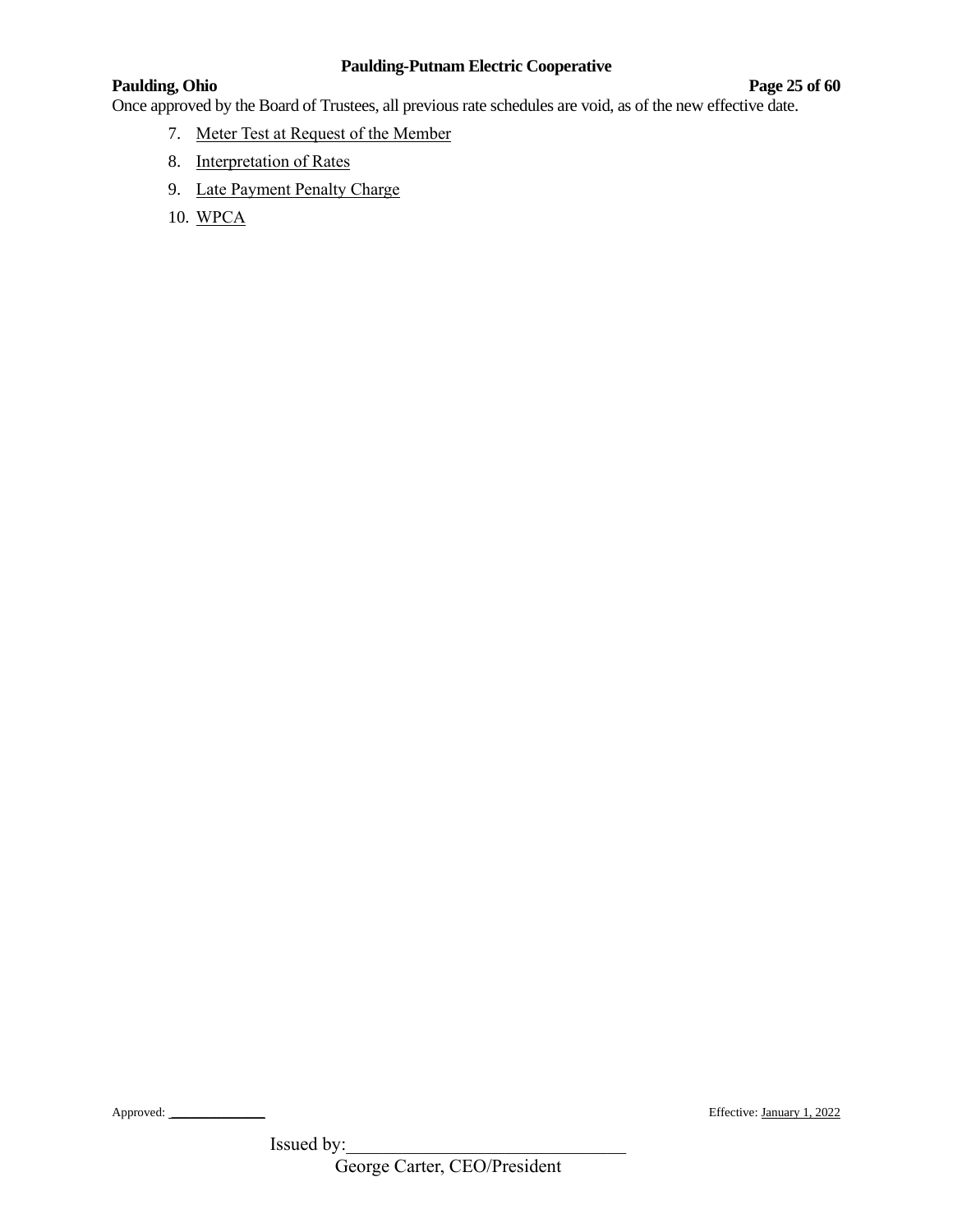#### **Paulding, Ohio Page 26 of 60**

Once approved by the Board of Trustees, all previous rate schedules are void, as of the new effective date.

# **SINGLE PHASE COMMERCIAL GENERAL SERVICE NET BILLING – OHIO/INDIANA SCHEDULE CONB AND CINB**

# **AVAILABILITY**

Available to Members of the Cooperative located in Ohio or Indiana with commercial service, subject to the established rules and regulations of the Cooperative and have installed distributed generation facilities capable of generating less than 100KW of energy at peak output not to exceed the annual consumption. All distributed generation facilities must meet all standards establish by the Cooperative prior to use under this rate schedule.

# **TYPE OF SERVICE**

Type of service rendered shall be Single-Phase, alternating current, 60 cycle, at standard voltages of 120/240 or 277/480.

### **RATE MONTHLY**

| Service Charge per Month                        | $$65.00$ plus   |
|-------------------------------------------------|-----------------|
| Capacity Service Charge per month:              | $$0.50$ per kVA |
| Applied to all required kVA in excess of 25 kVA |                 |

| Total Energy Charge per kWh: | \$0.09754 |
|------------------------------|-----------|
|------------------------------|-----------|

# **MINIMUM MONTHLY BILL**

The Minimum Monthly Bill shall be the sum of the Service Charge and the Capacity Service Charge.

### **SEASONAL MEMBERS**

Not eligible for this rate.

### **DISTRIBUTED GENERATION CREDIT**

All generation supplied to the Cooperative by member owned facilities shall be metered separately from cooperative's service supplied to the member. The Cooperative will provide a billing credit monthly for all kWh generated. The credit shall not apply to the monthly WPCA calculation nor to the Ohio/Indiana Tax. (See Appendix A)

### **OTHER TERMS OF SERVICE**

Other terms and conditions apply to service under this rate schedule. The following provisions are listed in Appendix A to the Cooperative's tariff and are incorporated herein by reference.

- 1. Terms of Payment
- 2. Reconnection Charge
- 3. "Insufficient Funds" Check Charge
- 4. Collection Charge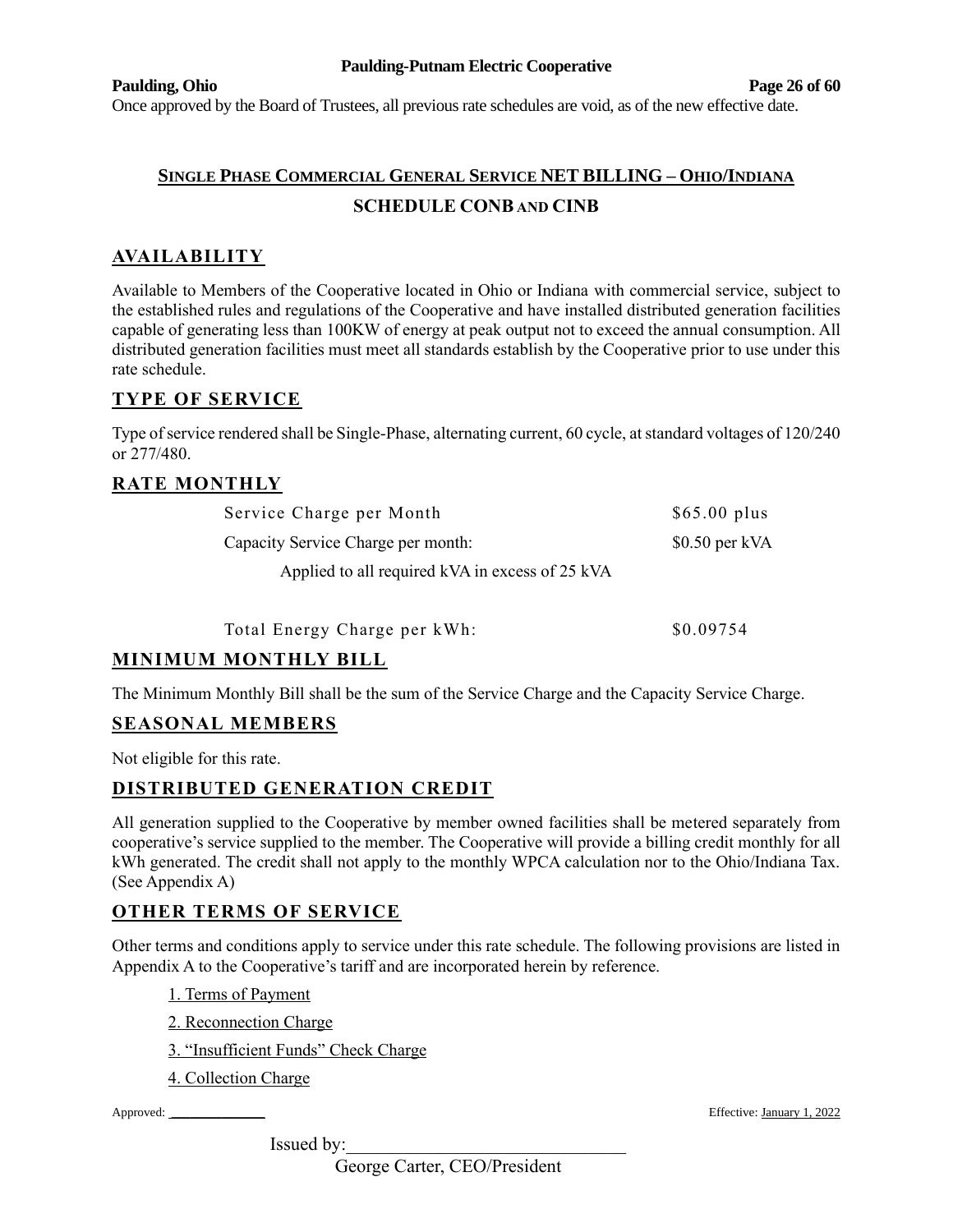#### **Paulding, Ohio Page 27 of 60**

Once approved by the Board of Trustees, all previous rate schedules are void, as of the new effective date.

5. Member Fault

6. Meter Reading Charge

7. Meter Test at Request of the Member

8. Interpretation of Rates

9. Late Payment Penalty Charge

10. WPCA

11. kWh Tax or Indiana Sales Tax

12. Distributed Generation Credit

Issued by:

Approved: \_\_\_\_\_\_\_\_\_\_\_\_\_\_\_ Effective: January 1, 2022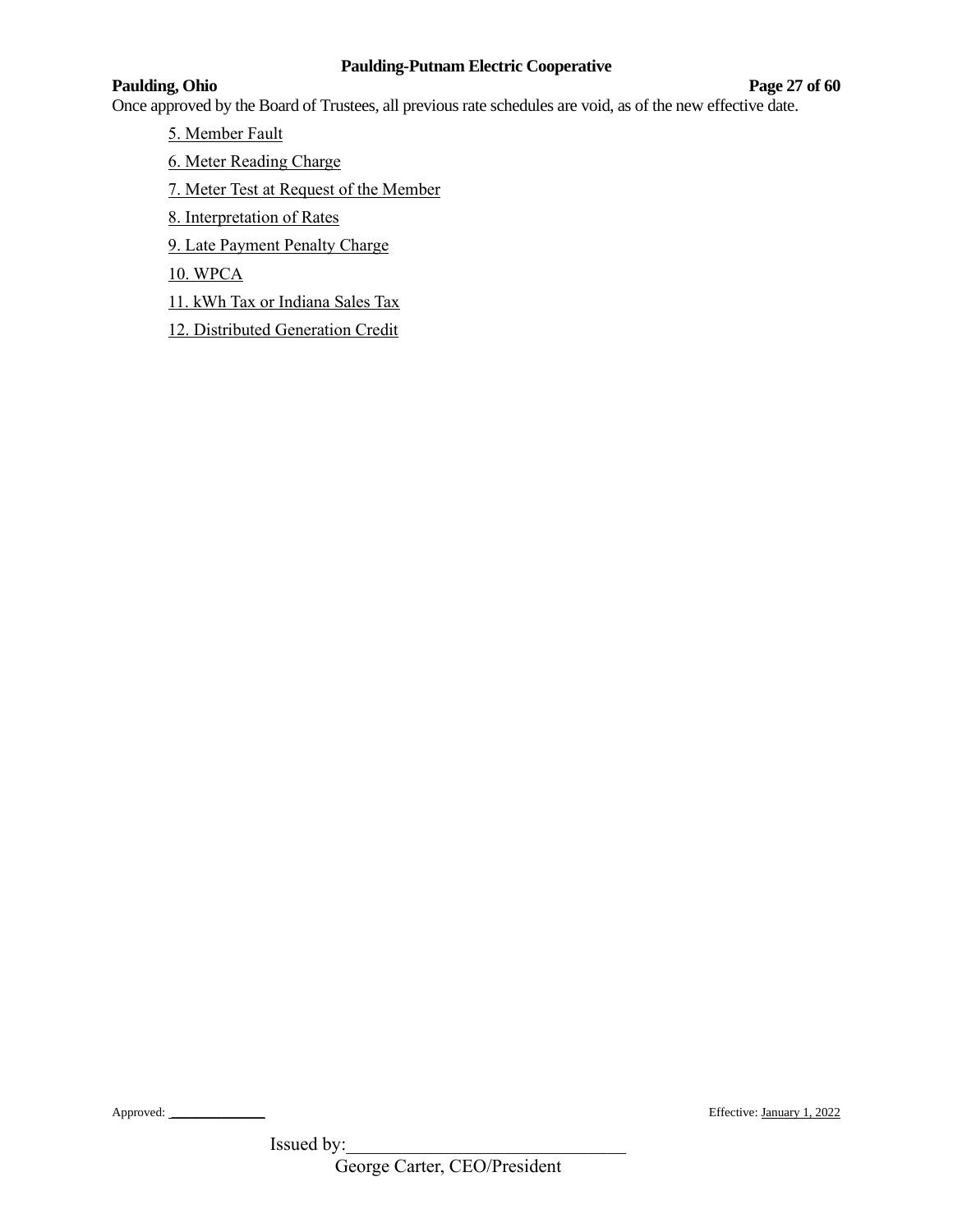#### **Paulding, Ohio Page 28 of 60**

Once approved by the Board of Trustees, all previous rate schedules are void, as of the new effective date.

# **LARGE POWER SERVICE - INDIANA SCHEDULE LPI**

# **AVAILABILITY**

Available to all members located within the Cooperative's Indiana service area for all uses, subject to the established Rules and Regulations of the cooperative. Member shall contract with the cooperative for a specific capacity in kilovolt-amperes (kVA). The Cooperative shall not be required to supply capacity in excess of that contracted for, except by mutual agreement.

# **TYPE OF SERVICE**

Service under this schedule shall be three-phase, 60 hertz, at seller's standard voltages of 120/240 or 277/480.

# **RATE MONTHLY**

| Service Charge per Month:            | \$100.00  |
|--------------------------------------|-----------|
| Demand Charge per kW Billing Demand: | \$4.66    |
| <b>Energy Charges:</b>               |           |
| First 200 kWh/kW                     | \$0.09388 |
| Next 200 kWh/kW                      | \$0.06200 |
| Over $400 \text{ kWh/kW}$            | \$0.03678 |

### **MINIMUM MONTHLY BILL**

The Minimum Total Monthly Bill shall be the sum of the Service Charge plus \$.50 for each kVA or fraction thereof in excess of 75 kVA required by the member and supplied by the Cooperative. If service is disconnected and reconnected within any 12 month period, the member/consumer shall be required to pay the minimum charge for any unbilled months within the period service was disconnected.

# **DETERMINATION OF BILLING DEMAND**

The Billing Demand shall be the Member's highest kW demand recorded during the month by a fifteen (15) minute integrated or thermal kW demand meter, adjusted for power factor as provided below.

### **POWER FACTOR ADJUSTMENT**

The Member agrees to maintain unity power factor as nearly as practicable. If the Member's power factor is below 90% lagging or leading, the Billing Demand may be adjusted per the following formula:

|                    | Metered kW Demand     | $X90\%$ |
|--------------------|-----------------------|---------|
| Billing Demand $=$ | Actual Power Factor % |         |

If the Member's power factor is greater than 90%, the Billing Demand shall equal the Metered kW Demand.

Approved: \_\_\_\_\_\_\_\_\_\_\_\_\_\_\_ Effective: January 1, 2022

Issued by:

George Carter, CEO/President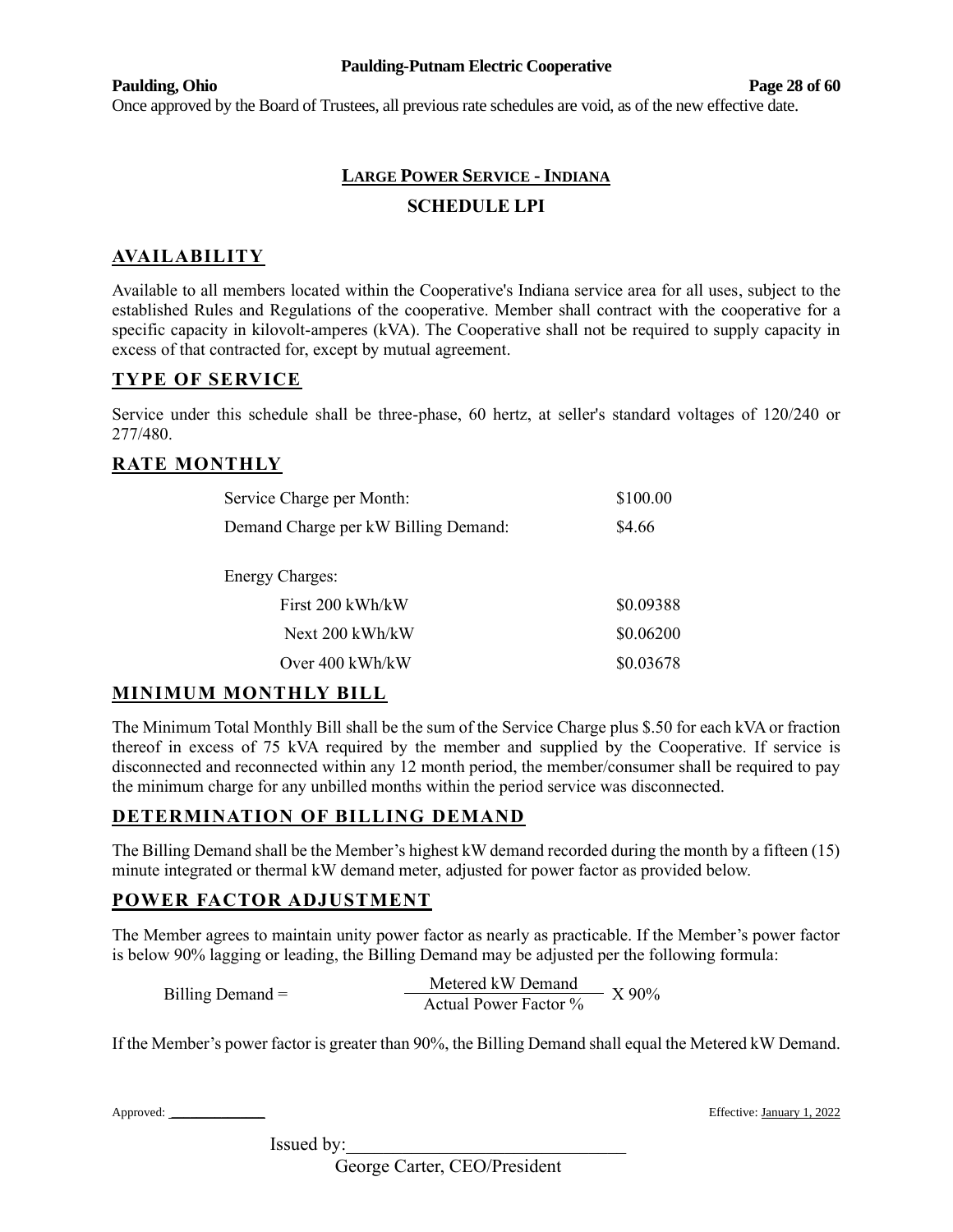# **Paulding, Ohio Page 29 of 60**

Once approved by the Board of Trustees, all previous rate schedules are void, as of the new effective date.

# **METERING OTHER THAN AT DELIVERY VOLTAGE**

The Cooperative will normally install metering at delivery voltages. However, at the Cooperative's sole discretion, may install metering at primary voltage for secondary delivery, or metering at secondary voltage for primary delivery may be installed. The metered energy kWh will be adjusted to compensate for transformer losses, as follows:

- 1. Primary metering for secondary deliveries the metered KWH shall be multiplied by 0.97
- 2. Secondary metering for primary deliveries the metered KWH shall be divided by 0.97

# **OPTIONAL PRIMARY VOLTAGE DELIVERY**

The member may choose to receive delivery of power at an available primary transmission or distribution voltage. To select this option, the Member shall, at its expense, own, operate, and maintain all transformers and/or other apparatus needed to receive power at primary voltage. If the Member elects to receive service at primary voltage, the Service Charge, specified herein, shall be reduced \$9.00 per month and the Demand Charge shall be reduced \$0.15 per kW.

# **TERM OF CONTRACT <sup>1</sup>**

Contracts will be made for a period of five years with self-renewal provisions for successive periods of one year each. Either party shall give at least 60 days written notice to the other with the intention to terminate the contract at the end of the yearly period.

# **OTHER TERMS OF SERVICE**

Other terms and conditions apply to service under this rate schedule. The following provisions are listed in Appendix A to the Cooperative's tariff and are incorporated herein by reference.

- 1. Terms of Payment
- 2. Reconnection Charge
- 3. "Insufficient Funds" Check Charge
- 4. Collection Charge
- 5. Member Fault
- 6. Meter Reading Charge
- 7. Meter Test at Request of the Member
- 8. Interpretation of Rates
- 9. Late Payment Penalty Charge
- 10. WPCA

Approved: \_\_\_\_\_\_\_\_\_\_\_\_\_\_\_ Effective: January 1, 2022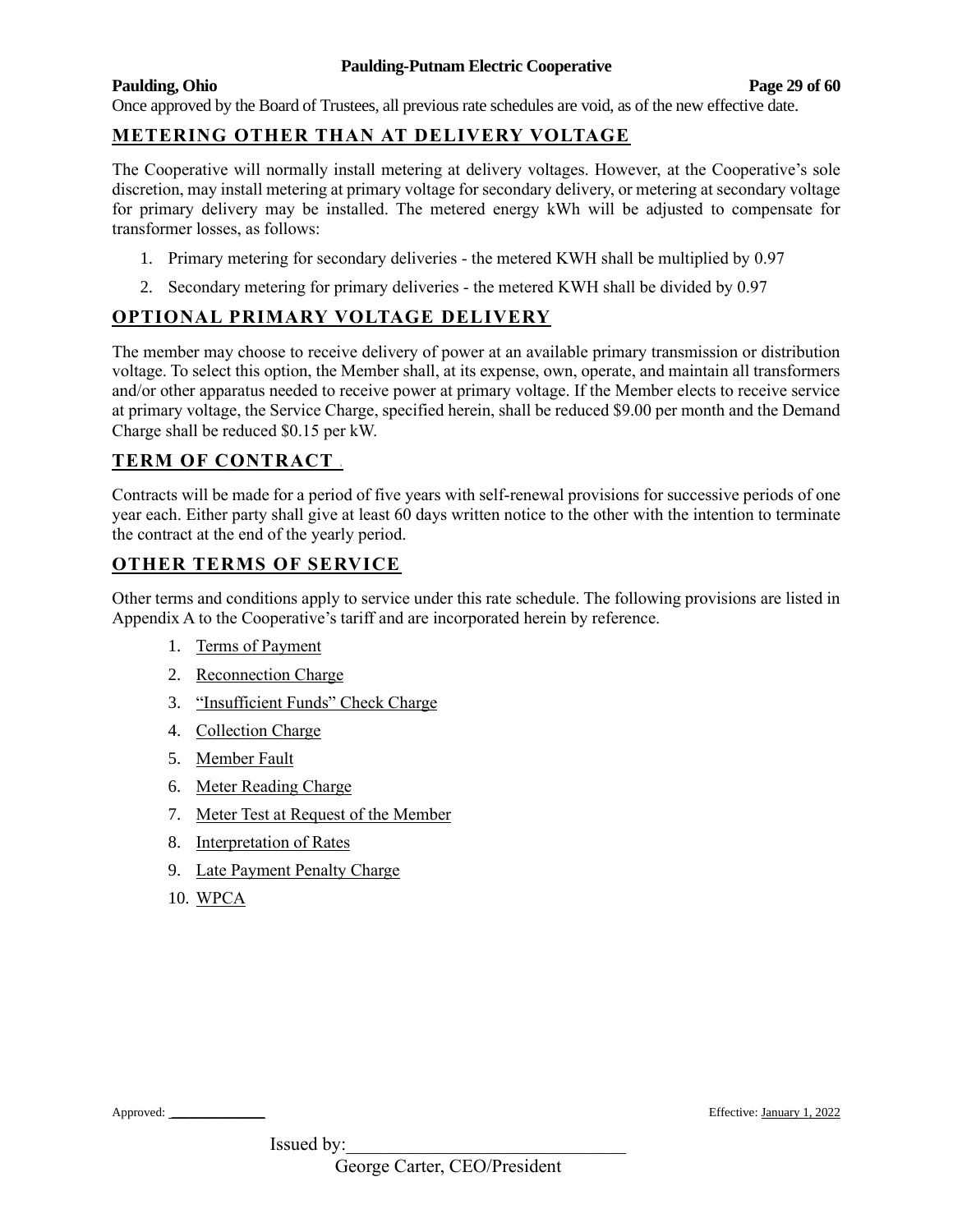#### **Paulding, Ohio Page 30 of 60**

Once approved by the Board of Trustees, all previous rate schedules are void, as of the new effective date.

# **LARGE POWER SERVICE - OHIO**

### **SCHEDULE LPO**

# **AVAILABILITY**

Available to all members located within the Cooperative's Ohio service area with all uses, subject to the established Rules and Regulations of the Cooperative. Member shall contract with the cooperative for a specific capacity in kilovolt-amperes (kVA). The Cooperative shall not be required to supply capacity in excess of that contracted for, except by mutual agreement.

# **TYPE OF SERVICE**

Service under this schedule shall be three-phase, 60 hertz, at seller's standard voltages of 120/240 or 277/480.

# **RATE MONTHLY**

| Service Charge per Month            | \$100.00  |
|-------------------------------------|-----------|
| Demand Charge per kW Billing Demand | \$4.66    |
| <b>Energy Charges:</b>              |           |
| First 200 kWh/kW                    | \$0.09388 |
| Next 200 kWh/kW                     | \$0.06200 |
| Over 400 kWh/kW                     | \$0.03678 |

### **MINIMUM MONTHLY BILL**

The Minimum Total Monthly Bill shall be the sum of the Service Charge plus \$.50 for each kVA or fraction thereof in excess of 75 kVA required by the member and supplied by the Cooperative. If service is disconnected and reconnected within any 12 month period, the member/consumer shall be required to pay the minimum charge for any unbilled months within the period service was disconnected.

### **DETERMINATION OF BILLING DEMAND**

The Billing Demand shall be the Member's highest kW demand recorded during the month by a fifteen (15) minute integrated or thermal kW demand meter, adjusted for power factor as provided below.

### **POWER FACTOR ADJUSTMENT**

The Member agrees to maintain unity power factor as nearly as practicable. If the Member's power factor is below 90% lagging or leading, the Billing Demand may be adjusted per the following formula:

Billing Demand =  $\frac{\text{Metered kW Demand}}{\text{Actual Power Factor }\%}$  X 90%

If the Member's power factor is greater than 90%, the Billing Demand shall equal the Metered kW.

# **METERING OTHER THAN AT DELIVERY VOLTAGE**

The Cooperative will normally install metering at delivery voltages. However, at the Cooperative's sole discretion, may install metering at primary voltage for secondary delivery. Metering at secondary voltage

Issued by:

Approved: \_\_\_\_\_\_\_\_\_\_\_\_\_\_\_ Effective: January 1, 2022

George Carter, CEO/President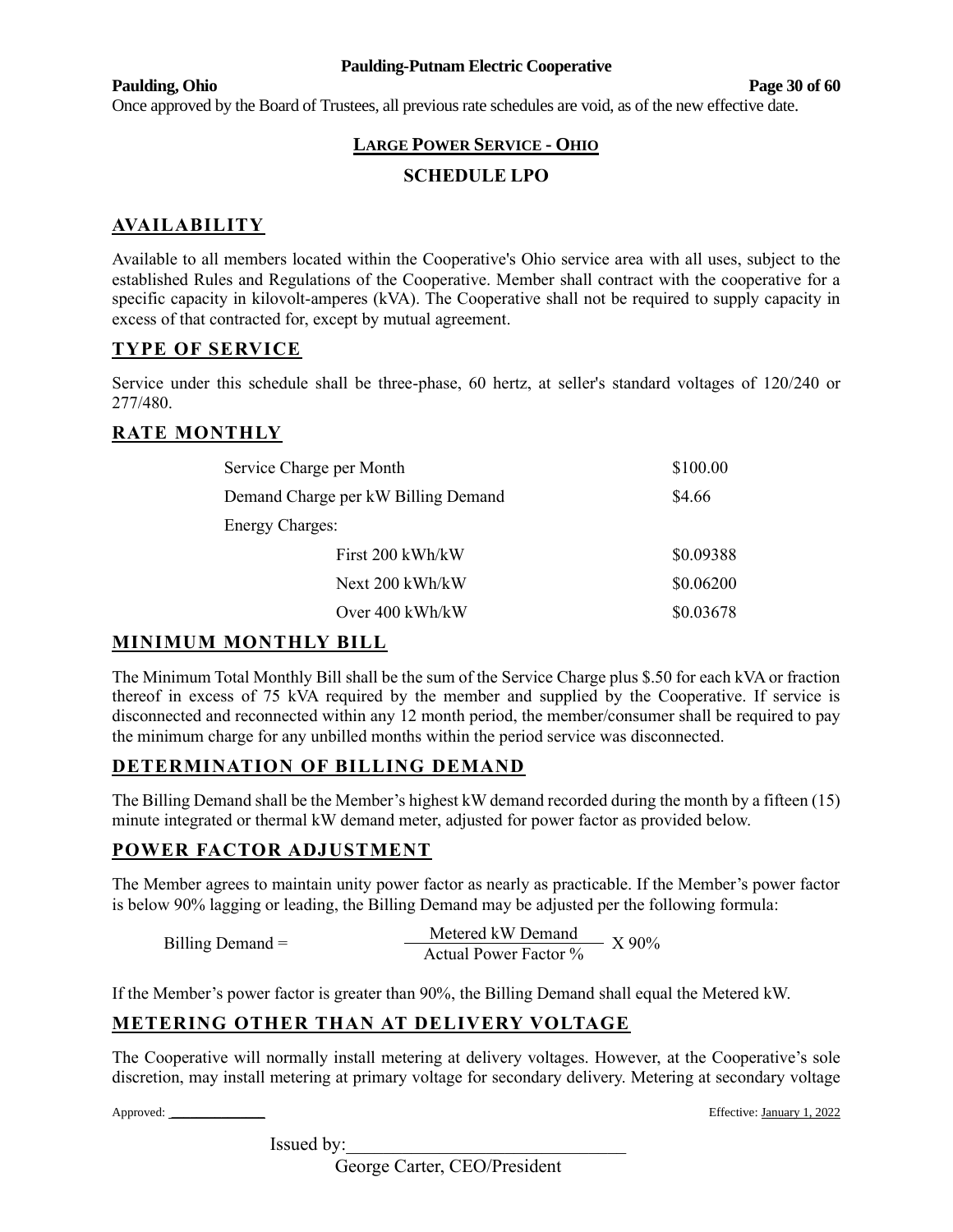#### **Paulding, Ohio Page 31 of 60**

Once approved by the Board of Trustees, all previous rate schedules are void, as of the new effective date.

for primary delivery may be installed. The metered energy kWh will be adjusted to compensate for transformer losses, as follows:

- 1. Primary metering for secondary deliveries the metered KWH shall be multiplied by 0.97
- 2. Secondary metering for primary deliveries the metered KWH shall be divided by 0.97

# **OPTIONAL PRIMARY VOLTAGE DELIVERY**

The member may choose to receive delivery of power at an available primary transmission or distribution voltage. To select this option, the Member shall, at its expense, own, operate, and maintain all transformers and/or other apparatus needed to receive power at primary voltage. If the Member elects to receive service at primary voltage, the Service Charge, specified herein, shall be reduced \$9.00 per month and the Demand Charge shall be reduced \$0.15 per kW.

# **TERM OF CONTRACT**

Contracts will be made for a period of five years with self-renewal provisions for successive periods of one year each. Either party shall give at least 60 days written notice to the other with the intention to terminate the contract at the end of the yearly period.

# **OTHER TERMS OF SERVICE**

Other terms and conditions apply to service under this rate schedule. The following provisions are listed in Appendix A to the Cooperative's tariff and are incorporated herein by reference.

- 1. Terms of Payment
- 2. Reconnection Charge
- 3. "Insufficient Funds" Check Charge
- 4. Collection Charge
- 5. Member Fault
- 6. Meter Reading Charge
- 7. Meter Test at Request of the Member
- 8. Interpretation of Rates
- 9. Late Payment Penalty Charge
- 10. WPCA
- 11. kWh Tax

Approved: \_\_\_\_\_\_\_\_\_\_\_\_\_\_\_ Effective: January 1, 2022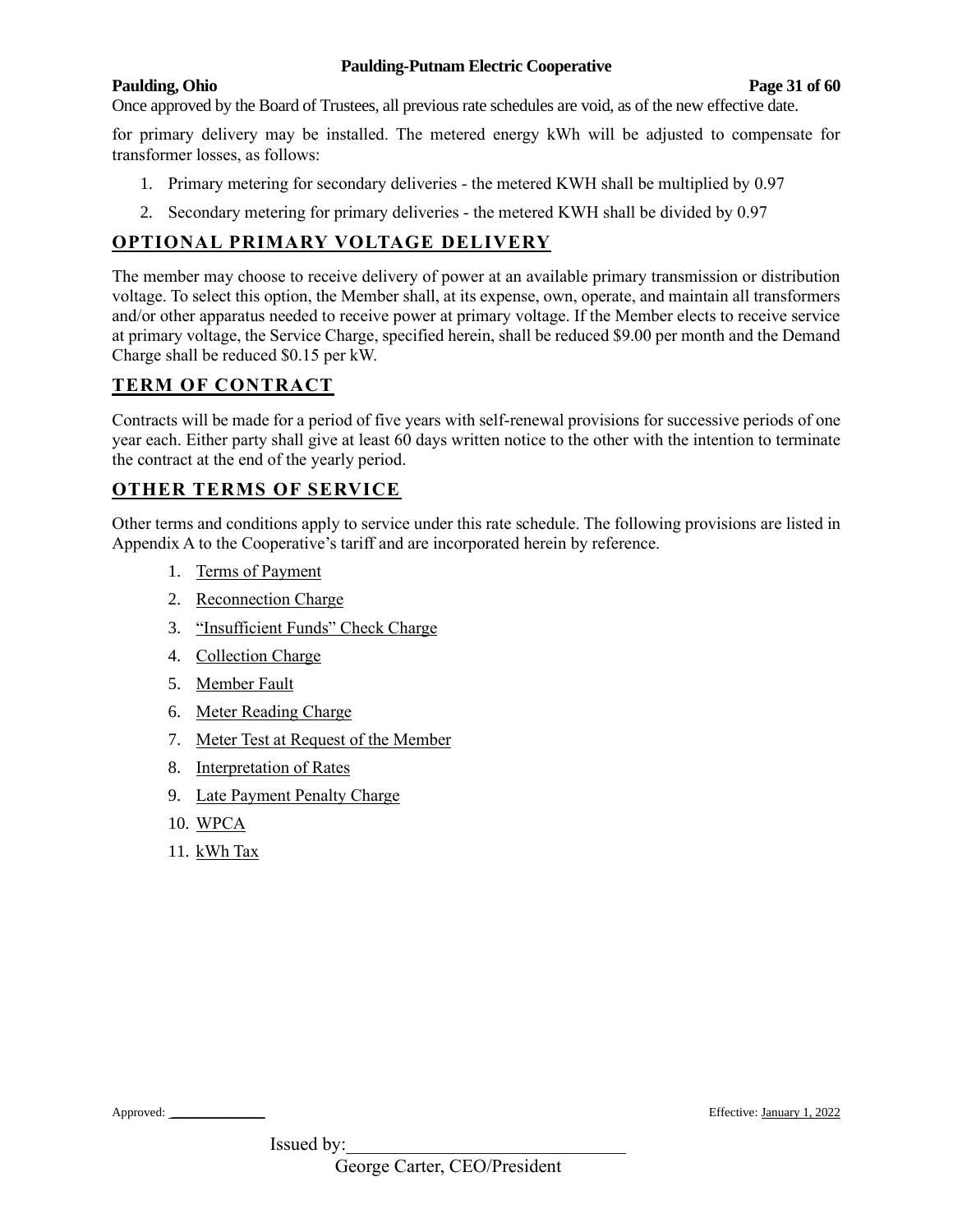#### **Paulding, Ohio Page 32 of 60**

Once approved by the Board of Trustees, all previous rate schedules are void, as of the new effective date.

# **LARGE POWER STAND-BY SERVICE - INDIANA SCHEDULE LPI- S**

# **AVAILABILITY**

Available to all members located within the Cooperative's Indiana service area for all uses, subject to the established Rules and Regulations of the Cooperative, when the member has installed generation capacity equal to the member's expected peak load. Member shall contract with the cooperative for a specific capacity in kilovolt-amperes (kVA). The Cooperative shall not supply capacity in excess of that contracted for, except by mutual agreement and to serve load that will not contribute to the Cooperative's system peak.

# **TYPE OF SERVICE**

Stand-by service shall be provided under this schedule when the member has installed generation capacity which is expected to meet the member's load. Service under this schedule shall be three-phase, 60 hertz, at seller's standard voltages of 120/240 or 277/480.

### **RATE MONTHLY**

| Service Charge per Month            | \$100.00  |
|-------------------------------------|-----------|
| Demand Charge per kW Billing Demand | \$4.66    |
| <b>Energy Charges:</b>              |           |
| First 200 kWh/kW                    | \$0.09388 |
| Next 200 kWh/kW                     | \$.06200  |
| Over 400 kWh/kW                     | \$.03678  |

### **MINIMUM MONTHLY BILL**

The Minimum Monthly Bill shall be the Service Charge plus the highest billed KW demand over the previous 12 months at the demand charge listed above and any contracted kVA capacity. If service is disconnected and reconnected within any 12 month period, the member/consumer shall be required to pay the minimum charge for any unbilled month within the period service was disconnected.

### **DETERMINATION OF BILLING DEMAND**

The Billing Demand shall be the Member's highest kW demand recorded during the month by a fifteen (15) minute integrated or thermal kW demand meter, adjusted for power factor as provided below. The Capacity Billing Demand shall be the amount of load the Member will offset with self-generation and is intended to reserve off-peak capacity for the customer when needed for emergency service. On-peak capacity is not reserved and may not be provided by the Cooperative.

Approved: \_\_\_\_\_\_\_\_\_\_\_\_\_\_\_ Effective: January 1, 2022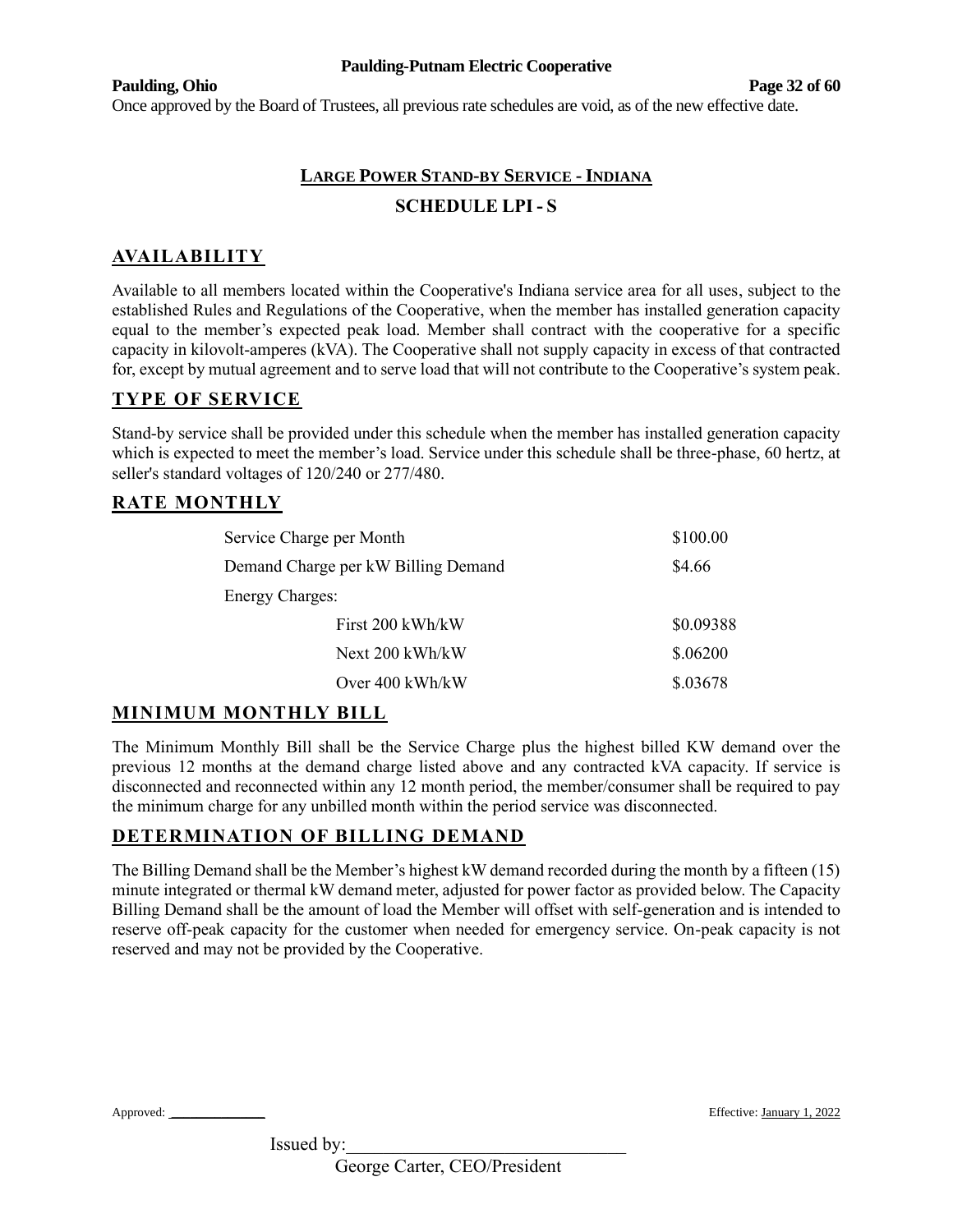#### **Paulding, Ohio Page 33 of 60**

Once approved by the Board of Trustees, all previous rate schedules are void, as of the new effective date.

# **POWER FACTOR ADJUSTMENT**

The Member agrees to maintain unity power factor as nearly as practicable. If the Member's power factor is below 90% lagging or leading, the Billing Demand may be adjusted per the following formula:

|                    | Metered kW Demand     | X 90% |
|--------------------|-----------------------|-------|
| Billing Demand $=$ | Actual Power Factor % |       |

If the Member's power factor is greater than 90%, the Billing Demand shall equal the Metered kW Demand.

## **METERING OTHER THAN AT DELIVERY VOLTAGE**

The Cooperative will normally install metering at delivery voltages. However, at the Cooperative's sole discretion, may install metering at primary voltage for secondary delivery. Metering at secondary voltage for primary delivery may be installed. The metered energy kWh will be adjusted to compensate for transformer losses, as follows:

- 1. Primary metering for secondary deliveries the metered KWH shall be multiplied by 0.97
- 2. Secondary metering for primary deliveries the metered KWH shall be divided by 0.97

# **OPTIONAL PRIMARY VOLTAGE DELIVERY**

The member may choose to receive delivery of power at an available primary transmission or distribution voltage. To select this option, the Member shall, at its expense, own, operate, and maintain all transformers and/or other apparatus needed to receive power at primary voltage. If the Member elects to receive service at primary voltage, the Facility Charge, specified herein, shall be reduced \$9.00 per month and the Demand Charge shall be reduced \$0.15 per kW.

### **TERM OF CONTRACT <sup>1</sup>**

Contracts will be made for a period of five years with self-renewal provisions for successive periods of one year each. Either party shall give at least 60 days written notice to the other with the intention to terminate the contract at the end of the yearly period.

### **OTHER TERMS OF SERVICE**

Other terms and conditions apply to service under this rate schedule. The following provisions are listed in Appendix A to the Cooperative's tariff and are incorporated herein by reference.

- 1. Terms of Payment
- 2. Reconnection Charge
- 3. "Insufficient Funds" Check Charge
- 4. Collection Charge
- 5. Member Fault
- 6. Meter Reading Charge
- 7. Meter Test at Request of the Member
- 8. Interpretation of Rates
- 9. Late Payment Penalty Charge
- 10. WPCA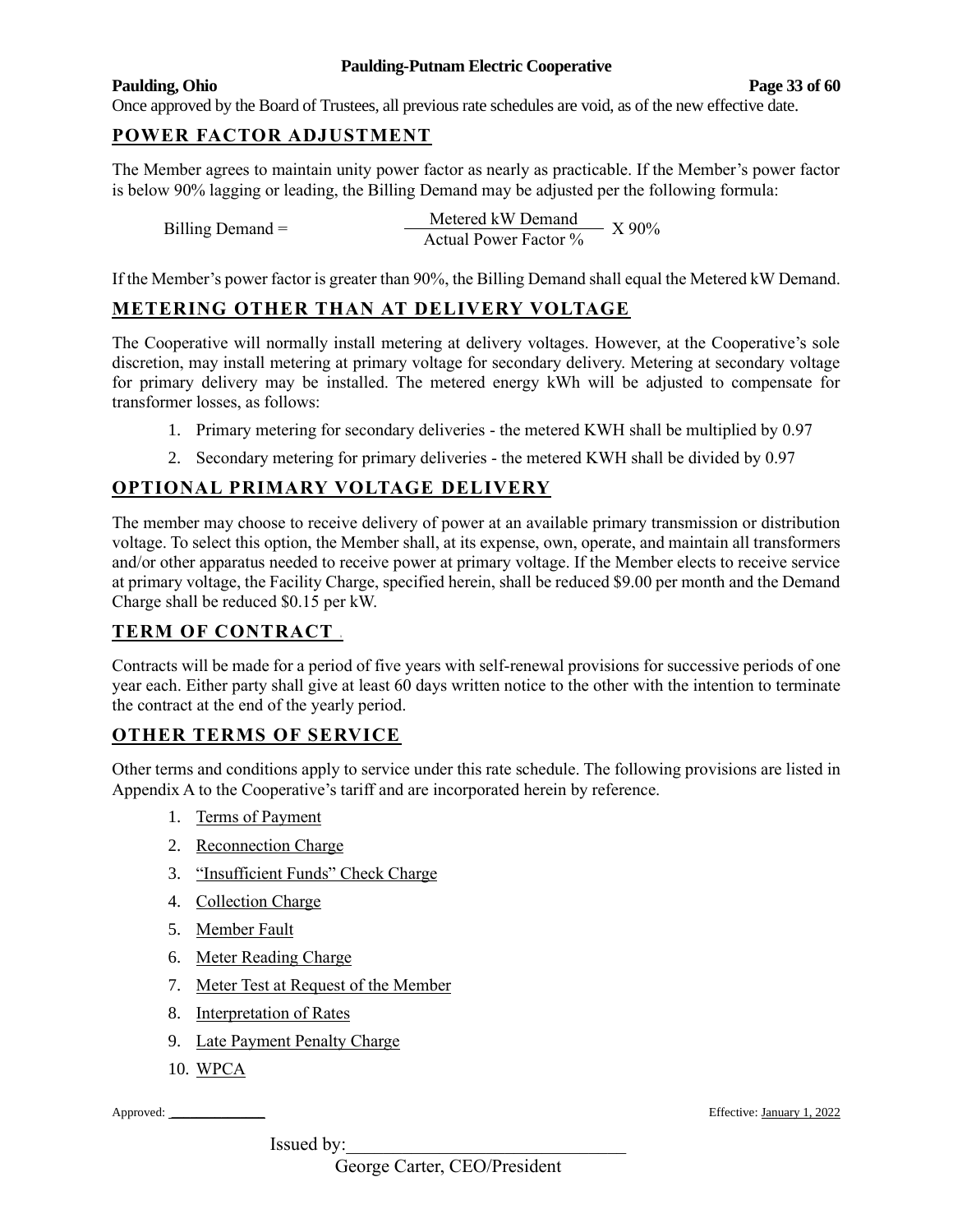#### **Paulding, Ohio Page 34 of 60**

Once approved by the Board of Trustees, all previous rate schedules are void, as of the new effective date.

# **LARGE POWER STAND-BY SERVICE - OHIO SCHEDULE LPO-S**

# **AVAILABILITY**

Available to all members located within the Cooperative's Ohio service area for all uses, subject to the established Rules and Regulations of the Cooperative, when the member has installed generation capacity equal to the member's expected peak load. Member shall contract with the cooperative for a specific capacity in kilovolt-amperes (kVA). The Cooperative shall not supply capacity in excess of that contracted for, except by mutual agreement and to serve load that will not contribute to the Cooperative's system peak.

# **TYPE OF SERVICE**

Stand-by service shall be provided under this schedule when the member has installed generation capacity which is expected to meet the member's load. Service under this schedule shall be three-phase, 60 hertz, at seller's standard voltages of 120/240 or 277/480.

# **RATE MONTHLY**

| Service Charge per Month            | \$100.00  |
|-------------------------------------|-----------|
| Demand Charge per kW Billing Demand | \$4.66    |
| <b>Energy Charges:</b>              |           |
| First 200 kWh/kW                    | \$0.09388 |
| Next 200 kWh/kW                     | \$0.06200 |
| Over $400 \text{ kWh/kW}$           | \$0.03678 |

### **MINIMUM MONTHLY BILL**

The Minimum Monthly Bill shall be the Service Charge plus the highest billed KW demand over the previous 12 months at the demand charge listed above and any contracted kVA capacity. If service is disconnected and reconnected within any 12 month period, the member/consumer shall be required to pay the minimum charge for any unbilled month within the period service was disconnected.

The Billing Demand shall be the Member's highest kW demand recorded during the month by a fifteen (15) minute integrated or thermal kW demand meter, adjusted for power factor as provided below. The Capacity Billing Demand shall be the amount of load the Member will offset with self-generation and is intended to reserve off-peak capacity for the customer when needed for emergency service. On-peak capacity is not reserved and may not be provided by the Cooperative.

Approved: \_\_\_\_\_\_\_\_\_\_\_\_\_\_\_ Effective: January 1, 2022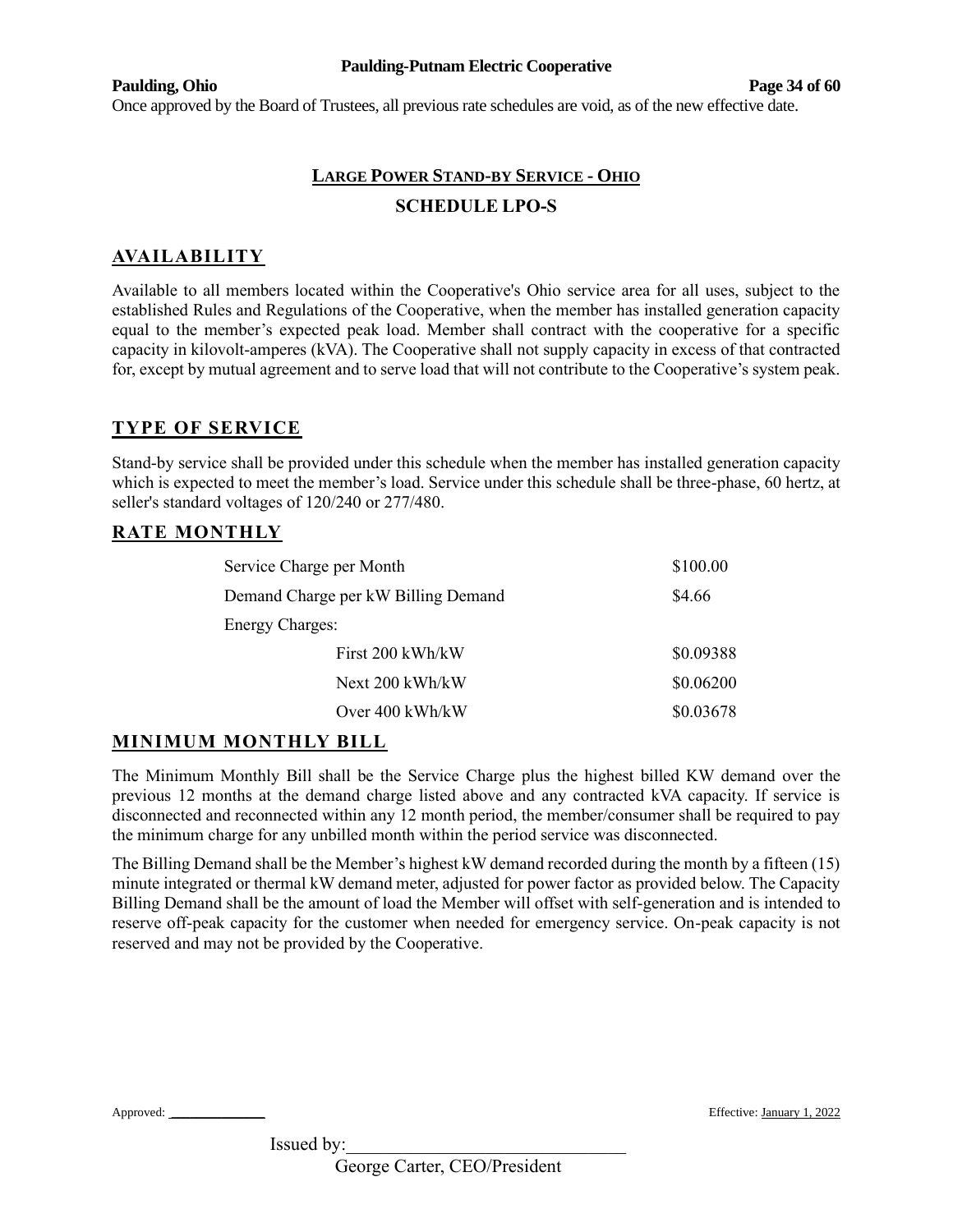#### **Paulding, Ohio Page 35 of 60**

Once approved by the Board of Trustees, all previous rate schedules are void, as of the new effective date.

# **POWER FACTOR ADJUSTMENT**

The Member agrees to maintain unity power factor as nearly as practicable. If the Member's power factor is below 90% lagging or leading, the Billing Demand may be adjusted per the following formula:

|                    | Metered kW Demand     |       |
|--------------------|-----------------------|-------|
| Billing Demand $=$ | Actual Power Factor % | X 90% |

If the Member's power factor is greater than 90%, the Billing Demand shall equal the Metered kW Demand.

## **METERING OTHER THAN AT DELIVERY VOLTAGE**

The Cooperative will normally install metering at delivery voltages. However, at the Cooperative's sole discretion, may install metering at primary voltage for secondary delivery. Metering at secondary voltage for primary delivery may be installed. The metered energy kWh will be adjusted to compensate for transformer losses, as follows:

- 1. Primary metering for secondary deliveries the metered kWh shall be multiplied by 0.97
- 2. Secondary metering for primary deliveries the metered kWh shall be divided by 0.97

# **OPTIONAL PRIMARY VOLTAGE DELIVERY**

The member may choose to receive delivery of power at an available primary transmission or distribution voltage. To select this option, the Member shall, at its expense, own, operate, and maintain all transformers and/or other apparatus needed to receive power at primary voltage. If the Member elects to receive service at primary voltage, the Facility Charge, specified herein, shall be reduced \$9.00 per month and the Demand Charge shall be reduced \$0.15 per kW.

# **TERM OF CONTRACT <sup>1</sup>**

Contracts will be made for a period of five years with self-renewal provisions for successive periods of one year each. Either party shall give at least 60 days written notice to the other with the intention to terminate the contract at the end of the yearly period.

### **OTHER TERMS OF SERVICE**

Other terms and conditions apply to service under this rate schedule. The following provisions are listed in Appendix A to the Cooperative's tariff and are incorporated herein by reference.

- 1. Terms of Payment
- 2. Reconnection Charge
- 3. "Insufficient Funds" Check Charge
- 4. Collection Charge
- 5. Member Fault
- 6. Meter Reading Charge
- 7. Meter Test at Request of the Member
- 8. Interpretation of Rates
- 9. Late Payment Penalty Charge
- 10. WPCA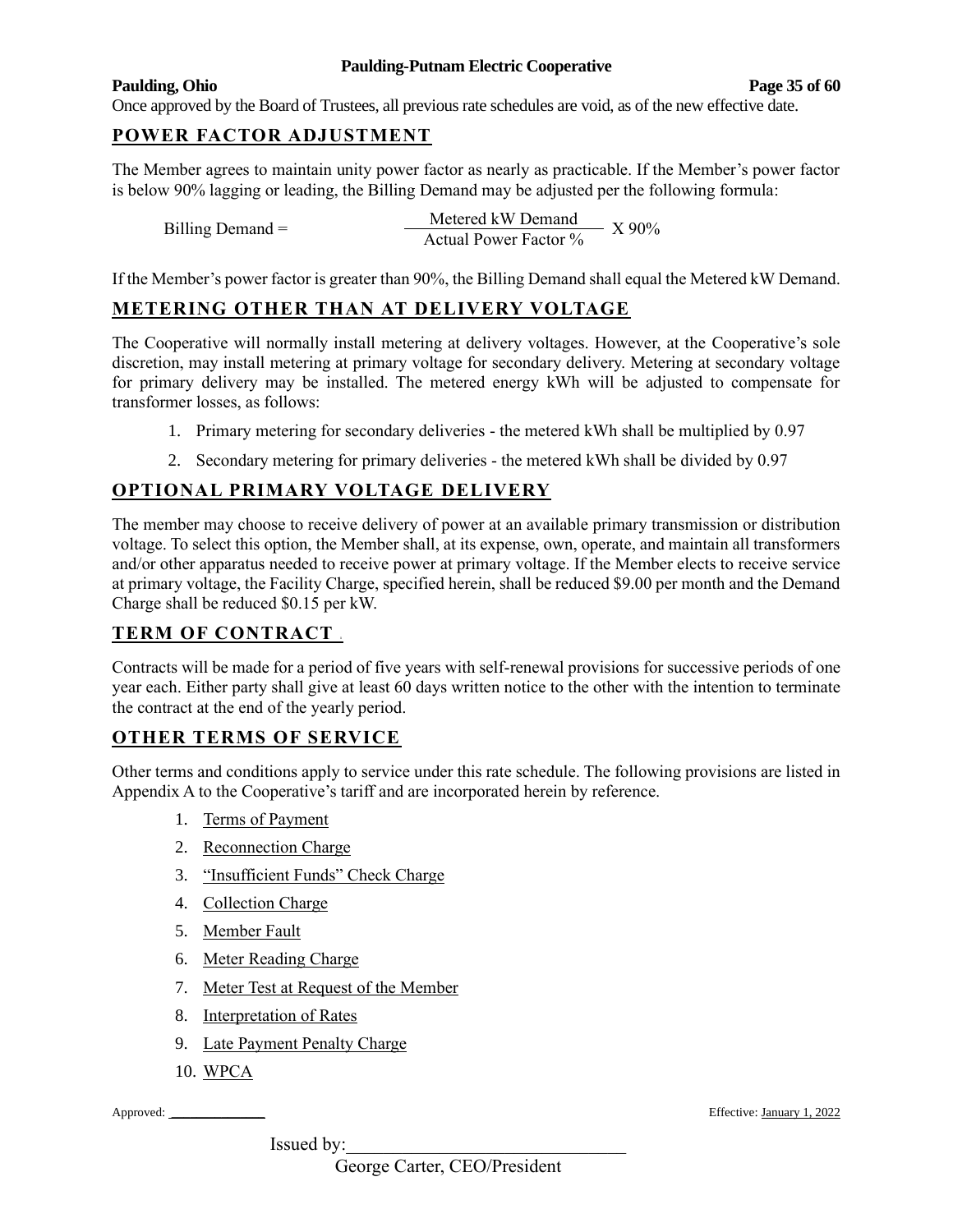# **Paulding, Ohio Page 36** of 60

Once approved by the Board of Trustees, all previous rate schedules are void, as of the new effective date.

11. kWh Tax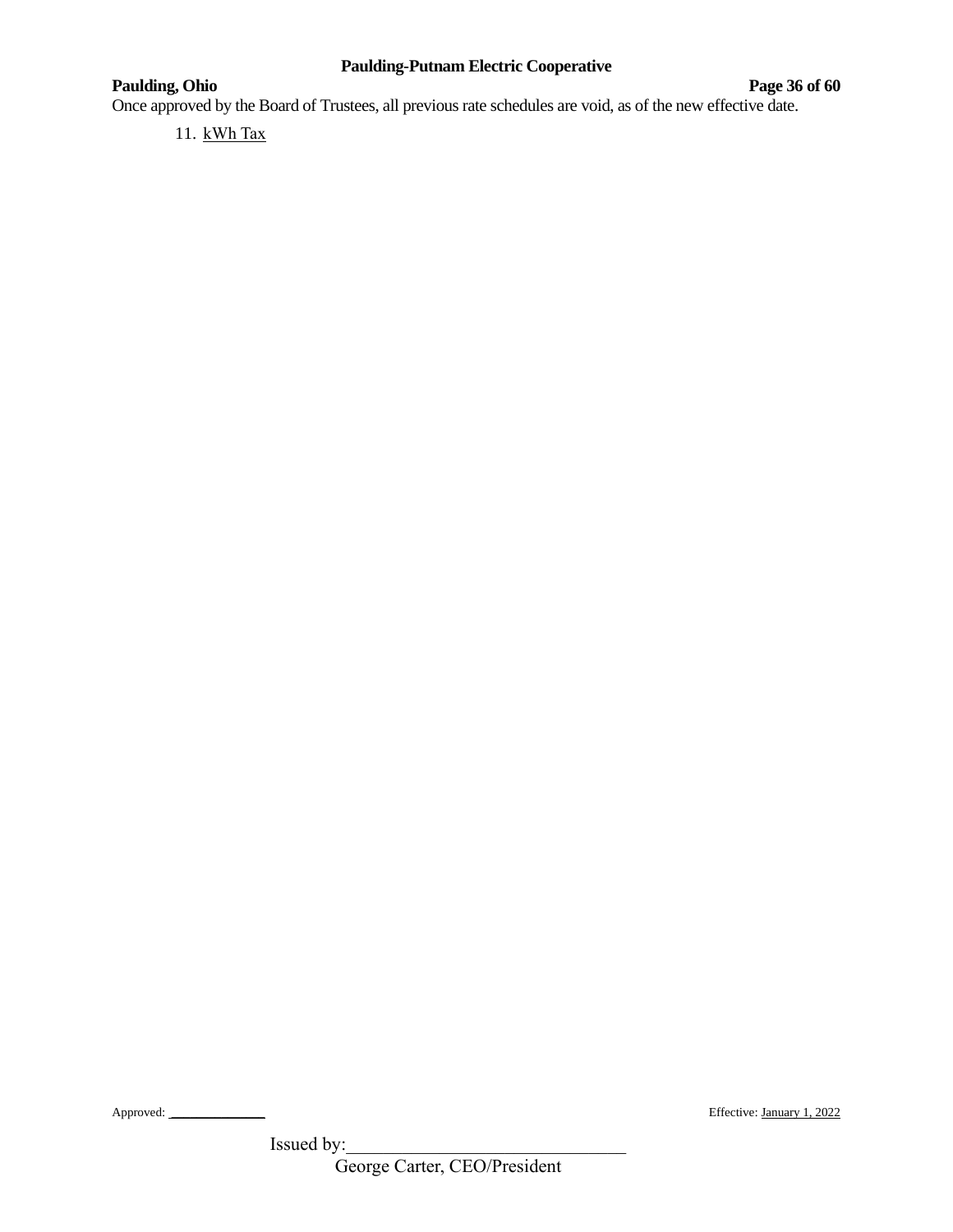#### **Paulding, Ohio Page 37 of 60**

Once approved by the Board of Trustees, all previous rate schedules are void, as of the new effective date.

# **INDUSTRIAL POWER SERVICE 1 - OHIO SCHEDULE IND1-OHIO**

# **AVAILABILITY**

Available to all members located within the Cooperative's Ohio service area for all uses, subject to the established Rules and Regulations of the Cooperative. Member shall contract with the cooperative for a specific capacity in kilovolt-amperes (kVA). The Cooperative shall not be required to supply capacity in excess of that contracted for except by mutual agreement.

# **TYPE OF SERVICE**

Service under this schedule shall be three-phase, 60 hertz, at Seller's standard voltages of 120/240 or 277/480.

# **RATE MONTHLY**

| Service Charge                   | \$200.00  |
|----------------------------------|-----------|
| Demand Charge per Billing kW     | \$20.47   |
| Energy Charge - All kWh consumed | \$0.03641 |

### **MINIMUM MONTHLY BILL**

The Minimum Monthly Bill shall be the Service Charge plus the greater of the current Billing Demand or the highest Billing Demand assessed over the previous 12 months.

# **DETERMINATION OF BILLING KW**

The Billing kW shall be the Member's highest kW demand recorded during the month by a fifteen (15) minute integrated or thermal kW demand meter, adjusted for power factor as provided below.

# **POWER FACTOR ADJUSTMENT**

The Member agrees to maintain unity power factor as nearly as practicable. If the Member's power factor is below 90% lagging or leading, the Billing Demand may be adjusted per the following formula:

Billing Demand =  $\frac{\text{Metered kW Demand}}{\text{Actual Power Factor }\%}$  X 90%

If the Member's power factor is greater than 90%, the Billing Demand shall equal the Metered kW Demand.

# **METERING OTHER THAN AT DELIVERY VOLTAGE**

The Cooperative will normally install metering at delivery voltages. However, at the Cooperative's sole discretion, may install metering at primary voltage for secondary delivery. Metering at secondary voltage for primary delivery may be installed. The metered energy kWh will be adjusted to compensate for transformer losses, as follows:

Approved: \_\_\_\_\_\_\_\_\_\_\_\_\_\_\_ Effective: January 1, 2022

Issued by:

George Carter, CEO/President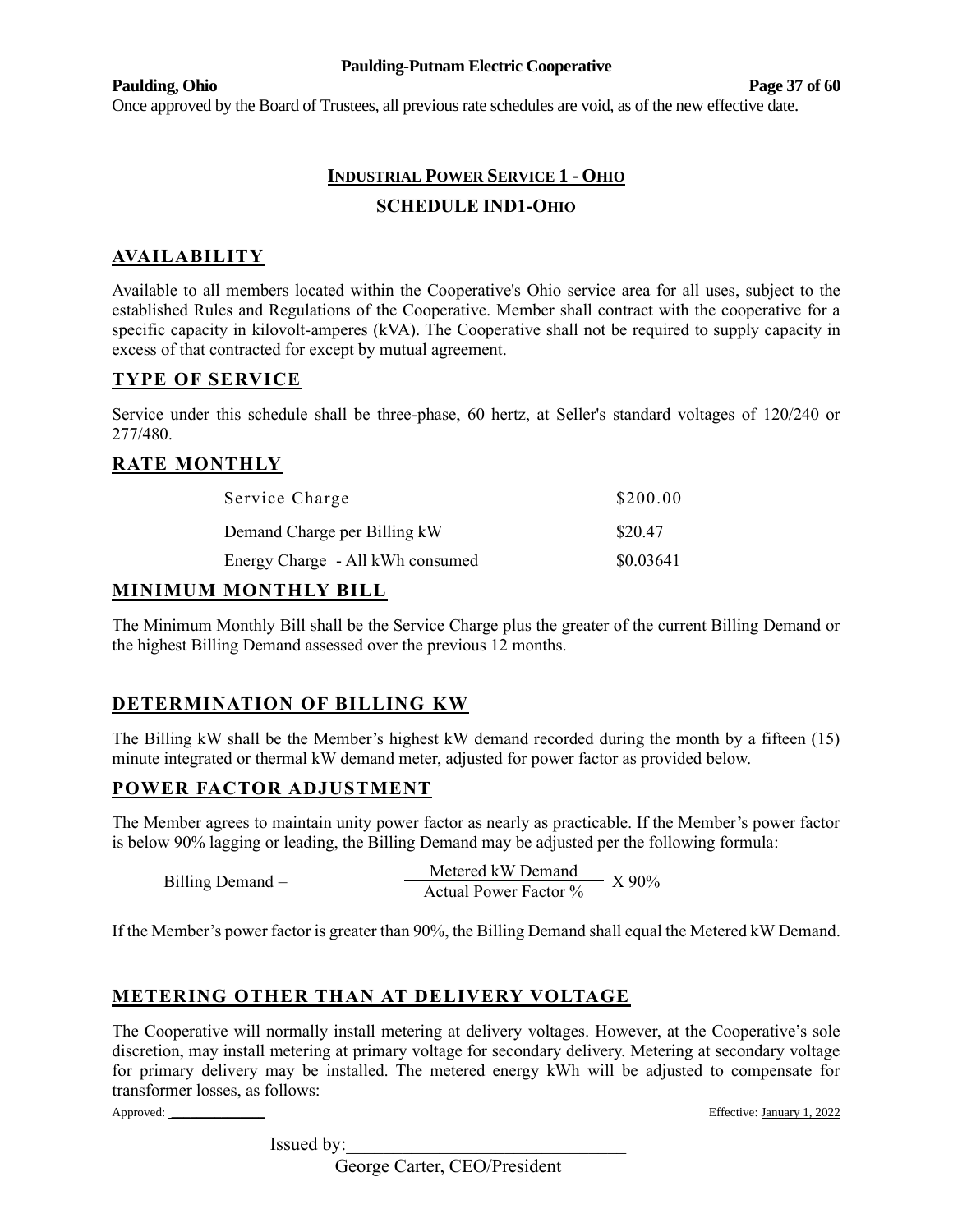#### **Paulding, Ohio Page 38 of 60**

Once approved by the Board of Trustees, all previous rate schedules are void, as of the new effective date.

- 1. Primary metering for secondary deliveries the metered kWh shall be multiplied by 0.97
- 2. Secondary metering for primary deliveries the metered kWh shall be divided by 0.97

# **OPTIONAL PRIMARY VOLTAGE DELIVERY**

The member may choose to receive delivery of power at an available primary transmission or distribution voltage. To select this option, the Member shall, at its expense, own, operate, and maintain all transformers and/or other apparatus needed to receive power at primary voltage. If the Member elects to receive service at primary voltage, the Facility Charge, specified herein, shall be reduced \$5.00 per month and the Demand Charge shall be reduced \$0.15 per kW.

# **TERM OF CONTRACT <sup>1</sup>**

Contracts will be made for a period of five years with self-renewal provisions for successive periods of one year each. Either party shall give at least 60 days written notice to the other with the intention to terminate the contract at the end of the yearly period.

# **OTHER TERMS OF SERVICE**

Other terms and conditions apply to service under this rate schedule. The following provisions are listed in Appendix A to the Cooperative's tariff and are incorporated herein by reference.

- 1. Terms of Payment
- 2. Reconnection Charge
- 3. "Insufficient Funds" Check Charge
- 4. Collection Charge
- 5. Member Fault
- 6. Meter Reading Charge
- 7. Meter Test at Request of the Member
- 8. Interpretation of Rates
- 9. Late Payment Penalty Charge
- 10. WPCA
- 11. kWh Tax

Approved: \_\_\_\_\_\_\_\_\_\_\_\_\_\_\_ Effective: January 1, 2022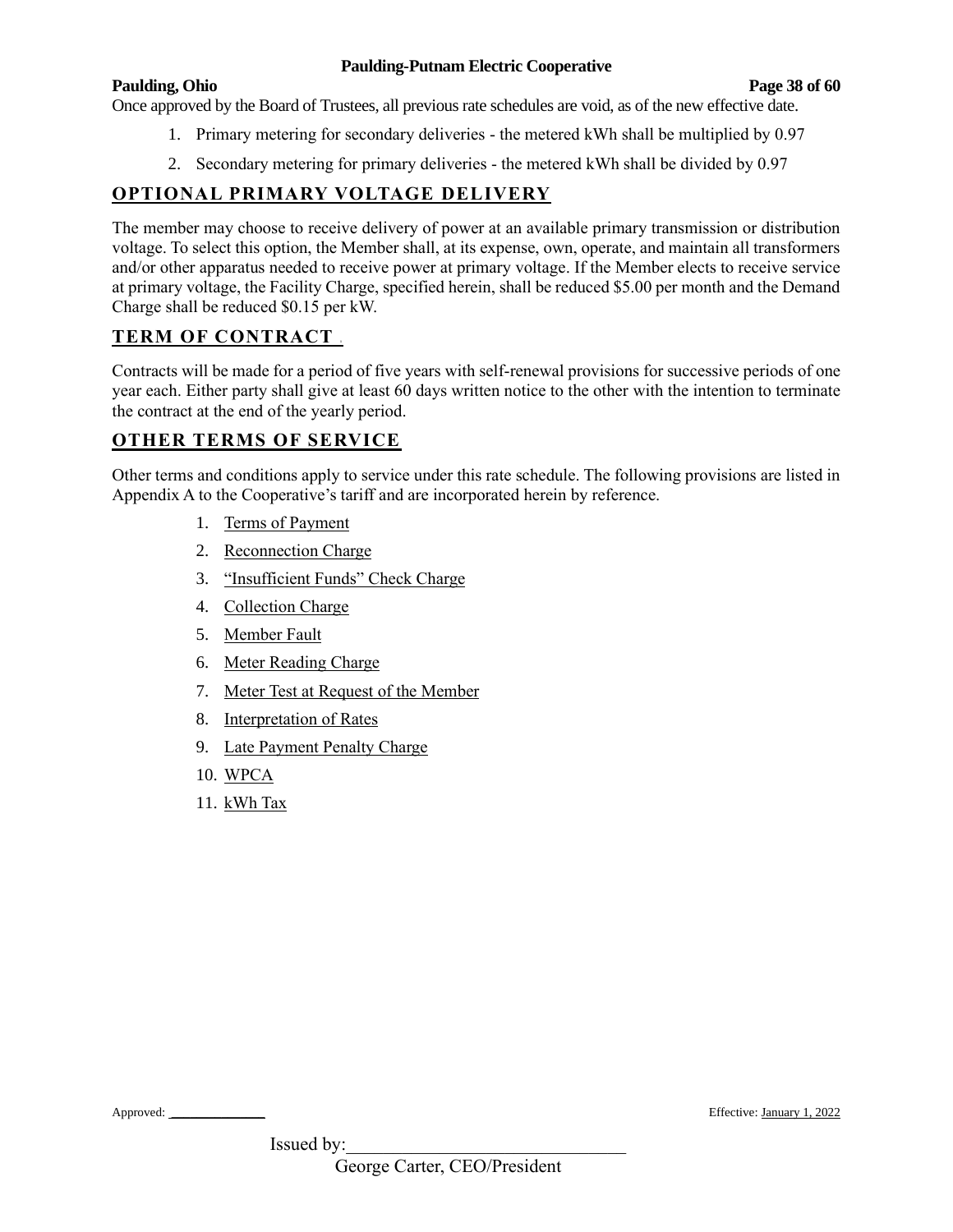#### **Paulding, Ohio Page 39 of 60**

Once approved by the Board of Trustees, all previous rate schedules are void, as of the new effective date.

# **INDUSTRIAL POWER SERVICE 2 - OHIO SCHEDULE IND2-OHIO**

# **AVAILABILITY**

Available to all members located within the Cooperative's Ohio service area for all uses, subject to the established Rules and Regulations of the Cooperative. Member shall contract with the cooperative for a specific capacity in kilovolt-amperes (kVA). The Cooperative shall not be required to supply capacity in excess of that contracted for except by mutual agreement.

# **TYPE OF SERVICE**

Service under this schedule shall be three-phase, 60 hertz, at Seller's standard voltages of 120/240 or 277/480.

# **RATE MONTHLY**

| Service Charge                   | \$200.00  |
|----------------------------------|-----------|
| Demand Charge per Billing kW     | \$5.50    |
| Energy Charge - All kWh Consumed | \$0.07984 |

# **MINIMUM MONTHLY BILL**

The Minimum Monthly Bill shall be the Service Charge plus the greater of the current Billing Demand or the highest Billing Demand assessed over the previous 12 months.

# **DETERMINATION OF BILLING KW**

The Billing kW shall be the Member's highest kW demand recorded during the month by a fifteen (15) minute integrated or thermal kW demand meter, adjusted for power factor as provided below.

### **POWER FACTOR ADJUSTMENT**

The Member agrees to maintain unity power factor as nearly as practicable. If the Member's power factor is below 90% lagging or leading, the Billing Demand may be adjusted per the following formula:

Billing Demand =  $\frac{\text{Metered kW Demand}}{\text{Actual Power Factor }\%}$  X 90%

If the Member's power factor is greater than 90%, the Billing Demand shall equal the Metered kW Demand.

# **METERING OTHER THAN AT DELIVERY VOLTAGE**

The Cooperative will normally install metering at delivery voltages. However, at the Cooperative's sole discretion, may install metering at primary voltage for secondary delivery. Metering at secondary voltage for primary delivery may be installed. The metered energy kWh will be adjusted to compensate for transformer losses, as follows:

Approved: \_\_\_\_\_\_\_\_\_\_\_\_\_\_\_ Effective: January 1, 2022

Issued by:

George Carter, CEO/President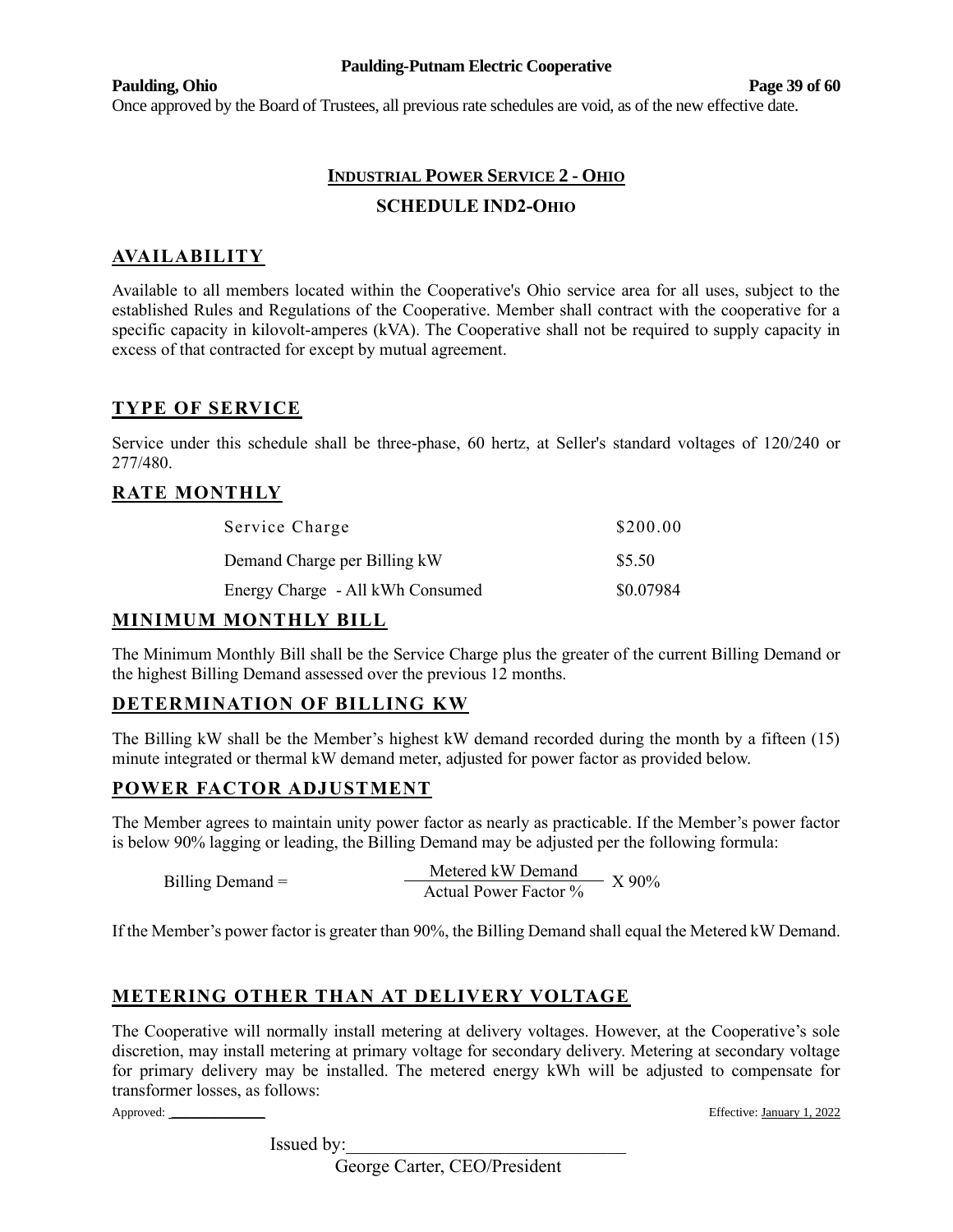#### **Paulding, Ohio Page 40 of 60**

Once approved by the Board of Trustees, all previous rate schedules are void, as of the new effective date.

- 1. Primary metering for secondary deliveries the metered kWh shall be multiplied by 0.97
	- 2. Secondary metering for primary deliveries the metered kWh shall be divided by 0.97

# **OPTIONAL PRIMARY VOLTAGE DELIVERY**

The member may choose to receive delivery of power at an available primary transmission or distribution voltage. To select this option, the Member shall, at its expense, own, operate, and maintain all transformers and/or other apparatus needed to receive power at primary voltage. If the Member elects to receive service at primary voltage, the Facility Charge, specified herein, shall be reduced \$5.00 per month and the Demand Charge shall be reduced \$0.15 per kW.

# **TERM OF CONTRACT**

Contracts will be made for a period of five years with self-renewal provisions for successive periods of one year each. Either party shall give at least 60 days written notice to the other with the intention to terminate the contract at the end of the yearly period.

# **OTHER TERMS OF SERVICE**

Other terms and conditions apply to service under this rate schedule. The following provisions are listed in Appendix A to the Cooperative's tariff and are incorporated herein by reference.

- 1. Terms of Payment
- 2. Reconnection Charge
- 3. "Insufficient Funds" Check Charge
- 4. Collection Charge
- 5. Member Fault
- 6. Meter Reading Charge
- 7. Meter Test at Request of the Member
- 8. Interpretation of Rates
- 9. Late Payment Penalty Charge
- 10. WPCA
- 11. kWh Tax

Approved: \_\_\_\_\_\_\_\_\_\_\_\_\_\_\_ Effective: January 1, 2022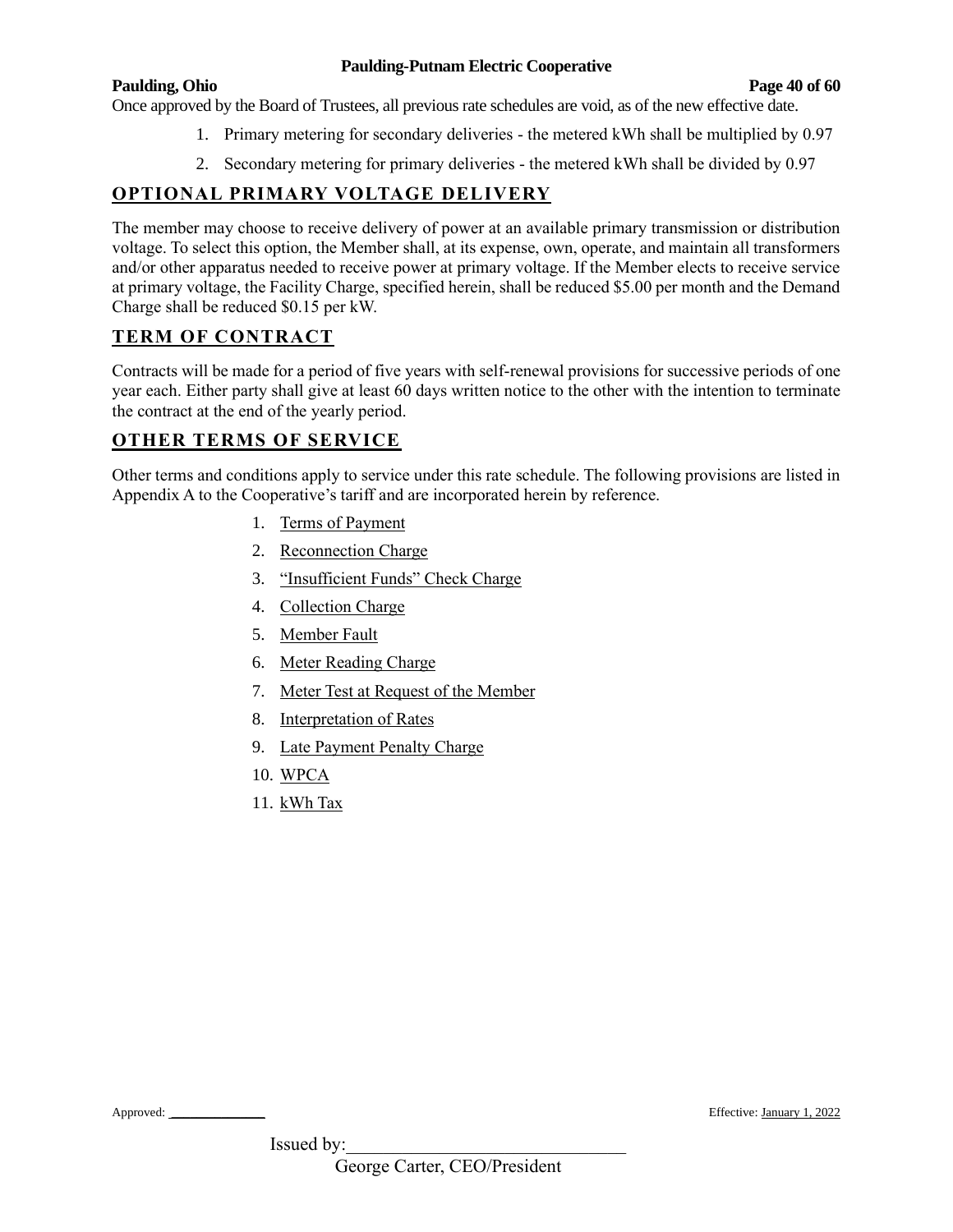#### **Paulding, Ohio Page 41 of 60**

Once approved by the Board of Trustees, all previous rate schedules are void, as of the new effective date.

# **INDUSTRIAL POWER SERVICE 1 - INDIANA SCHEDULE IND1-INDIANA**

# **AVAILABILITY**

Available to all members located within the Cooperative's Indiana service area for all uses, subject to the established Rules and Regulations of the Cooperative. Member shall contract with the cooperative for a specific capacity in kilovolt-amperes (kVA). The Cooperative shall not be required to supply capacity in excess of that contracted for except by mutual agreement.

# **TYPE OF SERVICE**

Service under this schedule shall be three-phase, 60 hertz, at Seller's standard voltages of 120/240 or 277/480.

# **RATE MONTHLY**

| Service Charge                   | \$200.00  |
|----------------------------------|-----------|
| Demand Charge per Billing kW     | \$20.47   |
| Energy Charge - All kWh consumed | \$0.03641 |

# **MINIMUM MONTHLY BILL**

The Minimum Monthly Bill shall be the Service Charge plus the greater of the current Billing Demand or the highest Billing Demand assessed over the previous 12 months.

# **DETERMINATION OF BILLING KW**

The Billing kW shall be the Member's highest kW demand recorded during the month by a fifteen (15) minute integrated or thermal kW demand meter, adjusted for power factor as provided below.

### **POWER FACTOR ADJUSTMENT**

The Member agrees to maintain unity power factor as nearly as practicable. If the Member's power factor is below 90% lagging or leading, the Billing Demand may be adjusted per the following formula:

|                    | Metered kW Demand     |         |
|--------------------|-----------------------|---------|
| Billing Demand $=$ | Actual Power Factor % | $X90\%$ |

If the Member's power factor is greater than 90%, the Billing Demand shall equal the Metered kW Demand.

# **METERING OTHER THAN AT DELIVERY VOLTAGE**

The Cooperative will normally install metering at delivery voltages. However, at the Cooperative's sole discretion, may install metering at primary voltage for secondary delivery. Metering at secondary voltage for primary delivery may be installed. The metered energy kWh will be adjusted to compensate for transformer losses, as follows:

- 1. Primary metering for secondary deliveries the metered kWh shall be multiplied by 0.97
- 2. Secondary metering for primary deliveries the metered kWh shall be divided by 0.97

Approved: \_\_\_\_\_\_\_\_\_\_\_\_\_\_\_ Effective: January 1, 2022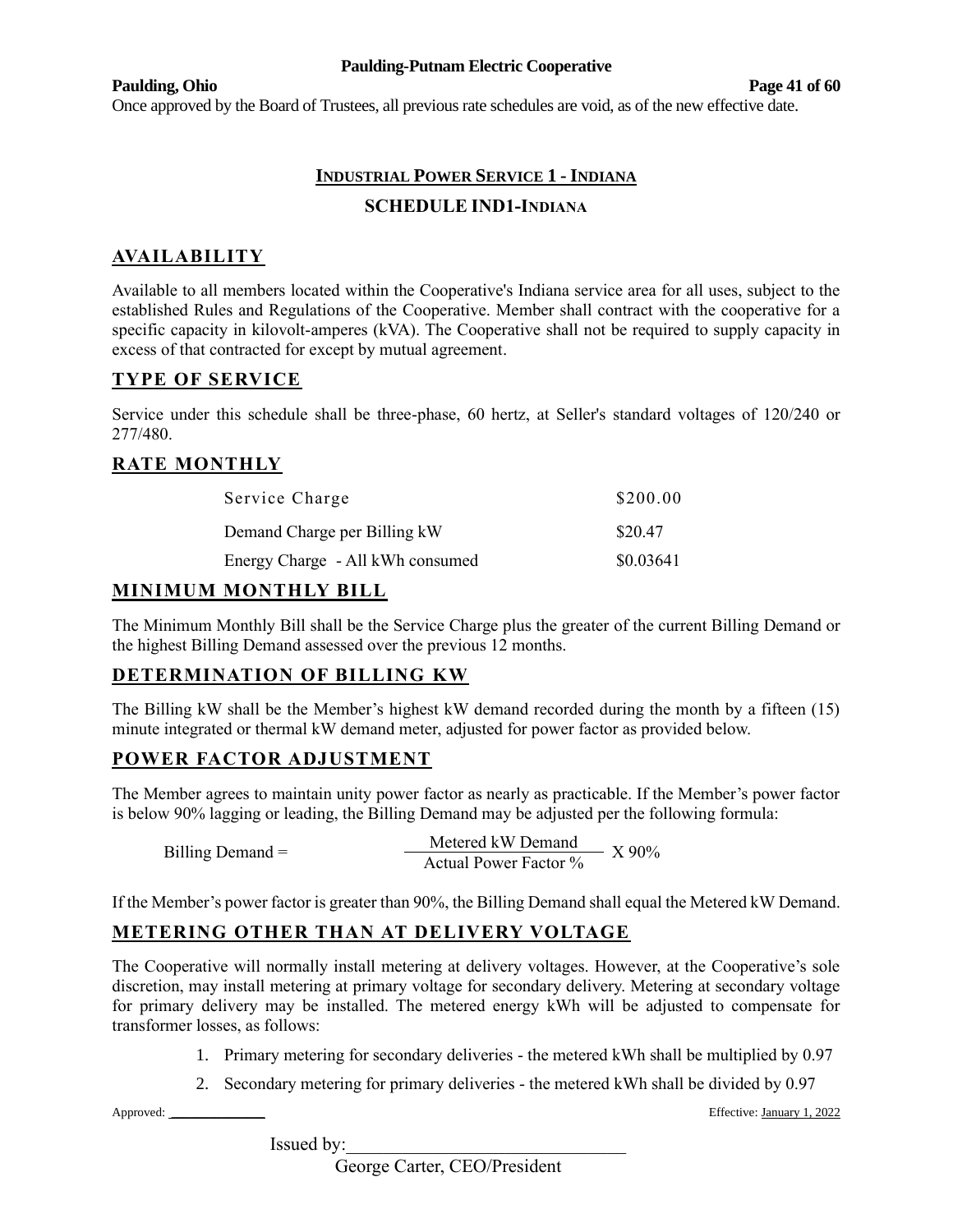#### **Paulding, Ohio Page 42 of 60**

Once approved by the Board of Trustees, all previous rate schedules are void, as of the new effective date.

# **OPTIONAL PRIMARY VOLTAGE DELIVERY**

The member may choose to receive delivery of power at an available primary transmission or distribution voltage. To select this option, the Member shall, at its expense, own, operate, and maintain all transformers and/or other apparatus needed to receive power at primary voltage. If the Member elects to receive service at primary voltage, the Facility Charge, specified herein, shall be reduced \$5.00 per month and the Demand Charge shall be reduced \$0.15 per kW.

# **TERM OF CONTRACT**

Contracts will be made for a period of five years with self-renewal provisions for successive periods for one year each. Either party shall give at least 60 days written notice to the other with the intention to terminate the contract at the end of the yearly period.

# **OTHER TERMS OF SERVICE**

Other terms and conditions apply to service under this rate schedule. The following provisions are listed in Appendix A to the Cooperative's tariff and are incorporated herein by reference.

- 1. Terms of Payment
- 2. Reconnection Charge
- 3. "Insufficient Funds" Check Charge
- 4. Collection Charge
- 5. Member Fault
- 6. Meter Reading Charge
- 7. Meter Test at Request of the Member
- 8. Interpretation of Rates
- 9. Late Payment Penalty Charge
- 10. WPCA

Approved: \_\_\_\_\_\_\_\_\_\_\_\_\_\_\_ Effective: January 1, 2022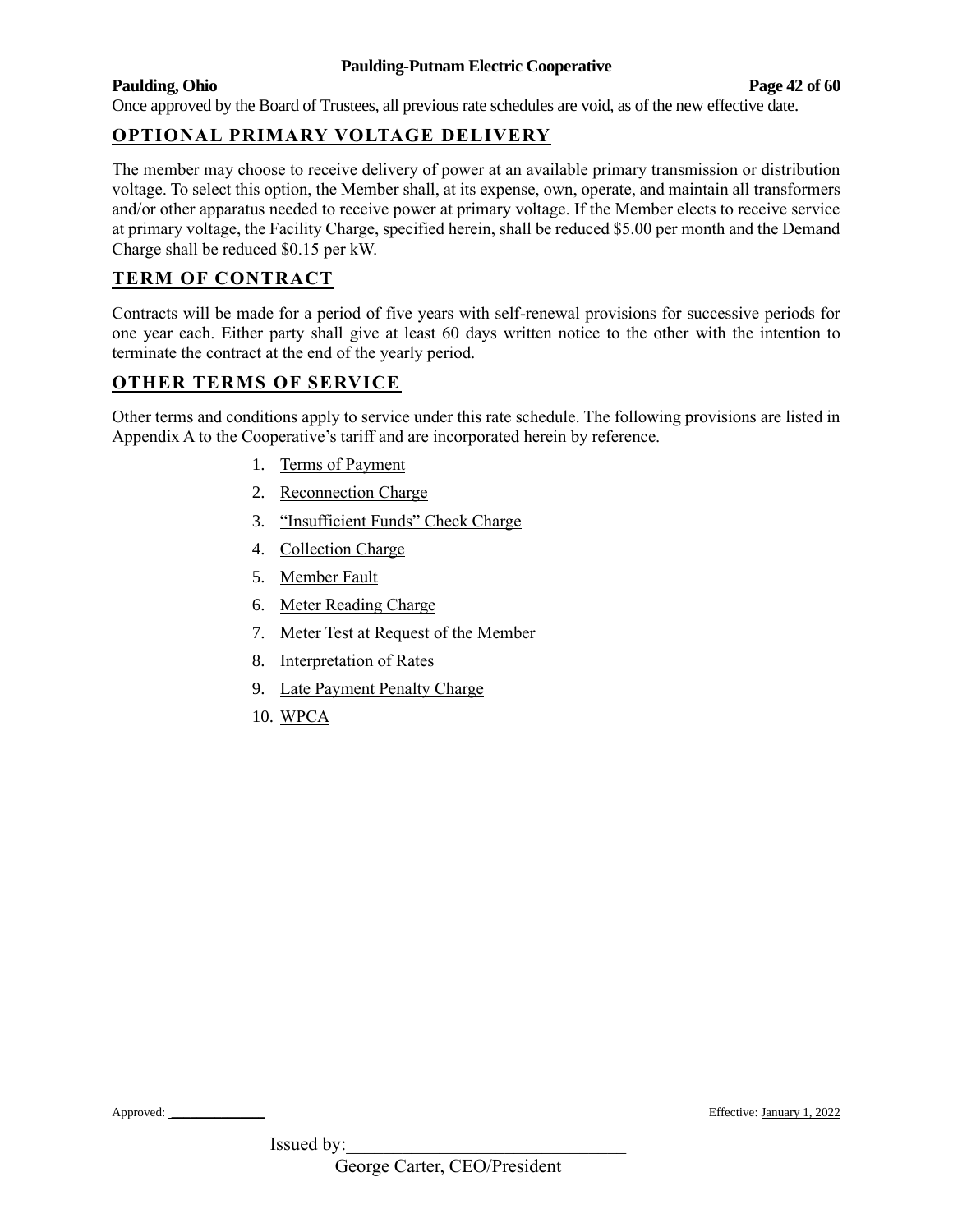#### **Paulding, Ohio Page 43 of 60**

Once approved by the Board of Trustees, all previous rate schedules are void, as of the new effective date.

# **INDUSTRIAL POWER SERVICE 2 - INDIANA SCHEDULE IND2-INDIANA**

# **AVAILABILITY**

Available to all members located within the Cooperative's Indiana service area for all uses, subject to the established Rules and Regulations of the Cooperative. Member shall contract with the cooperative for a specific capacity in kilovolt-amperes (kVA). The Cooperative shall not be required to supply capacity in excess of that contracted for except by mutual agreement.

# **TYPE OF SERVICE**

Service under this schedule shall be three-phase, 60 hertz, at Seller's standard voltages of 120/240 or 277/480.

# **RATE MONTHLY**

| Service Charge                   | \$200.00  |
|----------------------------------|-----------|
| Demand Charge per Billing kW     | \$5.50    |
| Energy Charge - All kWh Consumed | \$0.07984 |

# **MINIMUM MONTHLY BILL**

The Minimum Monthly Bill shall be the greater of the Contract Minimum or the Service Charge plus the greater of the current Billing Demand or the highest Billing Demand assessed over the previous 12 months.

# **DETERMINATION OF BILLING KW**

The Billing kW shall be the Member's highest kW demand recorded during the month by a fifteen (15) minute integrated or thermal kW demand meter, adjusted for power factor as provided below.

### **POWER FACTOR ADJUSTMENT**

The Member agrees to maintain unity power factor as nearly as practicable. If the Member's power factor is below 90% lagging or leading, the Billing Demand may be adjusted per the following formula:

|                    | Metered kW Demand     |         |
|--------------------|-----------------------|---------|
| Billing Demand $=$ | Actual Power Factor % | $X90\%$ |

If the Member's power factor is greater than 90%, the Billing Demand shall equal the Metered kW Demand.

# **METERING OTHER THAN AT DELIVERY VOLTAGE**

The Cooperative will normally install metering at delivery voltages. However, at the Cooperative's sole discretion, may install metering at primary voltage for secondary delivery. Metering at secondary voltage for primary delivery may be installed. The metered energy kWh will be adjusted to compensate for transformer losses, as follows:

- 1. Primary metering for secondary deliveries the metered kWh shall be multiplied by 0.97
- 2. Secondary metering for primary deliveries the metered kWh shall be divided by 0.97

Approved: \_\_\_\_\_\_\_\_\_\_\_\_\_\_\_ Effective: January 1, 2022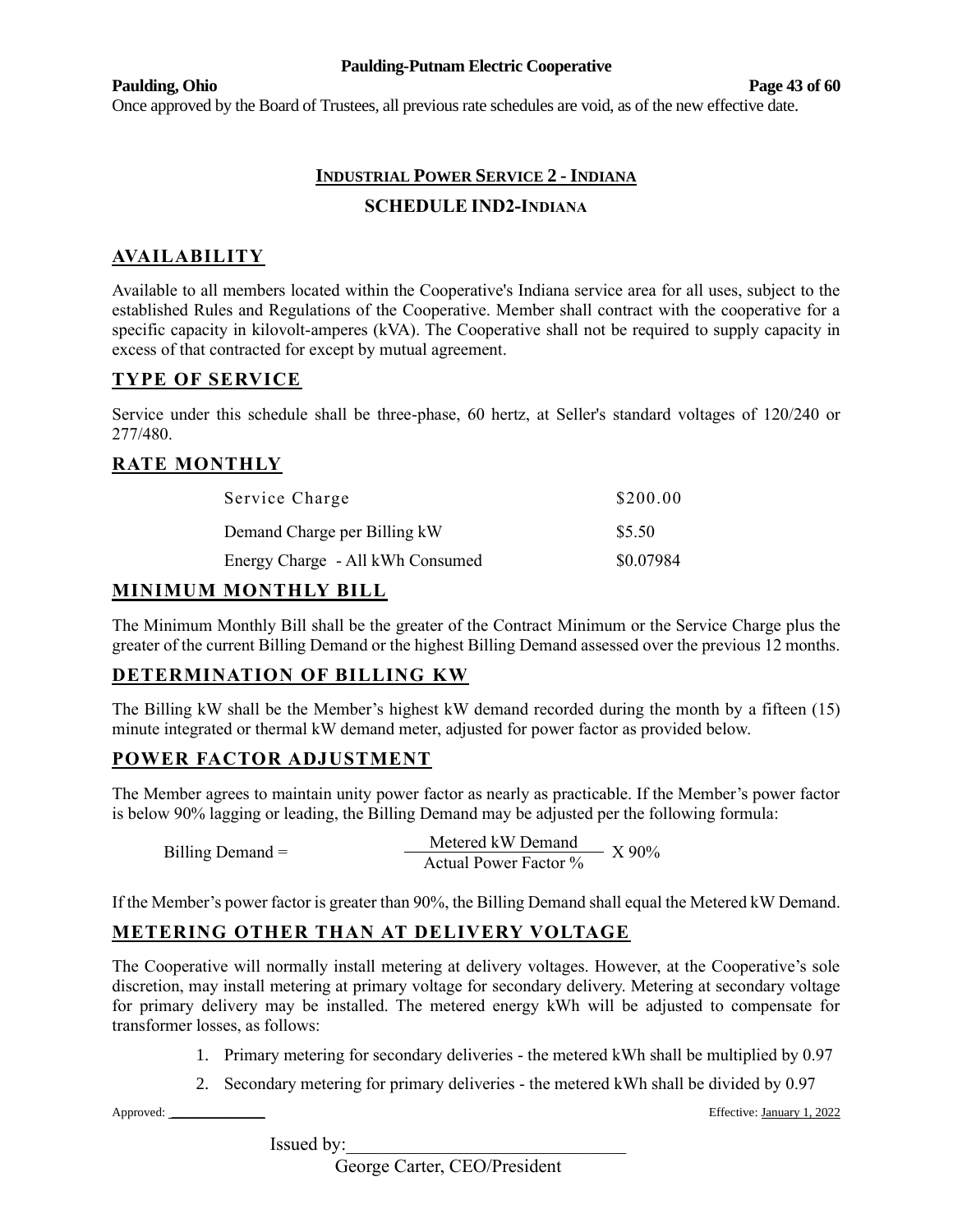#### **Paulding, Ohio Page 44 of 60**

Once approved by the Board of Trustees, all previous rate schedules are void, as of the new effective date.

# **OPTIONAL PRIMARY VOLTAGE DELIVERY**

The member may choose to receive delivery of power at an available primary transmission or distribution voltage. To select this option, the Member shall, at its expense, own, operate, and maintain all transformers and/or other apparatus needed to receive power at primary voltage. If the Member elects to receive service at primary voltage, the Facility Charge, specified herein, shall be reduced \$5.00 per month and the Demand Charge shall be reduced \$0.15 per kW.

# **TERM OF CONTRACT**

Contracts will be made for a period of five years with self-renewal provisions for successive periods of one year each. Either party shall give at least 60 days written notice to the other of the intention to terminate the contract at the end of the yearly period.

# **OTHER TERMS OF SERVICE**

Other terms and conditions apply to service under this rate schedule. The following provisions are listed in Appendix A to the Cooperative's tariff and are incorporated herein by reference.

- 1. Terms of Payment
- 2. Reconnection Charge
- 3. "Insufficient Funds" Check Charge
- 4. Collection Charge
- 5. Member Fault
- 6. Meter Reading Charge
- 7. Meter Test at Request of the Member
- 8. Interpretation of Rates
- 9. Late Payment Penalty Charge
- 10. WPCA

Approved: \_\_\_\_\_\_\_\_\_\_\_\_\_\_\_ Effective: January 1, 2022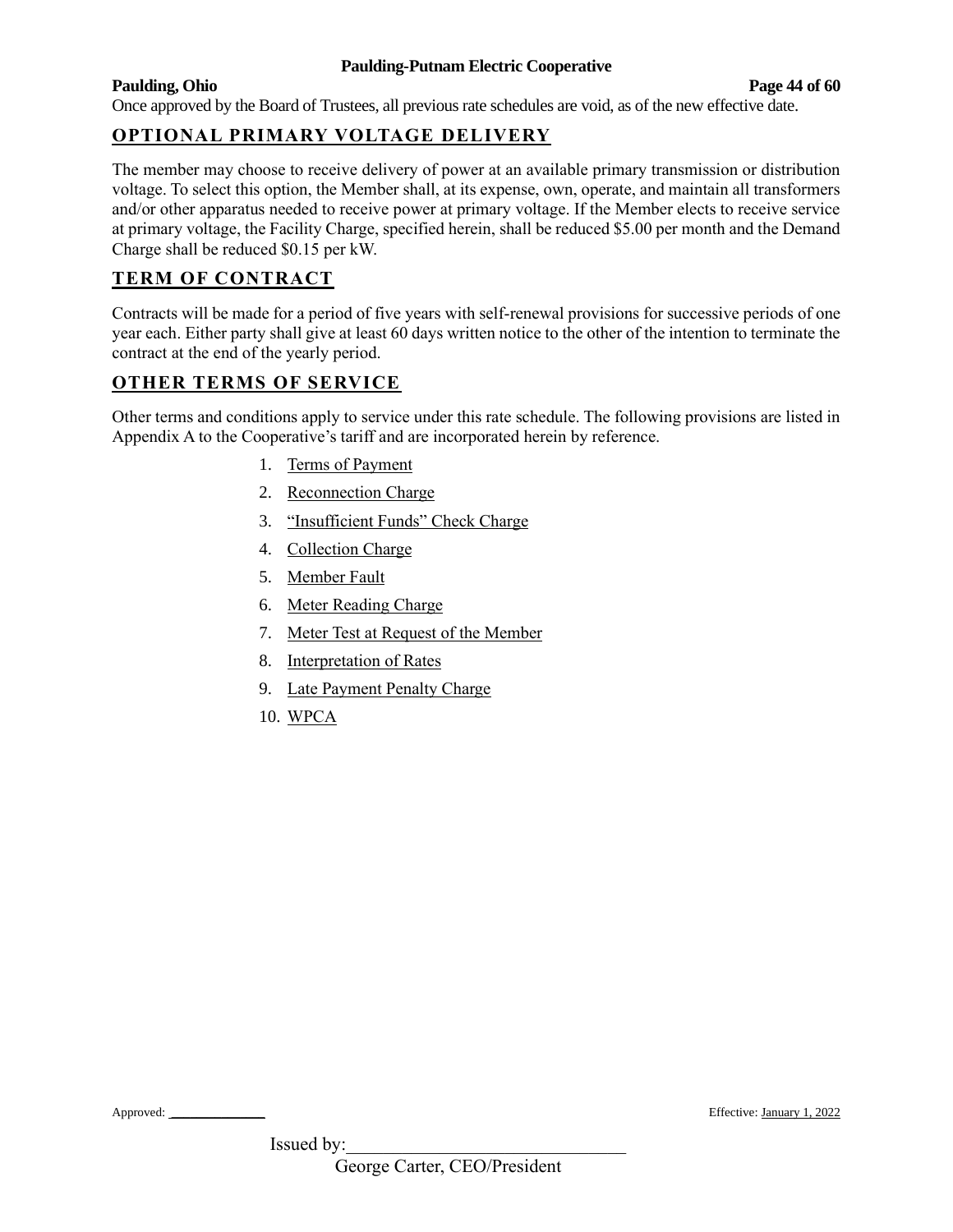#### **Paulding, Ohio Page 45 of 60**

Once approved by the Board of Trustees, all previous rate schedules are void, as of the new effective date.

# **OUTDOOR & STREET LIGHT SERVICE - INDIANA SCHEDULE SLI**

# **AVAILABILITY**

Available to Members of the Cooperative located in Indiana with Outdoor and/or Street Lighting, subject to the established rules and regulations of the Cooperative.

# **CHARACTER OF SERVICE**

Service under this schedule shall be dusk-to-dawn lighting service using photo-electrically controlled equipment, mast arm, and street light type luminaire with lamp. Maintenance of the complete assembly and the cost of electric operation are included in this service. The Cooperative will provide a separate pole subject to the rates contained herein.

### **MONTHLY RATES**

#### **Fixtures Owned and Maintained by the Cooperative**

|              | Nominal Lamp | Monthly Rate Per Lamp |           |
|--------------|--------------|-----------------------|-----------|
| Type of Lamp | Wattage      | Without Pole          | With Pole |
| MV           | 175          | \$10.80               | \$11.30   |
| <b>HPS</b>   | 100          | \$10.80               | \$11.30   |
| <b>MV</b>    | 400          | \$20.62               | \$21.12   |
| <b>LED</b>   | 44           | \$10.80               | \$11.30   |
| LED          | 88           | \$20.62               | \$21.12   |

#### **Monthly kWh usage per fixture**

| 175 Watt MV  | 64 kWh   |
|--------------|----------|
| 100 Watt HPS | 58 kWh   |
| 400 Watt MVL | 145 kWh  |
| 44 Watt LED  | $15$ kWh |
| 88 Watt LED  | 30 kWh   |
|              |          |

#### **BILLING**

The Member's regular billing will include charges pursuant to this schedule and shall be subject to the same terms and conditions as the member's regular bill.

# **OTHER TERMS OF SERVICE**

Other terms and conditions apply to service under this rate schedule. The following provisions are listed in Appendix A to the Cooperative's tariff and are incorporated herein by reference.

Approved: \_\_\_\_\_\_\_\_\_\_\_\_\_\_\_ Effective: January 1, 2022

Issued by:

George Carter, CEO/President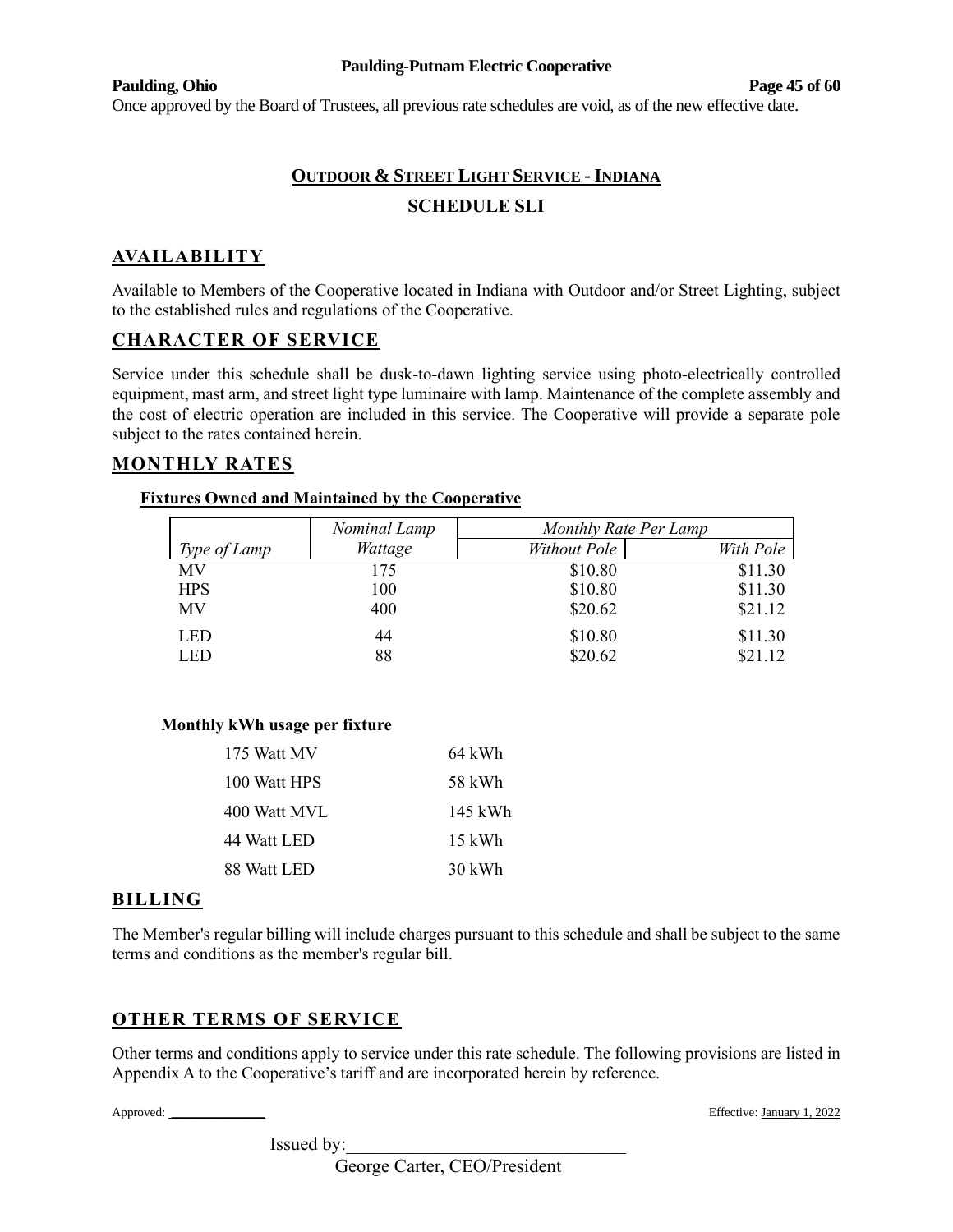#### **Paulding, Ohio Page 46 of 60**

Once approved by the Board of Trustees, all previous rate schedules are void, as of the new effective date.

- 1. Terms of Payment
- 2. Reconnection Charge
- 3. "Insufficient Funds" Check Charge
- 4. Collection Charge
- 5. Member Fault
- 6. Meter Reading Charge
- 7. Meter Test at Request of the Member
- 8. Interpretation of Rates
- 9. Late Payment Penalty Charge
- 10. WPCA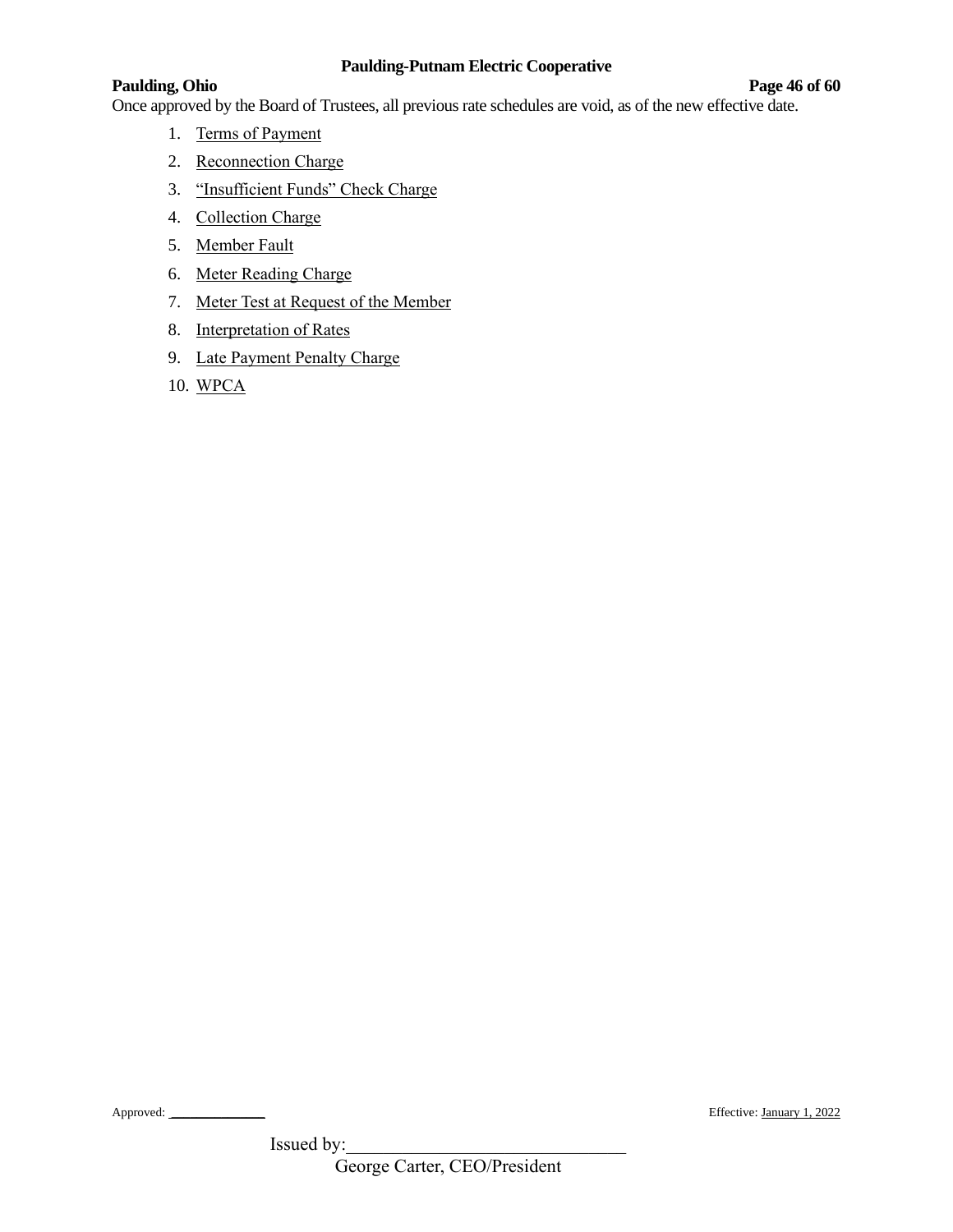#### **Paulding, Ohio Page 47 of 60**

Once approved by the Board of Trustees, all previous rate schedules are void, as of the new effective date.

# **OUTDOOR & STREET LIGHT SERVICE - OHIO SCHEDULE SLO**

# **AVAILABILITY**

Available to Members of the Cooperative located in Ohio with Outdoor and/or Street Lighting, subject to the established rules and regulations of the Cooperative.

### **CHARACTER OF SERVICE**

Service under this schedule shall be dusk-to-dawn lighting service using photo-electrically controlled equipment, mast arm, and street light type luminaire with lamp. Maintenance of the complete assembly and the cost of electric operation are included in this service. The Cooperative will provide a separate pole subject to the rates contained herein.

### **MONTHLY RATES**

# **Fixtures Owned and Maintained by the Cooperative**

|              | Nominal Lamp | Monthly Rate Per Lamp |           |
|--------------|--------------|-----------------------|-----------|
| Type of Lamp | Wattage      | Without Pole          | With Pole |
| <b>MV</b>    | 175          | \$10.80               | \$11.30   |
| <b>HPS</b>   | 100          | \$10.80               | \$11.30   |
| <b>MV</b>    | 400          | \$20.62               | \$21.12   |
|              |              |                       |           |
| <b>LED</b>   | 44           | \$10.80               | \$11.30   |
| LED          | 88           | \$20.62               | \$21.12   |

#### **Monthly kWh usage per fixture**

| 175 Watt MV  | 64 kWh   |
|--------------|----------|
| 100 Watt HPS | 58 kWh   |
| 400 Watt MVL | 145 kWh  |
| 44 Watt LED  | $15$ kWh |
| 88 Watt LED  | 30 kWh   |

### **BILLING**

The Member's regular billing will include charges pursuant to this schedule and shall be subject to the same terms and conditions as the member's regular bill.

Approved: \_\_\_\_\_\_\_\_\_\_\_\_\_\_\_ Effective: January 1, 2022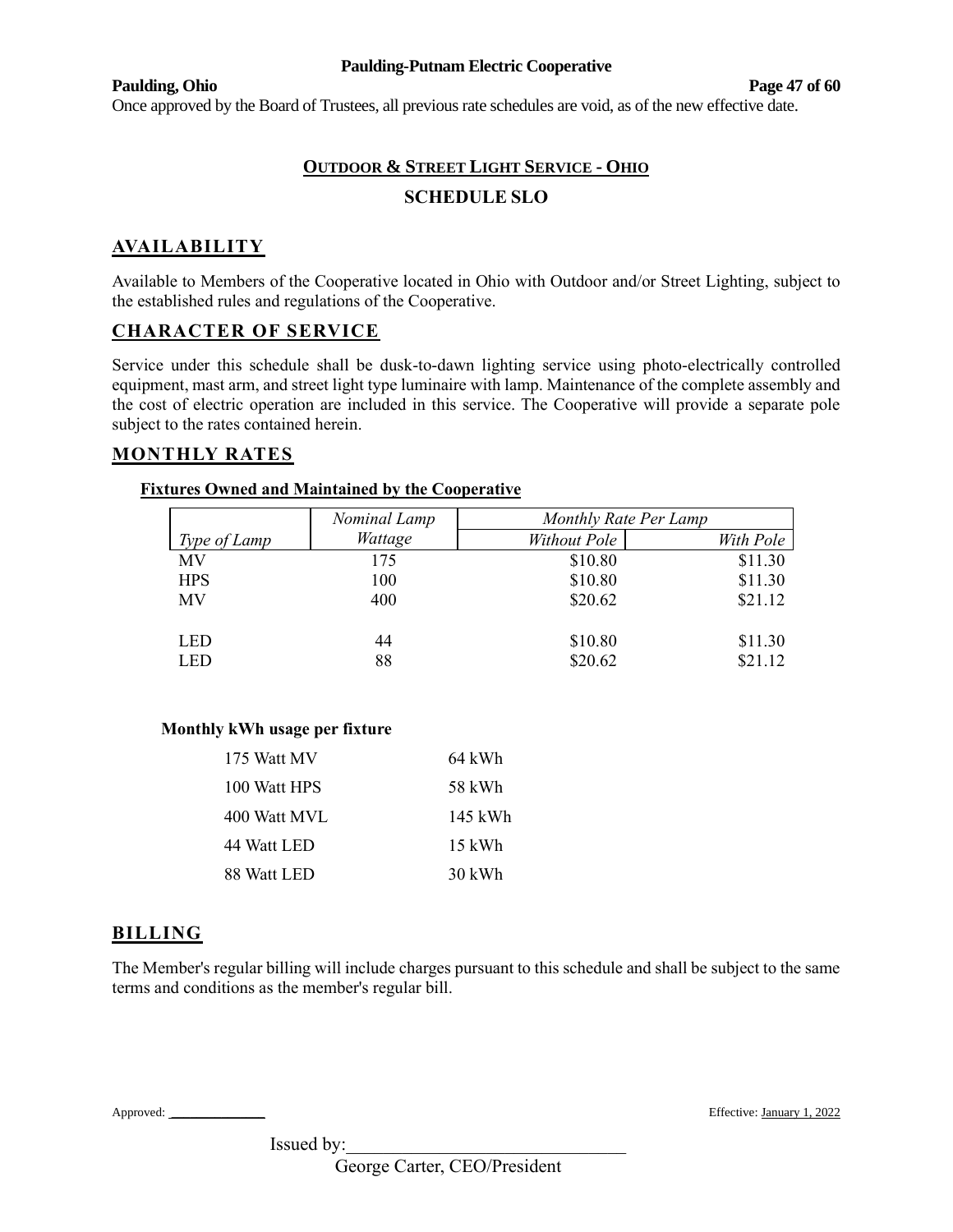**Paulding, Ohio Page 48 of 60** Once approved by the Board of Trustees, all previous rate schedules are void, as of the new effective date. **OTHER TERMS OF SERVICE**

Other terms and conditions apply to service under this rate schedule. The following provisions are listed in Appendix A to the Cooperative's tariff and are incorporated herein by reference.

- 1. Terms of Payment
- 2. Reconnection Charge
- 3. "Insufficient Funds" Check Charge
- 4. Collection Charge
- 5. Member Fault
- 6. Meter Reading Charge
- 7. Meter Test at Request of the Member
- 8. Interpretation of Rates
- 9. Late Payment Penalty Charge
- 10. WPCA
- 11. kWh Tax

Approved: \_\_\_\_\_\_\_\_\_\_\_\_\_\_\_ Effective: January 1, 2022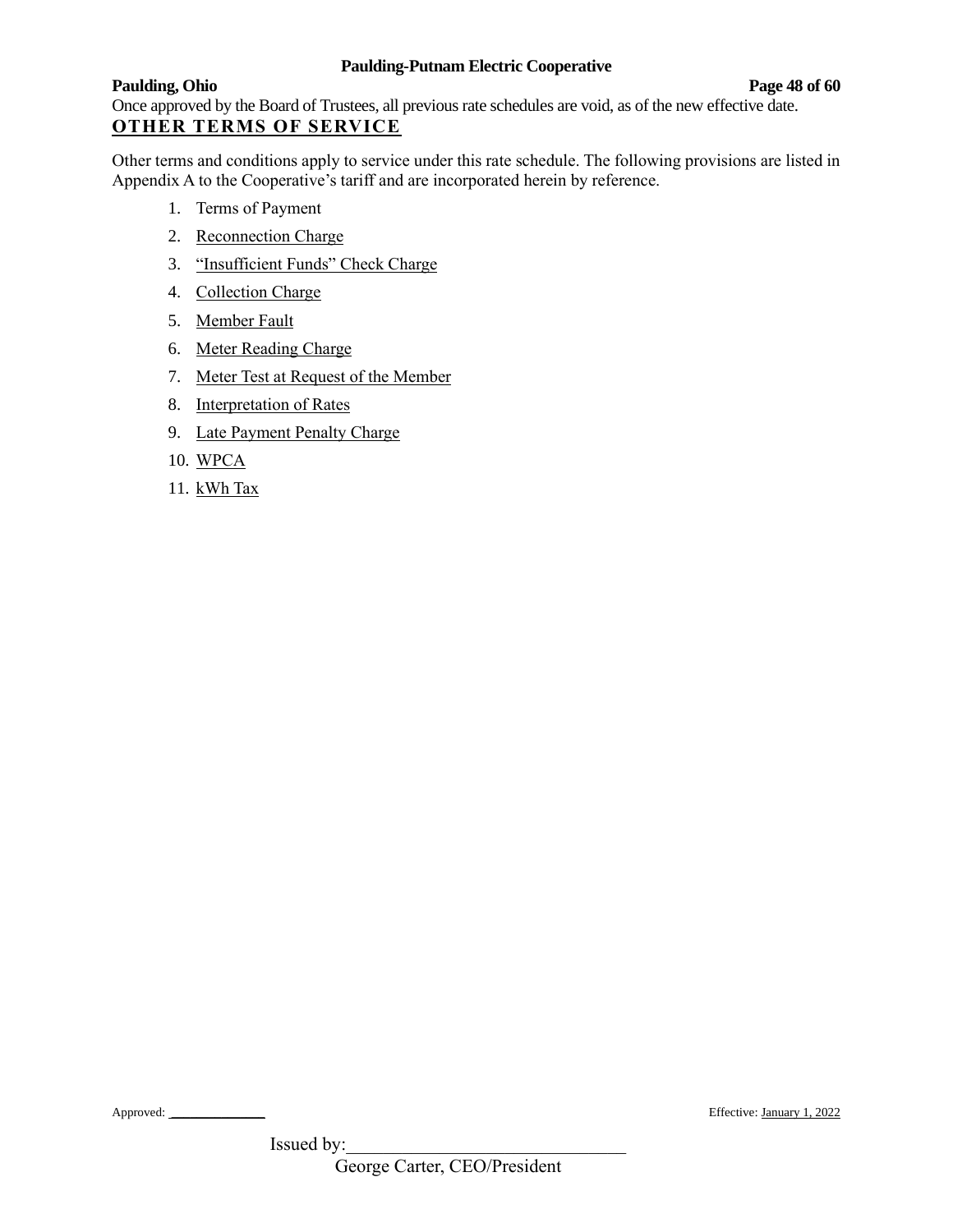#### **Paulding, Ohio Page 49 of 60**

Once approved by the Board of Trustees, all previous rate schedules are void, as of the new effective date.

# **MUNICIPAL STREET LIGHTS – OHIO SCHEDULE MLO**

# **AVAILABILITY**

Available to municipalities that are Members of the Cooperative and located in Ohio with Street Lighting, subject to the established rules and regulations of the Cooperative.

### **CHARACTER OF SERVICE**

Service under this schedule shall be dusk-to-dawn lighting service using photo-electrically controlled equipment, mast arm, and street light type luminaire with lamp. Maintenance of the complete assembly and the cost of electric operation are included in this service. The Cooperative will provide a separate pole subject to the rates contained herein.

### **MONTHLY RATE**

#### **Fixtures Owned and Maintained by the Cooperative**

|                 | Nominal         |                      | Monthly Rate Per Lamp |
|-----------------|-----------------|----------------------|-----------------------|
| Type of<br>Lamp | Lamp<br>Wattage | Monthly<br>kWh Usage | With Pole             |
| HPS             | 00              | 58 kWh               | \$15.00               |

# **BILLING**

The Member's regular billing will include charges pursuant to this schedule and shall be subject to the same terms and conditions as the member's regular bill.

### **OTHER TERMS OF SERVICE**

Other terms and conditions apply to service under this rate schedule. The following provisions are listed in Appendix A to the Cooperative's tariff and are incorporated herein by reference.

- 1. Terms of Payment
- 2. Reconnection Charge
- 3. "Insufficient Funds" Check Charge
- 4. Collection Charge
- 5. Member Fault
- 6. Meter Reading Charge
- 7. Meter Test at Request of the Member
- 8. Interpretation of Rates
- 9. Late Payment Penalty Charge
- 10. WPCA
- 11. kWh Tax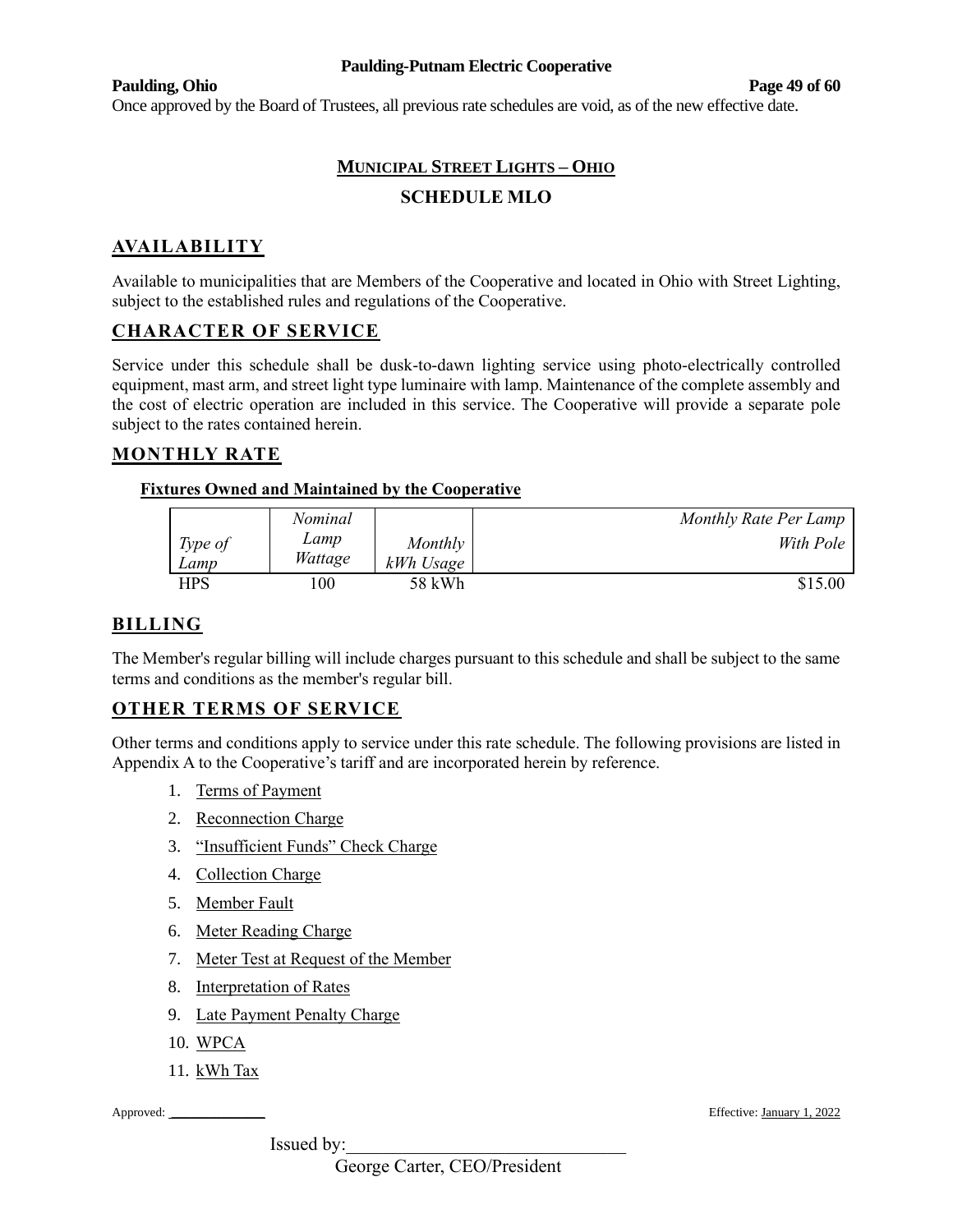#### **Paulding, Ohio Page 50 of 60**

Once approved by the Board of Trustees, all previous rate schedules are void, as of the new effective date.

# **LARGE POWER OFF PEAK SERVICE – OHIO - CLOSED**

# **SCHEDULE – OPO**

# **AVAILABILITY**

Service under this rate schedule is offered to provide the sale of off-peak power and energy for consumption by existing industrial members receiving service under this tariff as of January 1, 2009 and requiring an excess of 400 KW Demand. Off-peak power and energy referred to herein will be available as defined below and shall include only such electric power and energy which, except under extreme circumstances, can be provided by seller without resulting in or contributes in any way to the power supply peak demand. SERVICE IS CLOSED AND NOT AVAILABLE TO NEW MEMBERS.

# **RATE-MONTHLY**

The total bill shall be the sum of the Distribution and Power Supply Service charges.

#### **Distribution Service**

| Facility Charge per Month                 | Pursuant To Service Agreement |           |
|-------------------------------------------|-------------------------------|-----------|
| Service Charge per Month                  |                               | \$250.00  |
| Demand Charge per "NCP" Kw Billing Demand |                               | \$8.00    |
| <b>Power Supply Service</b>               |                               |           |
| Demand Charge per "CP" kW Billing Demand  |                               | \$6.00    |
| Demand Charge per "POR" kW Billing Demand |                               | \$3.75    |
| Energy Charge per kWh                     |                               | \$0.04398 |

### **FACILITIES CHARGE**

The Cooperative may require a Facility Charge when installation of additional equipment is necessary to serve the Member's load. Such equipment will include, but not be limited to, transmission, substation, distribution, and metering equipment. The Facility Charge shall be based on one-twelfth (1/12) of the cooperative's annual costs associated with the investment in the equipment.

### **DETERMINATION OF BILLING DEMAND**

#### **"NCP" Billing Demand**

The Non-Coincident Peak ("NCP") kW shall be the maximum fifteen (15) minute integrated kW demand measured during the billing month.

#### **"CP" Billing Demand**

The Coincident Peak ("CP") kW shall be the member's sixty (60) minute kW demand measured at the time of the Cooperative's wholesale supplier's system peak during the current billing month.

#### **"POR" Billing Demand**

Approved: \_\_\_\_\_\_\_\_\_\_\_\_\_\_\_ Effective: January 1, 2022 The Peak of Record ("POR") demand is the member's average of the kW demand as established annually by the Cooperative's power supplier and the PJM Transmission system. The kW demand shall be determined based on the member's demand corresponding to the PJM System High 5 average. The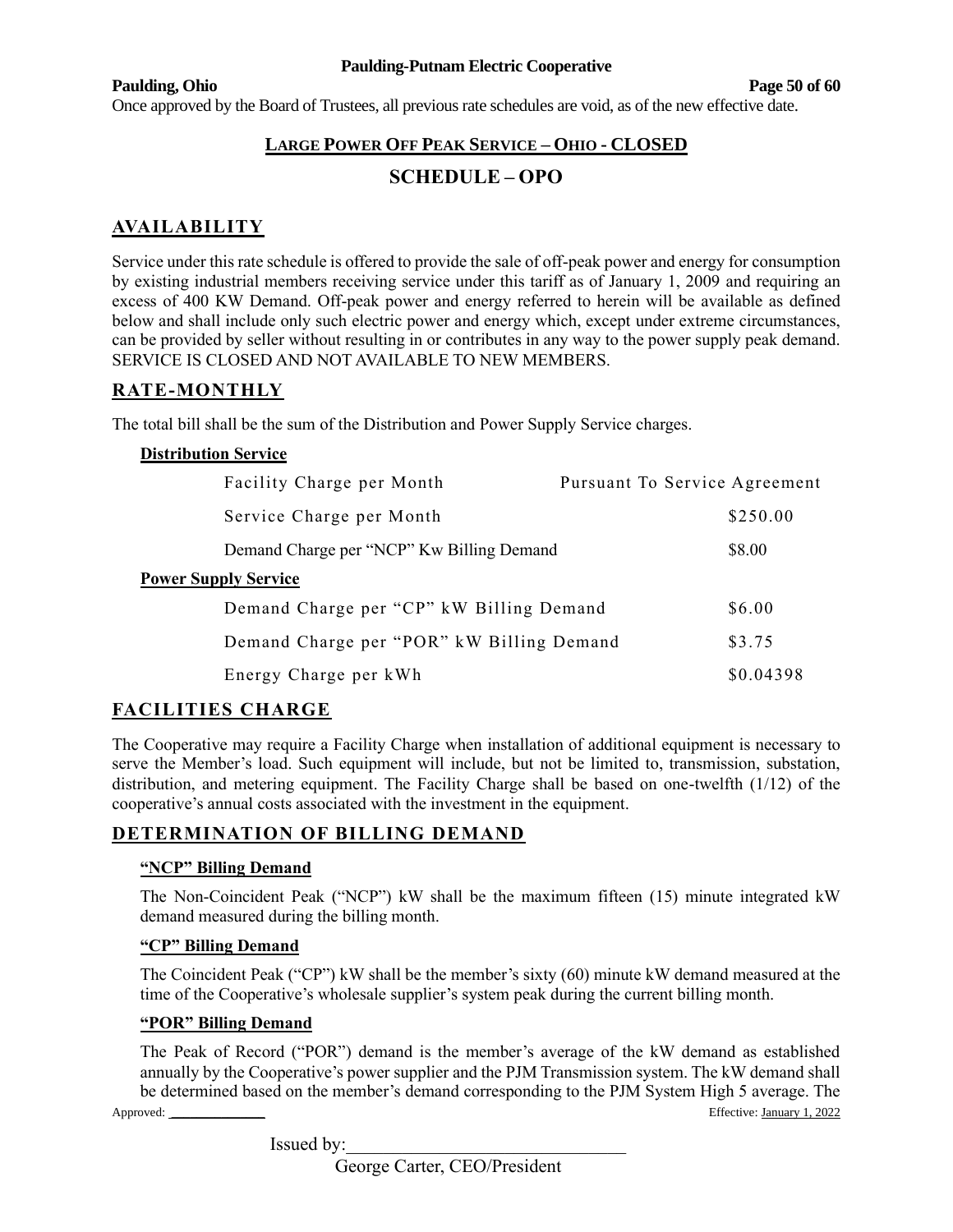#### **Paulding, Ohio Page 51 of 60**

Once approved by the Board of Trustees, all previous rate schedules are void, as of the new effective date. POR charge shall be adjusted annually each January and shall remain in effect through December of each year.

# **MINIMUM MONTHLY BILL**

The minimum monthly bill will be an amount equal to the sum of the Facility Charge, the Service Charge and the "POR" Demand Charge.

# **TRANSMISSION POWER FACTOR PENALTY**

If during any billing month, the Member's power factor at the time of the system transmission peak is less than 92% lagging or leading, the Member shall be assessed a Power Factor Penalty according to the following formula:

Transmission Power Factor Penalty =  $$0.35 \times (kVAR_{TCP} - (kW_{TCP} \times 0.295))$ 

Where;

 $kVAR<sub>TCP</sub>$  is the Member's apparent power load measured in kVAR at the time of the monthly system transmission peak

 $kW<sub>TCP</sub>$  is the Member's real power load measured in kW at the time of the monthly transmission peak

# **OFF-PEAK CONTROL RESPONSIBILITY**

The Member shall take appropriate precautions to prevent the electric power purchased under this schedule from contributing to the Cooperative's wholesale supplier's peak of record. The Cooperative shall furnish the Member such data as may be reasonably available for purposes of analyzing projected peak demand periods. However, by furnishing such data, the Cooperative does not warrant its accuracy or its use for the member's intended purpose. The Member is solely responsible for the obligations and charges under this rate schedule.

# **ADJUSTMENT OF CHARGES**

The charges provided herein are based upon the recovery of the Cooperative's wholesale costs as billed under the supplier wholesale rates, most recently approved, at the time this rate was developed. Should there be an increase or decrease in the applicable wholesale rate, the Cooperative may increase or decrease the above specified demand and energy charges by the amount necessary and will be applied to the member. to flow through to the Member such wholesale cost increase or decrease.

# **ADJUSTMENT OF RATE STRUCTURE OR DESIGN**

The structure and design of this rate schedule is based upon the most recently approved wholesale rate structure. Should there be any changes in the supplier's wholesale rate structure and design, the Cooperative may revise the rate structure herein to reflect changes not already being captured by the Cooperative's WPCA factor billed to Members so that the economic position of the Cooperative will not be adversely affected and subsidies between rate classes will not worsen.

# **CLOSED TARIFF – GRAND-FATHER CLAUSE**

The above OPO Rate Schedule shall be closed to all new member services as of January 1, 2009. No new members may be served under this rate as of January 1, 2009. Existing members served under the OPO Rate Schedule shall continue to be served under the above terms and conditions as long as the member desires.

Approved: \_\_\_\_\_\_\_\_\_\_\_\_\_\_\_ Effective: January 1, 2022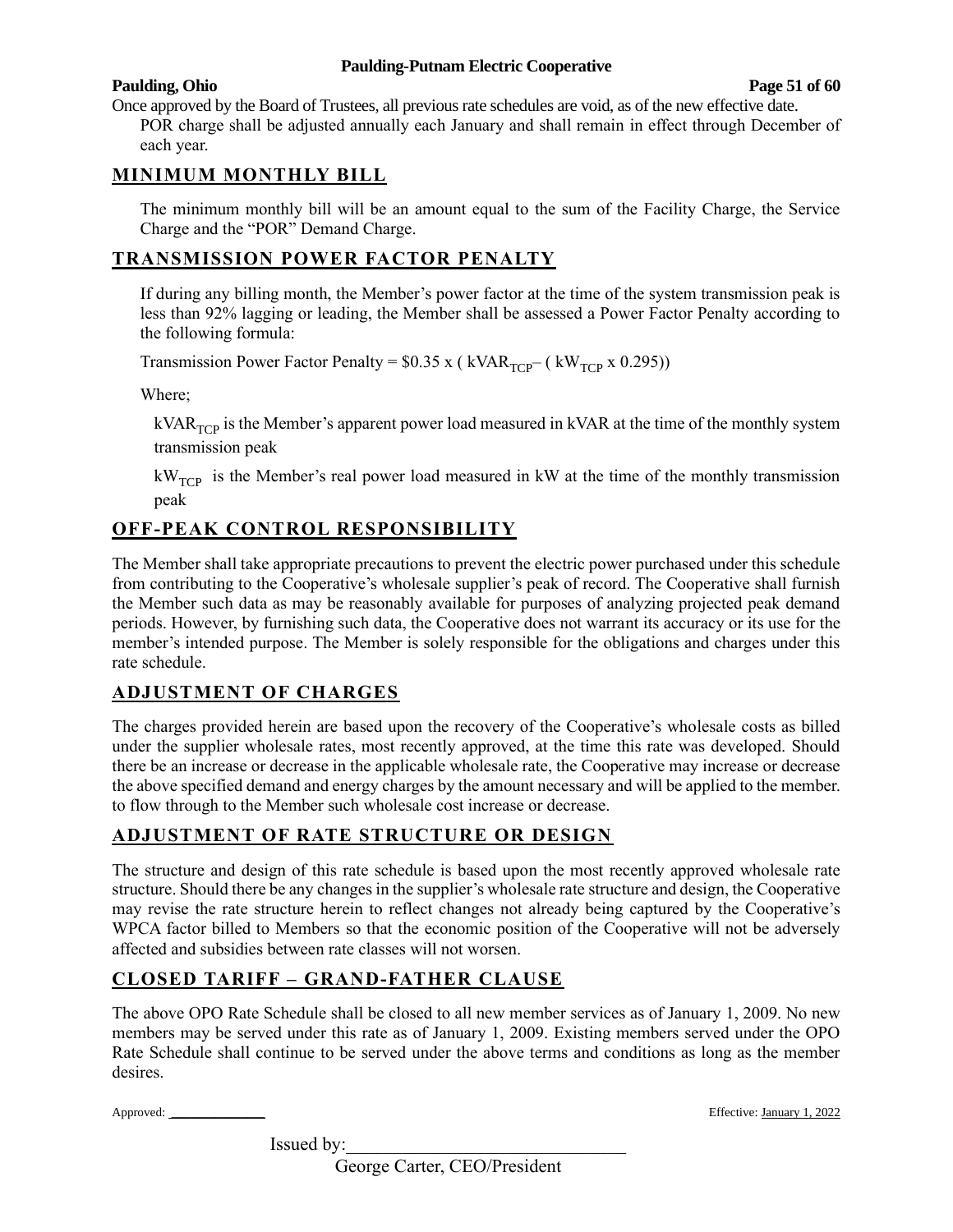**Paulding, Ohio Page 52 of 60** Once approved by the Board of Trustees, all previous rate schedules are void, as of the new effective date. **OTHER TERMS OF SERVICE**

Other terms and conditions apply to service under this rate schedule. The following provisions are listed in Appendix A to the Cooperative's tariff and are incorporated herein by reference.

- 1. Terms of Payment
- 2. Reconnection Charge
- 3. "Insufficient Funds" Check Charge
- 4. Collection Charge
- 5. Member Fault
- 6. Meter Reading Charge
- 7. Meter Test at Request of the Member
- 8. Interpretation of Rates
- 9. Late Payment Penalty Charge
- 10. kWh Tax

Approved: \_\_\_\_\_\_\_\_\_\_\_\_\_\_\_ Effective: January 1, 2022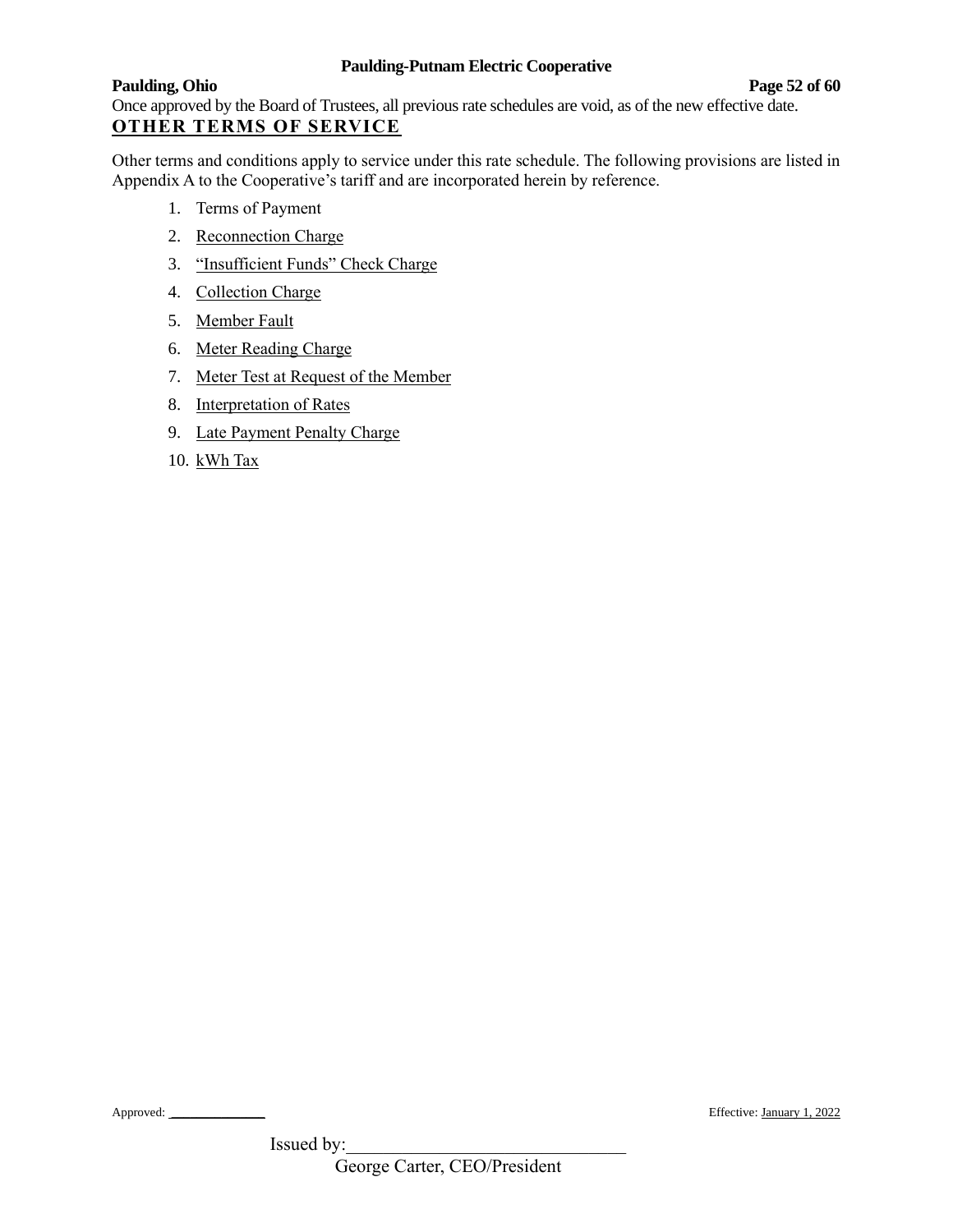Once approved by the Board of Trustees, all previous rate schedules are void, as of the new effective date.

#### **SCHEDULE GSS-O GENERATOR STATION SERVICE - OHIO**

### **I. AVAILABILITY**

Retail electric power and energy service under this Schedule GSS is available to Consumers of Paulding-Putnam Electric Cooperative, Inc. (hereafter called the "Power Company") at locations within the certified retail service territory of the Power Company, where transmission service from high-voltage electric transmission facilities interconnected with the regional electric transmission grid is available to the Power Company to supply a Consumer's Generator Station Service Power requirements (as hereinafter defined). The Power Company requires a written service agreement with the Consumer, satisfactory to the Power Company, before providing service under this Schedule GSS.

Generator Station Service Power is defined as: all of the Consumer's requirements for electric power and the associated energy used to serve the Consumer's electric generating plant distributed by the Power Company under this Schedule GSS, including the electric power and associated energy used to commence the operation and production of electric power and energy by an electric generator comprising a part of the electric generating plant being served by the Power Company under this Schedule GSS.

### **II. LIMITATIONS ON APPLICABILITY AND AVAILABILITY**

This Schedule GSS is applicable only to Consumers with a minimum Generator Station Service demand of [1,000] kilowatts (kW) or greater (up to a maximum contractual limit) at delivery points of [138] kilovolts (kV), or higher, subject to all rules and regulations of the Power Company. Generator Station Service Power under this Schedule GSS is available only during those times and to the extent that the Consumer's electric power and energy requirements exceed the gross output of the Consumer's generators which comprise its electric generating plant, determined on an hourly basis.

## **III. TYPE OF SERVICE**

Alternating current, 3 phase, 60 hertz, at transmission voltages determined by the Power Company.

Approved: \_\_\_\_\_\_\_\_\_\_\_\_\_\_\_ Effective: January 1, 2022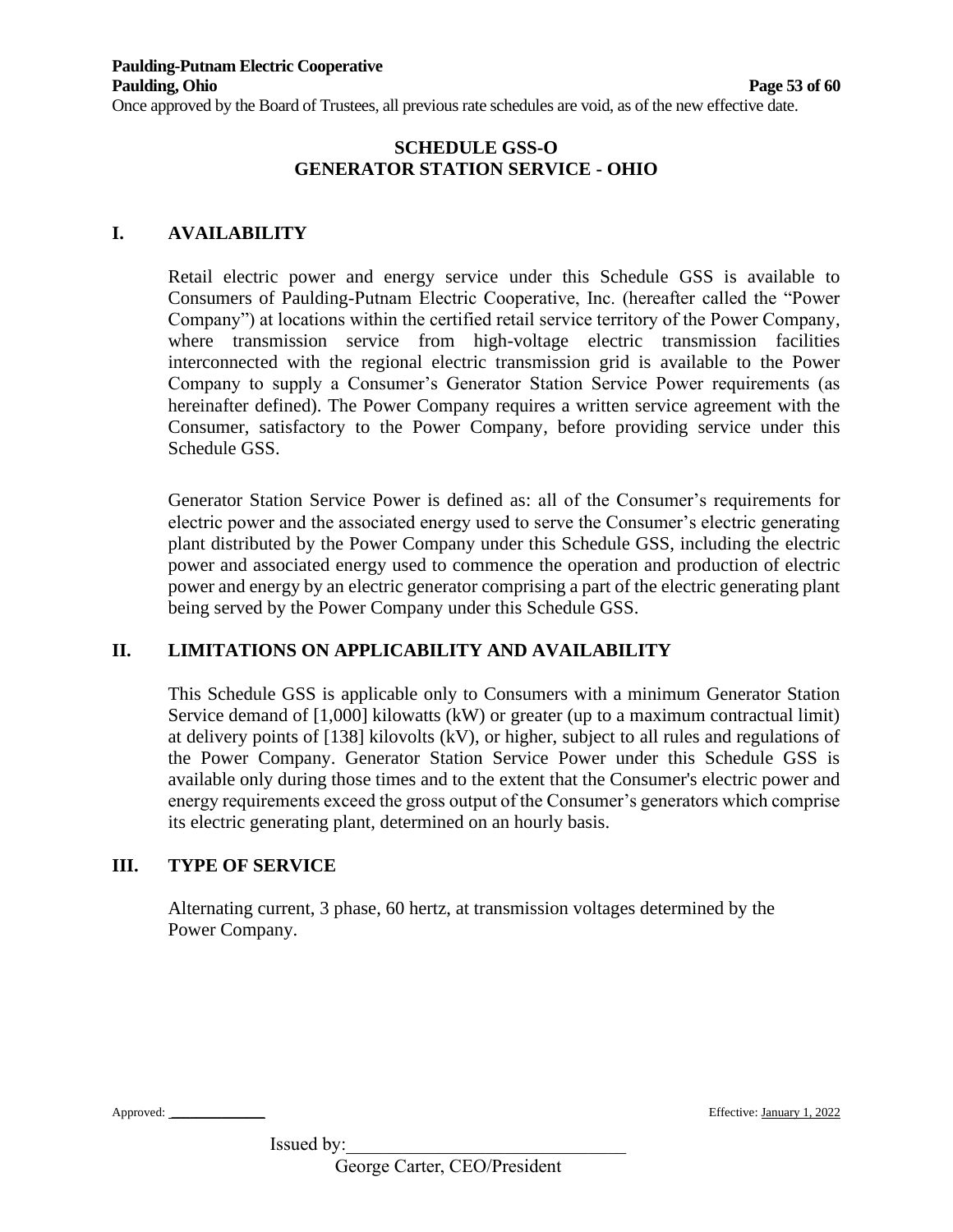Once approved by the Board of Trustees, all previous rate schedules are void, as of the new effective date.

#### **IV. RATES AND CHARGES**

The Consumer shall pay monthly each of the following charges:

#### A. CONSUMER AND FACILITIES CHARGES - MONTHLY

| Service Charge:           | $$100.00$ per billing month                    |
|---------------------------|------------------------------------------------|
| <b>Facilities Charge:</b> | Such amount as may be stated in the Consumer's |
|                           | service agreement with the Power Company       |

#### B. STATION SERVICE BILLING DEMAND CHARGES - MONTHLY

1. The Consumer shall pay a Station Service Billing Demand Charge each billing month as follows:

Station Service Billing Demand Charge - \$0.50 per kW of electric power demand (kWd) for each billing month

2. Determination of Station Service Billing Demand.

The Station Service Billing Demand Charge shall be calculated using the billing demand which is equal to the maximum sixty (60) minutes Station Service Power integrated demand occurring during the billing month or any prior month whichever is greater, ascertained in kW by metering equipment suitable for the purpose.

### C. ENERGY CHARGES - MONTHLY

The Consumer shall pay an Energy Charge for each billing month for all Generator Station Service Power consisting of a charge for each kilowatt hour (kWh) of electric energy provided during the billing month as follows:

Energy Charge - \$0.08032 per kWh

### D. WHOLESALE POWER COSTS - MONTHLY

This rate shall be subject to the wholesale power cost adjustment.

Billing for energy delivered will be adjusted up or down each month according to the following formula:

WPCA =  $(($  PPC $)$ / kWh Purchased $)/ (1 -$ loss factor $) -$ \$0.06958 $)$ 

### E. POWER FACTOR ADJUSTMENT - MONTHLY

Approved: \_\_\_\_\_\_\_\_\_\_\_\_\_\_\_ Effective: January 1, 2022 The Member shall maintain unity power factor as nearly as practicable. The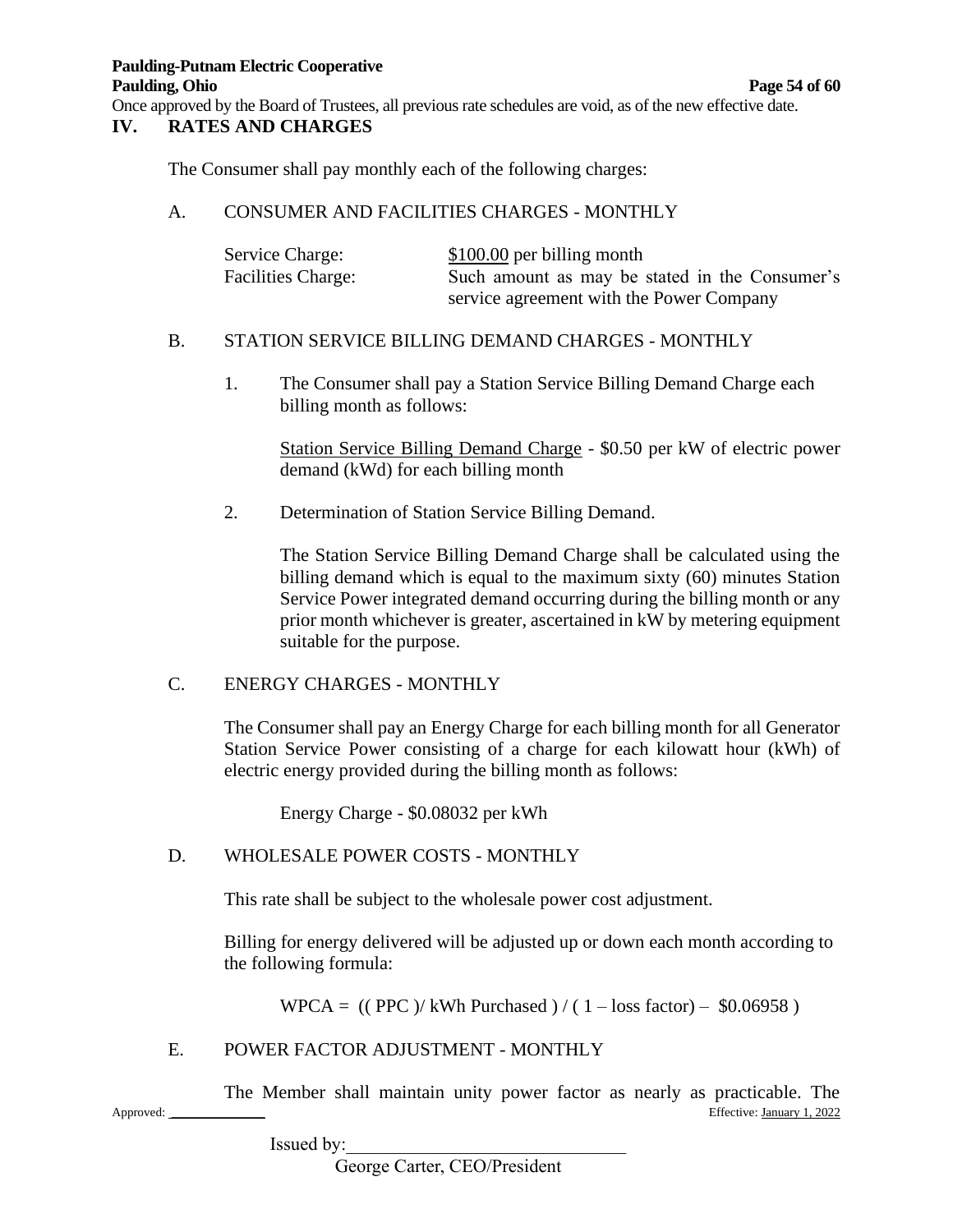Once approved by the Board of Trustees, all previous rate schedules are void, as of the new effective date. Member shall pay all power factor related costs that the Power Company incurs by providing service to the Member under this Schedule GSS.

#### F. MINIMUM MONTHLY CHARGE - MONTHLY

The Minimum Monthly Charge for each billing month shall be the highest of the following:

- 1. The minimum monthly charge shall be the Service and Facility Charge or any such charges which may be specified in the Member's agreement for service under this Schedule GSS.
- 2. The total of all the charges to the Member determined under this Schedule GSS for the billing month.

### G. TAX PROVISION

The Member shall pay, in addition to all other amounts provided herein, any sales, use, franchise, kWh, gross receipts, utility, excise, or other tax now or hereafter, applicable hereunder to the service rendered or imposed on the Power Company as a result of such service. However, no such tax shall be included in the monthly charge if the Member has furnished to the Power Company satisfactory evidence of the Power Company's exemption from liability for such tax.

### **V. LOAD INFORMATION COORDINATION WITH BUCKEYE (GSS-O only)**

All costs associated with telemetry equipment, leased telephone lines, auxiliary or peripheral equipment required to facilitate the exchange of information with Buckeye under this Schedule GSS shall be paid by the Member.

#### **VI. TERMS OF PAYMENT**

The above rates are net, gross being 5% higher. If the bill is not paid by the billing due date, then the gross rate shall apply.

Approved: \_\_\_\_\_\_\_\_\_\_\_\_\_\_\_ Effective: January 1, 2022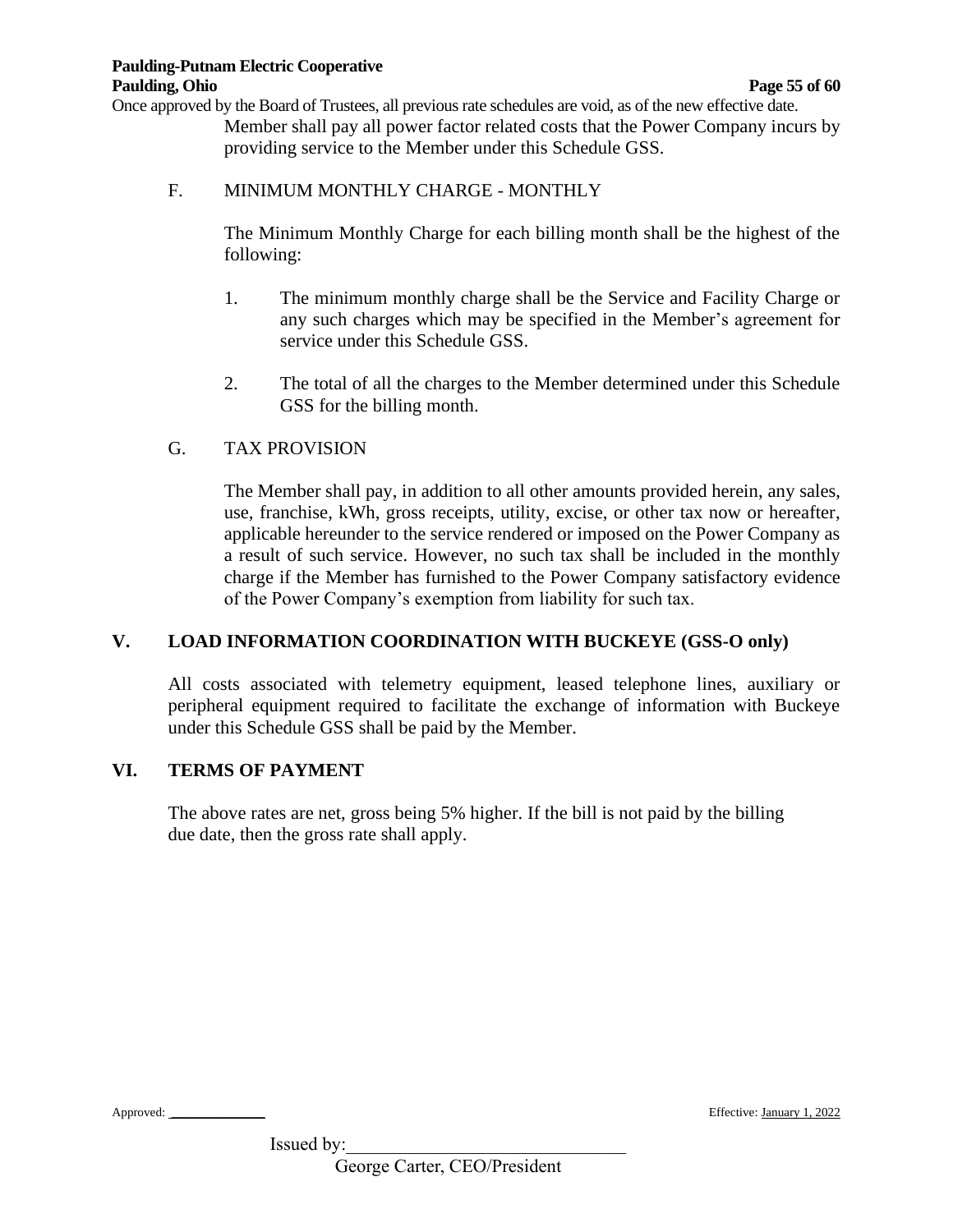Once approved by the Board of Trustees, all previous rate schedules are void, as of the new effective date.

# **PROVISIONS APPLICABLE TO ALL RATES**

# **APPENDIX "A"**

# **TERMS OF PAYMENT**

The Cooperative's Terms of Service shall specify the terms under which members receive electric service and are billed for electric service. By receiving electric service from the Cooperative individuals, companies and all other organizations are Members of the Cooperative and shall follow all rules and guidelines as specified in the Terms of Service or the Cooperative's Code of Regulations. All bills for electric service are issued under the Terms of Service and may be amended by the Board of Trustees. Bills for service rendered under these schedules shall be due and payable as specified on the monthly billing statement. Cycle billing shall be used at the Cooperative's discretion and shall have due dates accordingly.

# **APPLICATION PROCESS FEE**

All members MUST complete an application/certificate of service form. The application/certificate of service process fee shall be determined by the Board of Trustees. The current fee to process an application/certificate of service is \$10. Service shall not be provided or allowed to remain if the application/certificate of service has not been completed and filed with the Cooperative.

### **DEPOSIT**

Members requesting service may or may not be required to provide a deposit in order to obtain electric service. The Cooperative shall verify the Member's credit history through the use of a credit reporting agency. The Cooperative shall base the deposit required on the credit history as reported by the credit reporting agency. Residential member deposits shall not exceed a maximum of \$400.00. All commercial deposits shall be determined by the Member Services Manager and the Accounting Manager, but shall not exceed the maximum allowed by laws of the State the business resides. Members shall have the right to request a copy of any credit report obtained by the Cooperative and used to determine a deposit amount.

### **RECONNECT FEE**

When the Cooperative has disconnected service for non-payment of a bill, a Member must pay a reconnection charge before such service is reconnected. If a Member, at his option, requests service to be restored between 7:30 am and 4:30 pm, the reconnection charge shall be \$75.00. If a Member, at his option, requests service to be restored during non-business hours, the reconnection charge shall be an additional \$275.00 when a truck is dispatched (total charge \$350.00). If a Service Limiter is installed, a \$75.00 installation fee shall be charged in addition to any other fees. Seasonal reconnect charge of \$75.00 (paid prior to reconnection) shall apply to any seasonal account reconnected during the year.

### **"NON-SUFFICIENT FUNDS – NSF" CHECK CHARGE**

When a check received in payment of a Member's account is returned unpaid by the bank for any reason (not the fault of the Cooperative), the account will be considered unpaid and subject to the provisions of the Cooperative's disconnection procedures. For each check returned by the bank, the Cooperative will assess the Member a handling charge of \$30.00. This charge shall include all electronic funds transfers.

# **COLLECTION TRIP CHARGE**

The Cooperative will charge a Member \$10.00 for a delinquent letter mailed to the billing address of the member. Should the cooperative travel to the member's location, home or business, a fee of \$75.00 shall be charged for each trip.

Approved: \_\_\_\_\_\_\_\_\_\_\_\_\_\_\_ Effective: January 1, 2022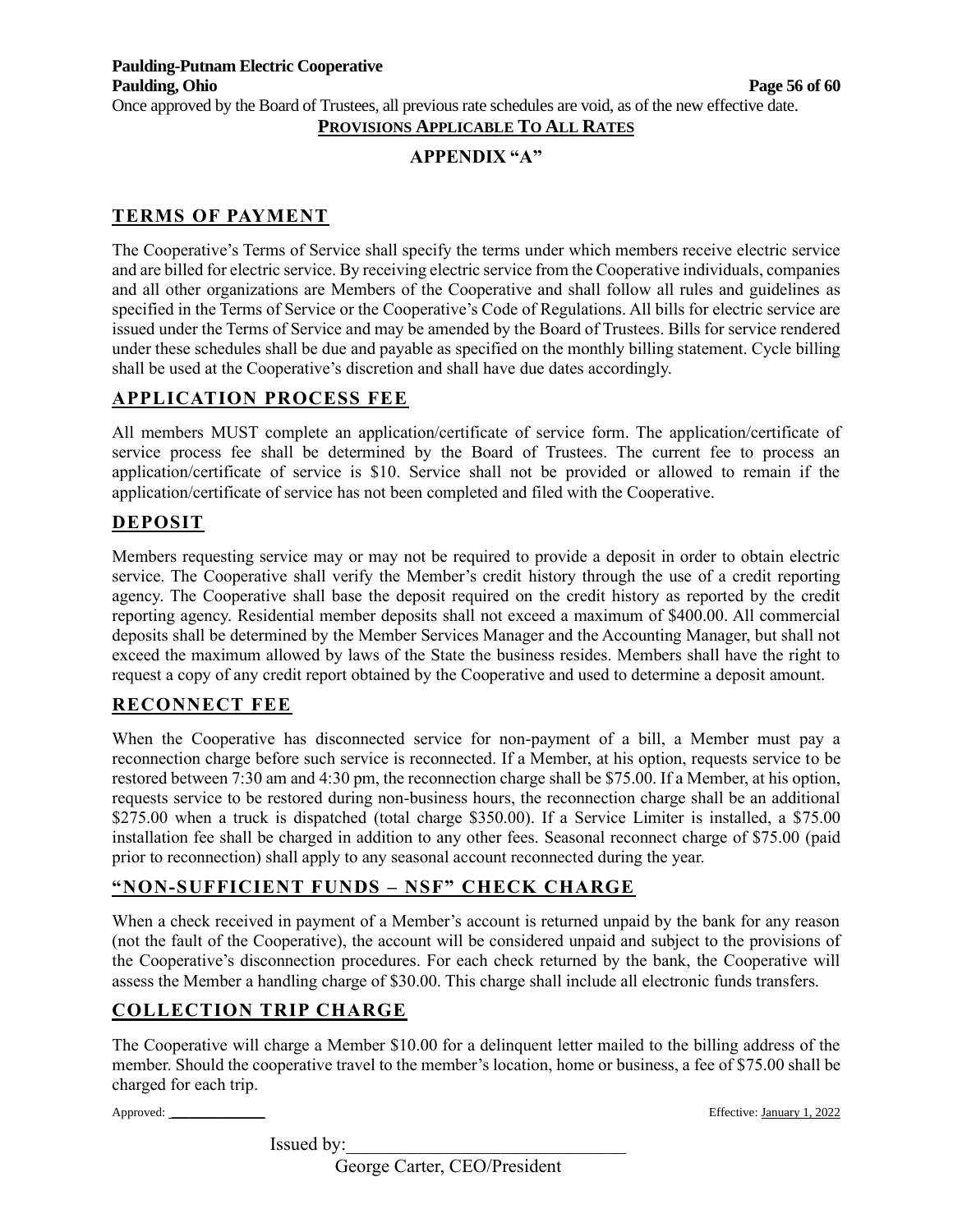**PROVISIONS APPLICABLE TO ALL RATES**

## **APPENDIX "A"**

#### **MEMBER SERVICE CALL**

In the event a Member requests the Cooperative to correct an outage of Member's service and the Cooperative dispatches an employee or employees to the Member's premises where the outage result is Member's fault or a malfunction beyond the Cooperative's facilities, at that time, the Cooperative will charge the Member a fee equal to the labor charges incurred by the Cooperative plus mileage. (Round trip from the Cooperative's office to Member's premises.).

# **METER TEST AT REQUEST OF THE MEMBER**

The Cooperative will efficiently endeavor to maintain its meters within 2% plus or minus of a 100% accuracy level. If an unscheduled meter test is requested, a \$75.00 deposit shall be paid in advance to the Cooperative office. If a meter test indicates the meter is running more than 2% fast or slow, the \$75.00 deposit shall be applied to the consumer's account, along with a credit in proportion to the amount that the meter is in error. Only the electric bills for the prior three (3) months will be adjusted. An unscheduled meter test shall be any test requested within three (3) years of any other meter test on record.

### **INTERPRETATION OF RATES**

Upon application by the Cooperative or any Member, the interpretation of, or the application by the Cooperative or by any Member of all rates, rules and regulations included in this tariff shall be subject to review by the Cooperative's Board of Trustees.

### **LATE PAYMENT PENALTY CHARGE**

Payment for service(s) shall be made by the due date shown on the customer's bill. If payment is not received by the due date, a Late Payment Penalty Charge shall be added to the total amount due. The Late Payment Penalty Charge shall be the greater of 1) 2% of the total bill including base rate charges and all applicable riders; or, 2) \$5.00.

### **DISTRIBUTED GENERATION CREDIT**

The credit shall be equal to the Cooperative's average cost of generation as shown on the Buckeye Power, Inc. billing statement. The credit is based on the following charges: BPI 12X5CP Demand Charge, Energy Charge and Fuel Charge. The credit rate changes annually.

The credit rate for 2018 shall be (.05600).

The credit rate for 2019 shall be (.06300).

The credit rate for 2020 shall be (.06100).

The credit rate for 2021 shall be (.05700).

The credit rate for 2022 shall be (.07700).

### **OTHER CHARGES AND FEES**

The Cooperative may, as needed, on a case to case basis, charge additional fees for services performed. These fees and charges shall be described in the Cooperatives' Terms of Service.

Issued by:

Approved: \_\_\_\_\_\_\_\_\_\_\_\_\_\_\_ Effective: January 1, 2022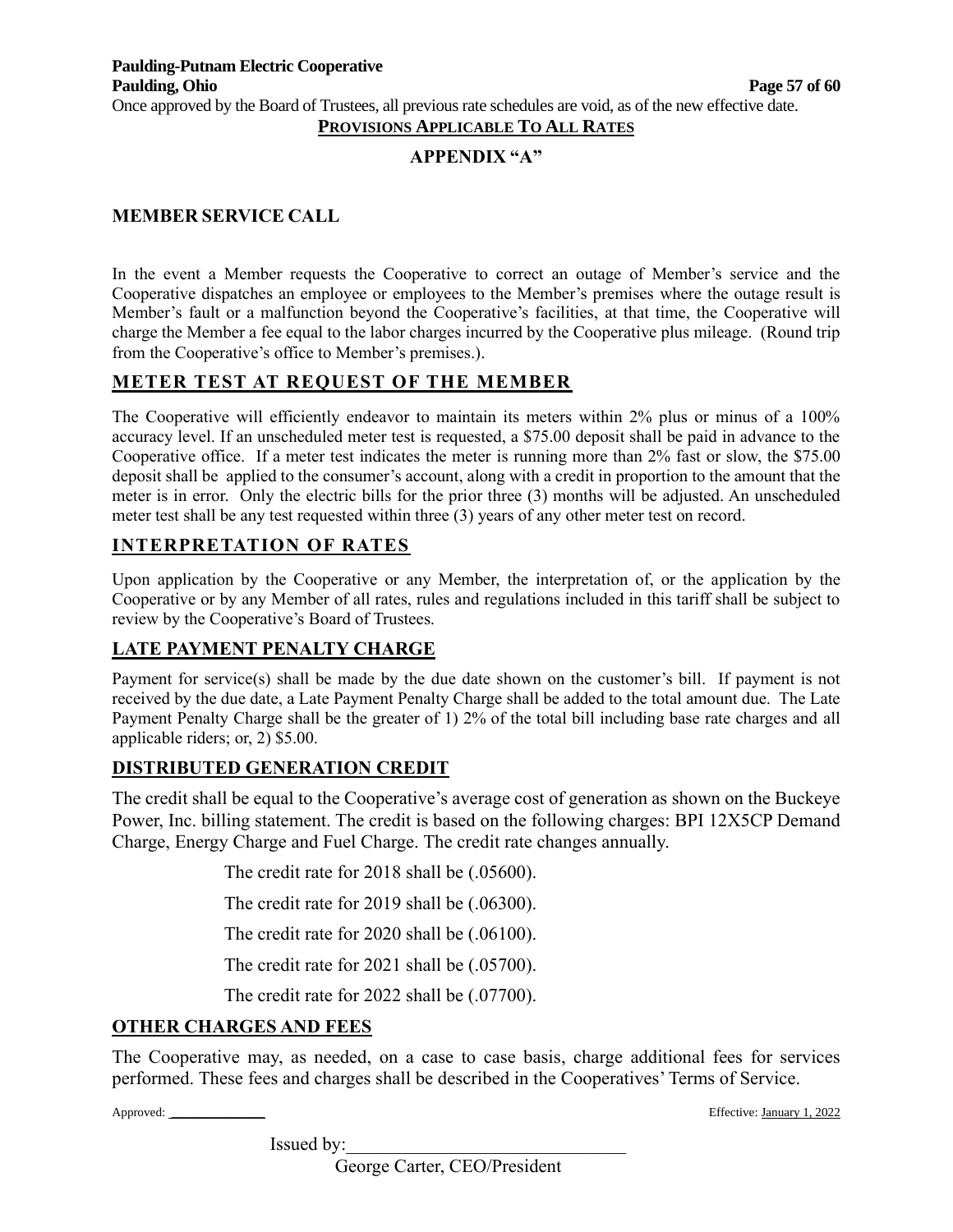# **Wholesale Power Cost Adjustment Clause**

# Schedule W

This schedule shall apply to all customers receiving service under tariffs billed the WPCA factor.

Billing for energy delivered will be adjusted up or down each month according to the following formula:

 $WPCA = (PPC/kWh Purchased) / (1 - loss factor) - $0.06958)$ 

Where:

WPCA = Monthly Wholesale Power Cost Adjustment factor applied to kWh sold for applicable rate schedules.

PPC = Total Purchased Power Cost from the Cooperatives Wholesale Power Supplier(s) for the most recent billing period less the power cost for any rate where power cost is directly billed to the member(s) plus or minus any corrections related to prior month power cost billing.

kWh Purchased = Total kWh Purchased from the Cooperatives Wholesale Power Supplier(s) for the most recent billing period less the kWh purchased for any rate where power cost is directly billed to the member(s).

Loss factor = Losses for the most recent calendar year where:  $losses = 1 - (kWh Sold for 12 months / kWh Purchased for 12 months)$ 

This adjustment will be rounded to the nearest  $0.00001\phi$  per kWh sold and applied to all consumer bills served under tariffs subject to this clause.

Approved: \_\_\_\_\_\_\_\_\_\_\_\_\_\_\_ Effective: January 1, 2022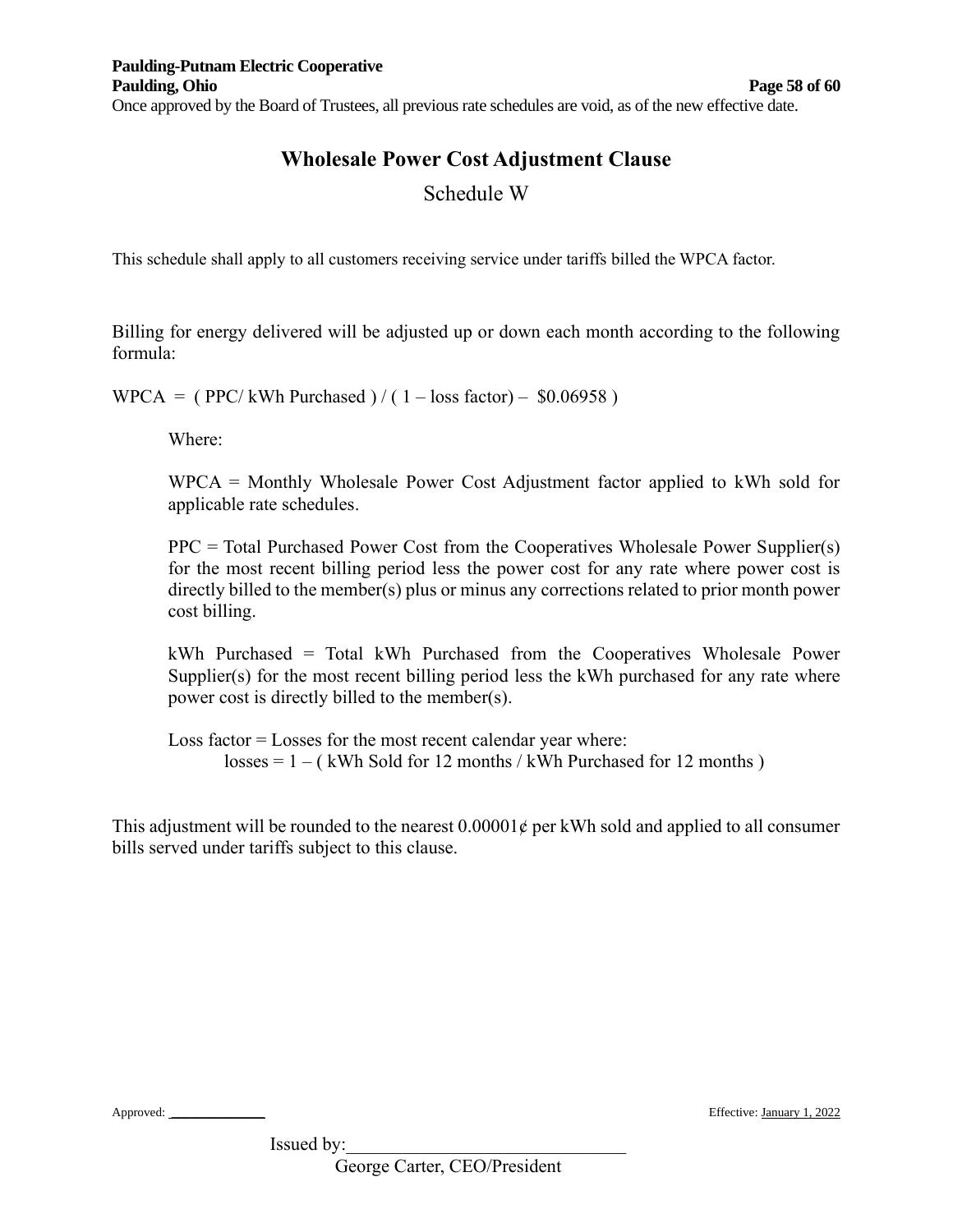# **kWh Tax Rider**

In order to recover the tax imposed by Section 5727.81 (A) of the Ohio Revised Code, Paulding-Putnam Electric Cooperative (Cooperative) will impose a kilowatt hour (kWh) Tax Rider to all non-federal government consumers based on the consumer's monthly energy usage. This rider will be applied to all kWh sold to the consumer according to the following table:

#### All Ohio Rate Schedules

| First 2,000 kWh sold per month | \$0.00465 | per kWh |
|--------------------------------|-----------|---------|
| Next 13,000 kWh sold per month | \$0.00419 | per kWh |
| Over 15,000 kWh sold per month | \$0.00363 | per kWh |

For estimated billing purposes, the tax shall be determined by obtaining the daily average usage and applying the following:

- (1) Multiply \$0.00465 per kilowatt hour for the first sixty-seven kilowatt hours distributed using a daily average.
- (2) Multiply \$0.00419 for the next sixty-eight to five hundred kilowatt hours distributed using a daily average.
- (3) Multiply \$0.00363 for the remaining kilowatt hours distributed using a daily average.

The number of days in the billing period is determined by the number of days from bill date to bill date.

All commercial and industrial consumers that are exempt from this tax under Section 5727.81 (C) of the Ohio Revised Code must notify the Cooperative in writing in advance to be released from this charge.